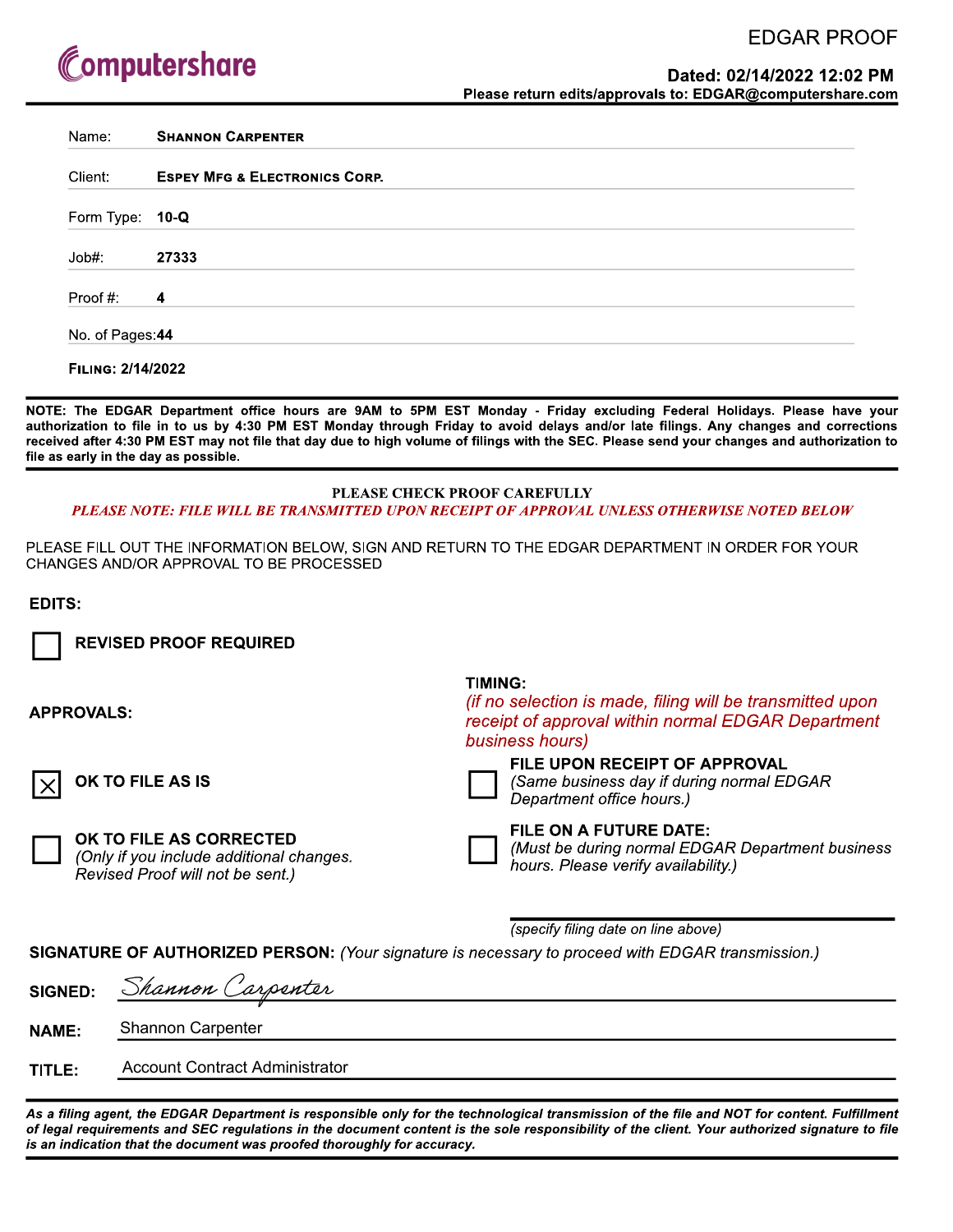## **Submission Data File**

| <b>General Information</b>                    |                                           |  |  |  |  |
|-----------------------------------------------|-------------------------------------------|--|--|--|--|
| Form Type*                                    | $10-Q$                                    |  |  |  |  |
| Contact Name                                  | Computershare                             |  |  |  |  |
| Contact Phone                                 | 732-512-3048                              |  |  |  |  |
| Filer Accelerated Status*                     | Not Applicable                            |  |  |  |  |
| <b>Filer File Number</b>                      |                                           |  |  |  |  |
| Filer CIK*                                    | 0000033533 (ESPEY MFG & ELECTRONICS CORP) |  |  |  |  |
| Filer CCC*                                    | **********                                |  |  |  |  |
| Filer is Shell Company*                       | N                                         |  |  |  |  |
| Filer is Smaller Reporting Company            | Yes                                       |  |  |  |  |
| Confirming Copy                               | N <sub>o</sub>                            |  |  |  |  |
| Notify via Website only                       | N <sub>0</sub>                            |  |  |  |  |
| <b>Return Copy</b>                            | N <sub>o</sub>                            |  |  |  |  |
| SROS*                                         | <b>NYSE</b>                               |  |  |  |  |
| Period*                                       | 12-31-2021                                |  |  |  |  |
| <b>Emerging Growth Company</b>                | N <sub>o</sub>                            |  |  |  |  |
| Elected not to use extended transition period | N <sub>o</sub>                            |  |  |  |  |
|                                               | (End General Information)                 |  |  |  |  |

| <b>Document Information</b>    |                              |  |  |  |  |  |
|--------------------------------|------------------------------|--|--|--|--|--|
| File Count*                    | 12                           |  |  |  |  |  |
| Document Name 1*               | form $10q-27333$ esp.htm     |  |  |  |  |  |
| Document Type 1*               | $10-Q$                       |  |  |  |  |  |
| <b>Document Description 1</b>  | $10-o$                       |  |  |  |  |  |
| Document Name 2*               | $ex10-14.htm$                |  |  |  |  |  |
| Document Type 2*               | EX-10.14                     |  |  |  |  |  |
| <b>Document Description 2</b>  | EX-10.14                     |  |  |  |  |  |
| Document Name 3*               | $ex31-1.htm$                 |  |  |  |  |  |
| Document Type 3 <sup>*</sup>   | EX-31.1                      |  |  |  |  |  |
| <b>Document Description 3</b>  | EX-31.1                      |  |  |  |  |  |
| Document Name 4*               | ex31-2.htm                   |  |  |  |  |  |
| Document Type 4*               | EX-31.2                      |  |  |  |  |  |
| Document Description 4         | EX-31.2                      |  |  |  |  |  |
| Document Name 5*               | $ex32-1.htm$                 |  |  |  |  |  |
| Document Type 5 <sup>*</sup>   | EX-32.1                      |  |  |  |  |  |
| Document Description 5         | EX-32.1                      |  |  |  |  |  |
| Document Name 6*               | $ex32-2.htm$                 |  |  |  |  |  |
| Document Type 6*               | EX-32.2                      |  |  |  |  |  |
| Document Description 6         | EX-32.2                      |  |  |  |  |  |
| Document Name 7*               | espy-logo.jpg                |  |  |  |  |  |
| Document Type 7*               | <b>GRAPHIC</b>               |  |  |  |  |  |
| <b>Document Description 7</b>  | Graphic                      |  |  |  |  |  |
| Document Name 8*               | esp-20211231.xsd             |  |  |  |  |  |
| Document Type 8*               | $EX-101$ . SCH               |  |  |  |  |  |
| <b>Document Description 8</b>  | <b>XBRL</b> Schema File      |  |  |  |  |  |
| Document Name 9*               | esp-20211231 cal.xml         |  |  |  |  |  |
| Document Type 9*               | $EX-101.CAL$                 |  |  |  |  |  |
| Document Description 9         | <b>XBRL Calculation File</b> |  |  |  |  |  |
| Document Name 10*              | esp-20211231 def.xml         |  |  |  |  |  |
| Document Type 10*              | <b>EX-101.DEF</b>            |  |  |  |  |  |
| <b>Document Description 10</b> | <b>XBRL</b> Definition File  |  |  |  |  |  |
| Document Name 11*              | esp-20211231 lab.xml         |  |  |  |  |  |
| Document Type 11 <sup>*</sup>  | $EX-101.LAB$                 |  |  |  |  |  |
| <b>Document Description 11</b> | <b>XBRL</b> Label File       |  |  |  |  |  |
| Document Name 12*              | esp-20211231 pre.xml         |  |  |  |  |  |
| Document Type 12*              | <b>EX-101.PRE</b>            |  |  |  |  |  |
| Document Description 12        | XBRL Presentation File       |  |  |  |  |  |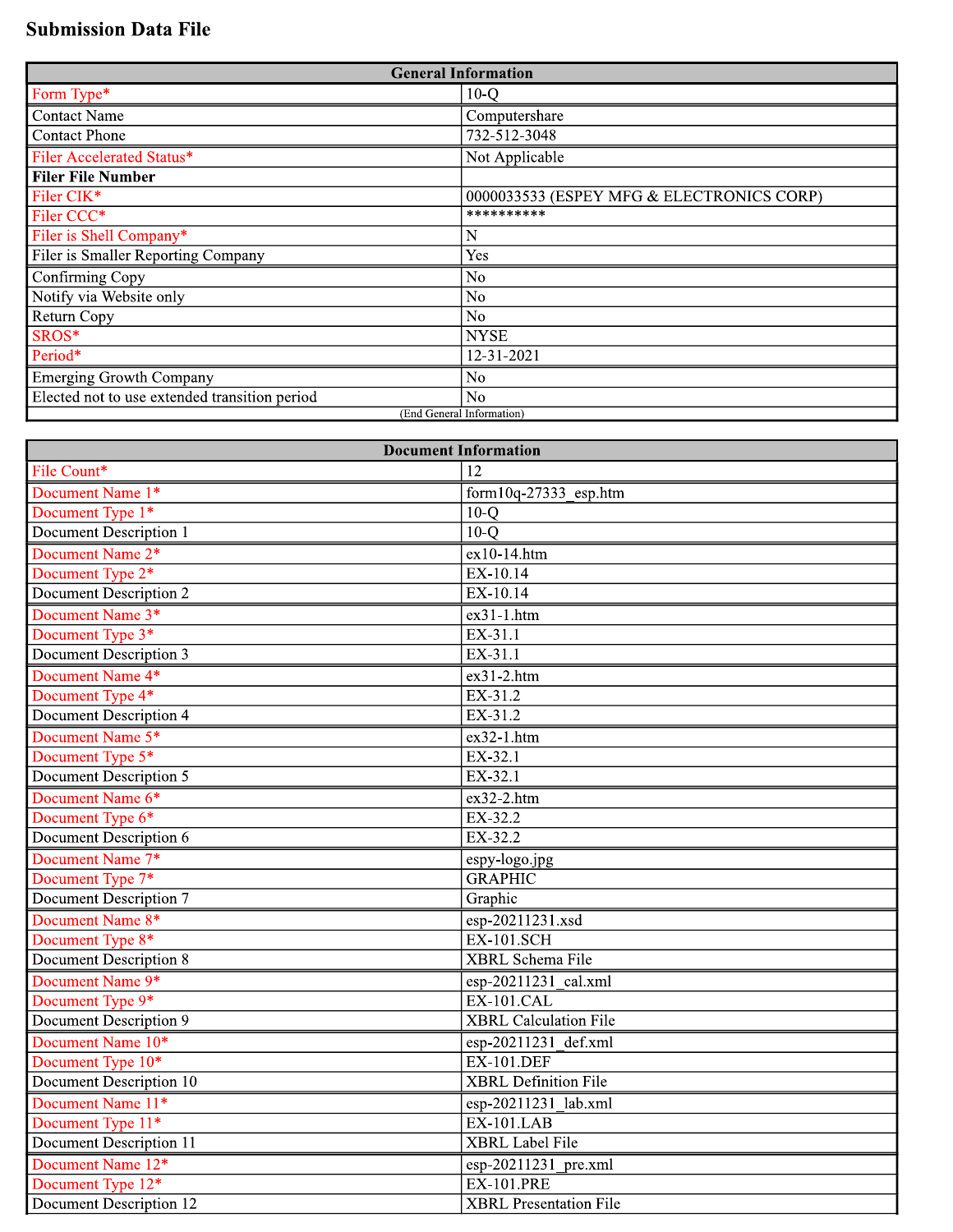| (End Document Information)          |                     |  |  |  |  |  |
|-------------------------------------|---------------------|--|--|--|--|--|
|                                     |                     |  |  |  |  |  |
| <b>Notifications</b>                |                     |  |  |  |  |  |
| Notify via Website only<br>No       |                     |  |  |  |  |  |
| E-mail 1<br>edgar@computershare.com |                     |  |  |  |  |  |
|                                     | (End Notifications) |  |  |  |  |  |

 $\blacksquare$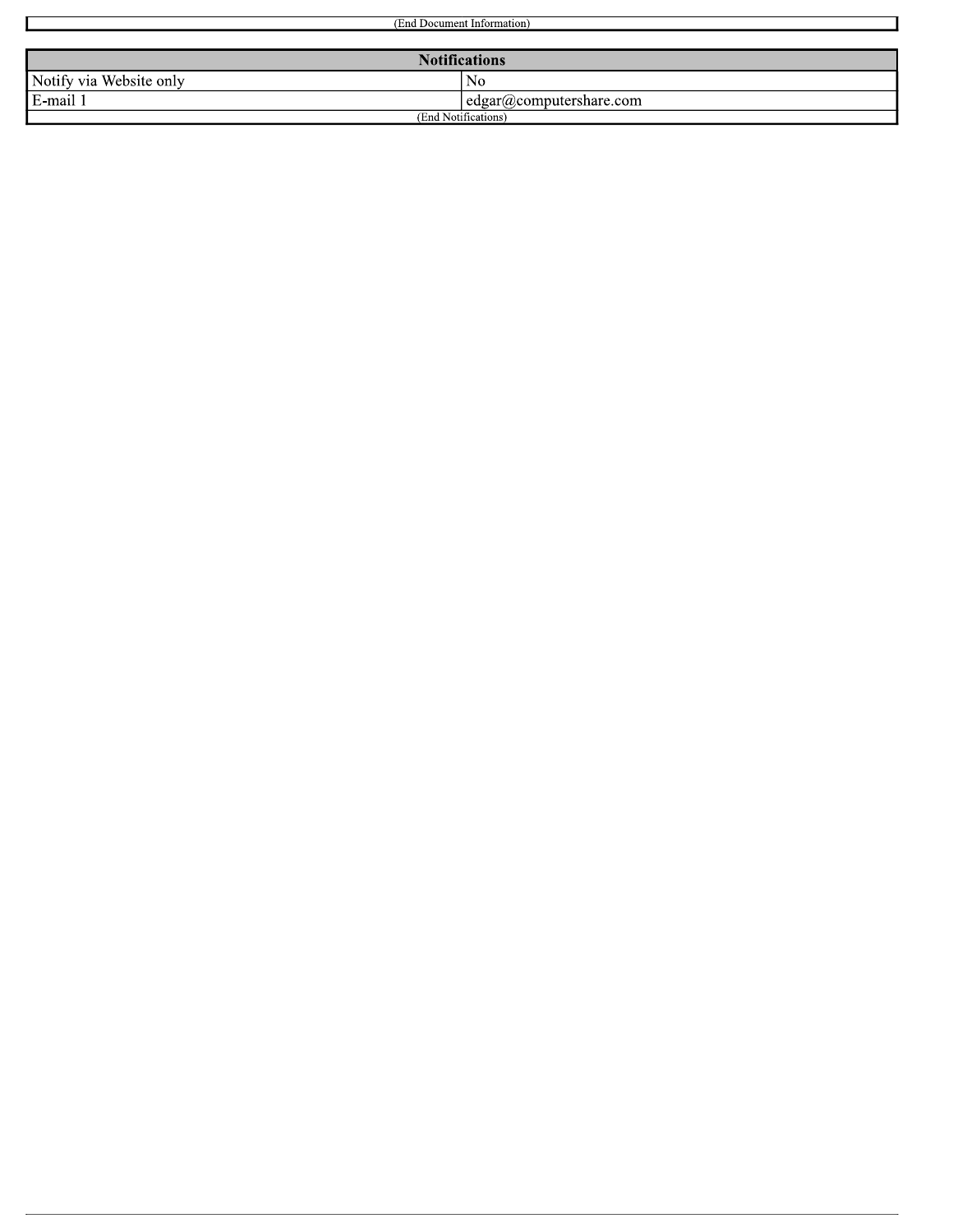$10-Q$ 27333

#### **UNITED STATES** SECURITIES AND EXCHANGE COMMISSION Washington, D. C. 20549

# **FORM 10-Q**

 $\overline{\boxtimes}$  QUARTERLY REPORT PURSUANT TO SECTION 13 OR 15 (d) OF THE SECURITIES EXCHANGE ACT OF 1934

For the quarterly period ended December 31, 2021

**OR** 

 $\overline{\Box}$  TRANSITION REPORT PURSUANT TO SECTION 13 OR 15(d) OF THE SECURITIES EXCHANGE ACT OF 1934

**Commission File Number 1-4383** 



# **ESPEY MFG. & ELECTRONICS CORP.**

(Exact name of registrant as specified in its charter)

**NEW YORK** (State of incorporation) **Trading Symbol ESP** 



233 Ballston Avenue, Saratoga Springs, New York 12866 (Address of principal executive offices)

 $\overline{518} - \overline{245} - \overline{4400}$ 

(Registrant's telephone number, including area code)

Indicate by check mark whether the registrant (1) has filed all reports required to be filed by Section 13 or 15 (d) of the Securities Exchange Act of 1934 during the preceding 12 months (or for such shorter period that the registrant was required to file such reports), and (2) has been subject to such filing requirements for the past 90 days.



Indicate by check mark whether the registrant has submitted electronically and posted on its corporate Web site, if any, every Interactive Data File required to be submitted and posted pursuant to Rule 405 of Regulation S-T (§ 232.405 of this chapter) during the preceding 12 months (or for such shorter period that the registrant was required to submit and post such files).

> $\boxtimes$  Yes  $\square$  No

Indicate by check mark whether the registrant is a large accelerated filer, an accelerated filer, a non-accelerated filer, or a smaller reporting company:

 $\Box$  Large accelerated filer  $\Box$  Accelerated filer

 $\Box$  Non-accelerated filer

 $\overline{\boxtimes}$  Smaller reporting company

 $\Box$  Emerging growth company

| If an emerging growth company, indicate by check mark if the registrant has elected not to use the extended transition period for complying with any new or |  |  |
|-------------------------------------------------------------------------------------------------------------------------------------------------------------|--|--|
| evised financial accounting standards provided pursuant to Section 13(a) of the Securities Exchange Act. $\Box$                                             |  |  |

Indicate by check mark whether the registrant is a shell company (as defined in Rule 12b-2 of the Exchange Act).  $\Box$  Yes  $\boxtimes$  No

At February 11, 2022, there were  $\overline{2,702,633}$  shares outstanding of the registrant's Common stock, \$.33-1/3 par value.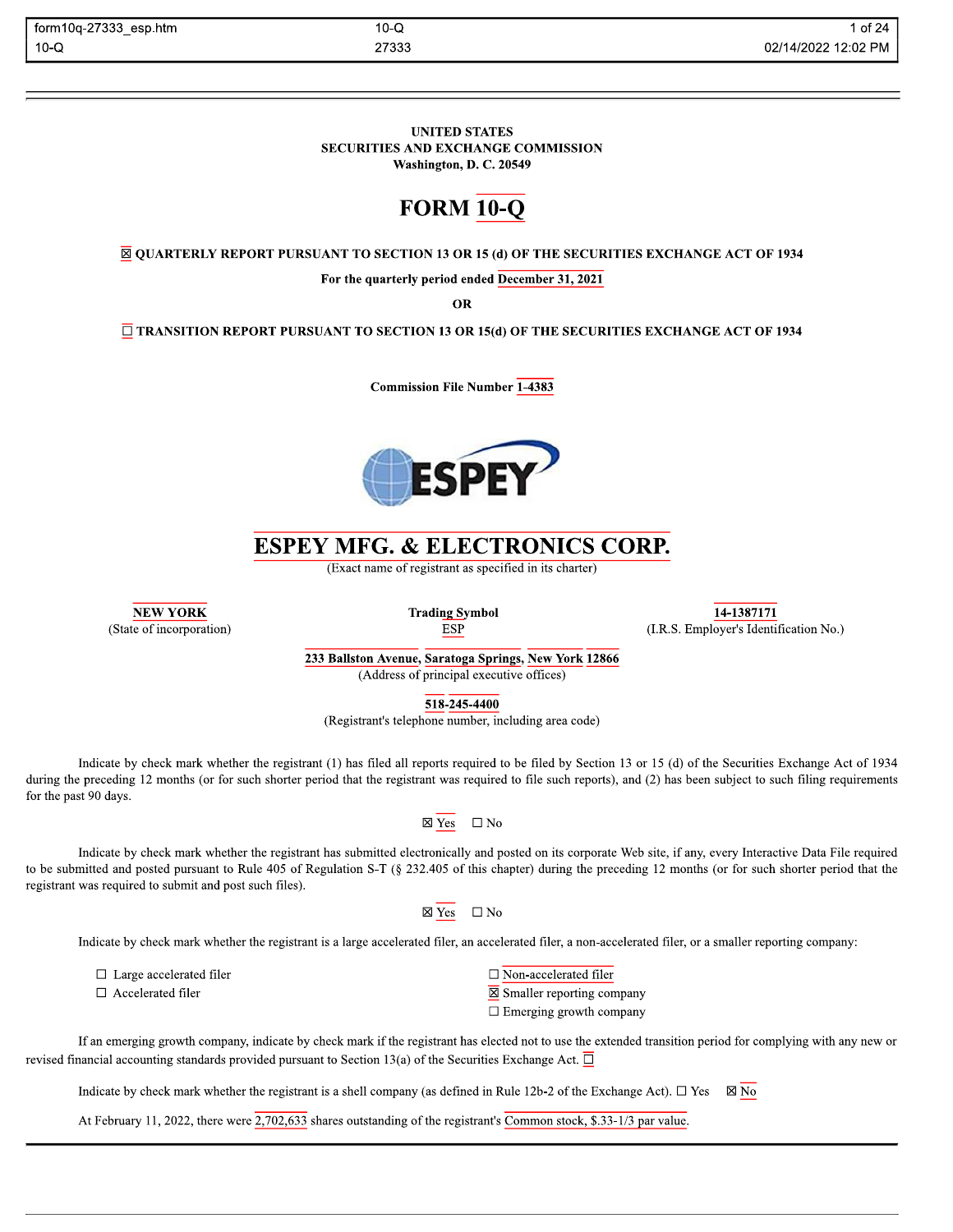|         | form10q-27333_esp.htm | 27333<br>02/14/2022 12:02 PM                                                                                         | 2 of 24        |
|---------|-----------------------|----------------------------------------------------------------------------------------------------------------------|----------------|
|         |                       | ESPEY MFG. & ELECTRONICS CORP.<br>Quarterly Report on Form 10-Q<br><b>INDEX</b>                                      |                |
| PART I  |                       | <b>FINANCIAL INFORMATION</b>                                                                                         | PAGE           |
|         | Item 1                | <b>Financial Statements:</b>                                                                                         |                |
|         |                       | Balance Sheets - December 31, 2021 (Unaudited) and June 30, 2021                                                     | $\mathbf{1}$   |
|         |                       | Statements of Comprehensive Income (Unaudited) - Three and Six Months Ended December 31, 2021 and 2020               | $\overline{2}$ |
|         |                       | Statements of Changes in Stockholders' Equity (Unaudited) – Three and Six Months Ended December 31, 2021<br>and 2020 | 3              |
|         |                       | Statements of Cash Flows (Unaudited) - Six Months Ended December 31, 2021 and 2020                                   | 7              |
|         |                       | <b>Notes to Financial Statements (Unaudited)</b>                                                                     | 8              |
|         | Item 2                | Management's Discussion and Analysis of Financial Condition and Results of Operations                                | 14             |
|         | Item 3                | Quantitative and Qualitative Disclosures about Market Risk                                                           | 20             |
|         | Item 4                | <b>Controls and Procedures</b>                                                                                       | 20             |
| PART II |                       | <b>OTHER INFORMATION</b>                                                                                             | 21             |
|         | Item 1                | <b>Legal Proceedings</b>                                                                                             | 21             |
|         | Item 2                | <b>Unregistered Sales of Equity Securities</b>                                                                       | 21             |
|         | Item 3                | <b>Defaults Upon Senior Securities</b>                                                                               | 21             |
|         | Item 4                | <b>Mine Safety Disclosures</b>                                                                                       | 21             |
|         | Item 5                | <b>Other Information</b>                                                                                             | 21             |
|         | Item 6                | <b>Exhibits</b>                                                                                                      | 21             |
|         | <b>SIGNATURES</b>     |                                                                                                                      | 22             |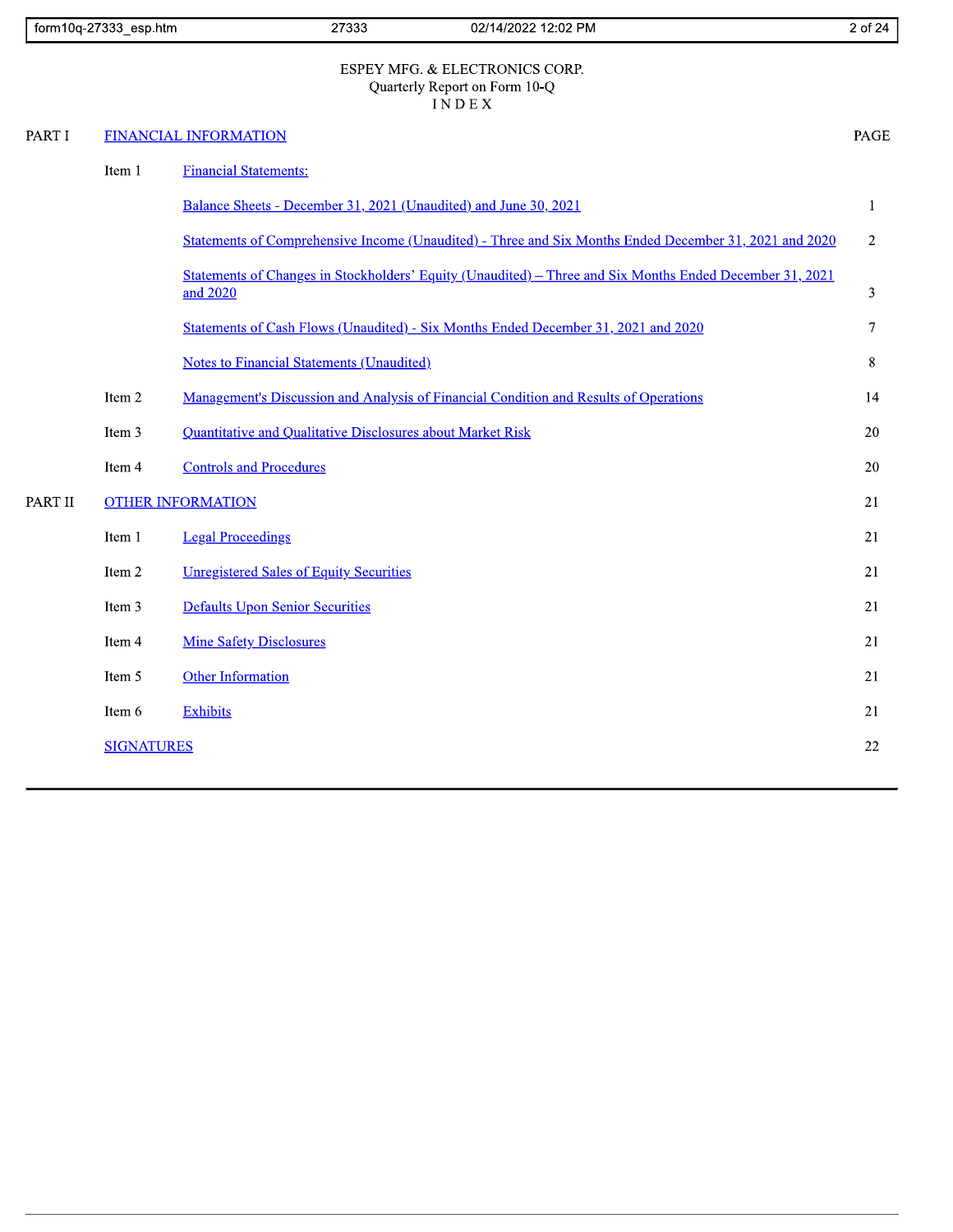| form10q-27333_esp.htm<br>27333<br>02/14/2022 12:02 PM                                                                                                                                |                      |              | 3 of 24                 |
|--------------------------------------------------------------------------------------------------------------------------------------------------------------------------------------|----------------------|--------------|-------------------------|
| PART I: FINANCIAL INFORMATION                                                                                                                                                        |                      |              |                         |
| ESPEY MFG. & ELECTRONICS CORP.                                                                                                                                                       |                      |              |                         |
| <b>Balance Sheets</b>                                                                                                                                                                |                      |              |                         |
| December 31, 2021 (Unaudited) and June 30, 2021                                                                                                                                      |                      |              |                         |
|                                                                                                                                                                                      | December 31, 2021    |              | June 30, 2021           |
| <b>ASSETS</b>                                                                                                                                                                        |                      |              |                         |
| Cash and cash equivalents                                                                                                                                                            | \$<br>7,018,282      | $\mathbb{S}$ | 6,802,712               |
| Investment securities                                                                                                                                                                | 3,057,000            |              | 3,092,000               |
| Trade accounts receivable, net of allowance of \$3,000                                                                                                                               | 4,888,399            |              | $\overline{5,353,781}$  |
| Income tax receivable                                                                                                                                                                | 252,643              |              | 249,602                 |
|                                                                                                                                                                                      |                      |              |                         |
| Inventories:                                                                                                                                                                         |                      |              |                         |
| Raw materials                                                                                                                                                                        | 2,074,883<br>242,094 |              | 2,111,058<br>326,198    |
| Work-in-process<br>Costs related to contracts in process                                                                                                                             | 17,012,234           |              | 16,354,636              |
| Total inventories                                                                                                                                                                    | 19,329,211           |              | 18,791,892              |
|                                                                                                                                                                                      |                      |              |                         |
| Prepaid expenses and other current assets                                                                                                                                            | 808,857              |              | 700,297                 |
| Total current assets                                                                                                                                                                 | 35,354,392           |              | 34,990,284              |
|                                                                                                                                                                                      |                      |              |                         |
| Property, plant and equipment, net                                                                                                                                                   | 2,833,961            |              | 2,990,519               |
| Total assets                                                                                                                                                                         | \$<br>38,188,353     | \$           | 37,980,803              |
| LIABILITIES AND STOCKHOLDERS' EQUITY                                                                                                                                                 |                      |              |                         |
| Accounts payable                                                                                                                                                                     | \$<br>2,585,174      | \$           | 2,718,173               |
| Accrued expenses:                                                                                                                                                                    |                      |              |                         |
| Salaries and wages                                                                                                                                                                   | 649,089              |              | 475,667                 |
| Vacation                                                                                                                                                                             | 656,292              |              | 672,611                 |
| ESOP payable                                                                                                                                                                         | 168,318              |              |                         |
| Other                                                                                                                                                                                | 57,037               |              | 126,014                 |
| Payroll and other taxes withheld                                                                                                                                                     | 278,924              |              | 409,881                 |
| Contract liabilities                                                                                                                                                                 | 2,904,746            |              | 3,077,605               |
| Total current liabilities                                                                                                                                                            | 7,299,580            |              | 7,479,951               |
| Deferred tax liabilities                                                                                                                                                             | 134,649              |              | 168,557                 |
| Total liabilities                                                                                                                                                                    | 7,434,229            |              | 7,648,508               |
| Commitments and contingencies (See Note 5)                                                                                                                                           |                      |              |                         |
| Common stock, par value $\sqrt[3]{33-1/3}$ per share                                                                                                                                 |                      |              |                         |
| Authorized 10,000,000 shares; Issued 3,129,874 shares as of December 31, 2021 and June 30,<br>2021. Outstanding 2,702,633 shares as of December 31, 2021 and June 30, 2021 (includes |                      |              |                         |
| 267,861 and 279,429 Unearned ESOP shares, respectively)                                                                                                                              | 1,043,291            |              | 1,043,291               |
| Capital in excess of par value                                                                                                                                                       | 23,120,663           |              | 23,026,096              |
| Accumulated other comprehensive loss                                                                                                                                                 | (2,361)              |              | (2,361)                 |
| Retained earnings                                                                                                                                                                    | 17,741,992           |              | $17,41\overline{4,730}$ |
|                                                                                                                                                                                      | 41,903,585           |              | 41,481,756              |
| Less: Unearned ESOP shares                                                                                                                                                           | (5,110,770)          |              | (5,110,770)             |
| Cost of $\overline{427,241}$ shares of common stock in treasury as of December 31, 2021 and June                                                                                     |                      |              |                         |
| 30, 2021                                                                                                                                                                             | (6,038,691)          |              | (6,038,691)             |
| Total stockholders' equity                                                                                                                                                           | 30,754,124           |              | 30,332,295              |
|                                                                                                                                                                                      | 38,188,353           | \$           | 37,980,803              |
| Total liabilities and stockholders' equity                                                                                                                                           |                      |              |                         |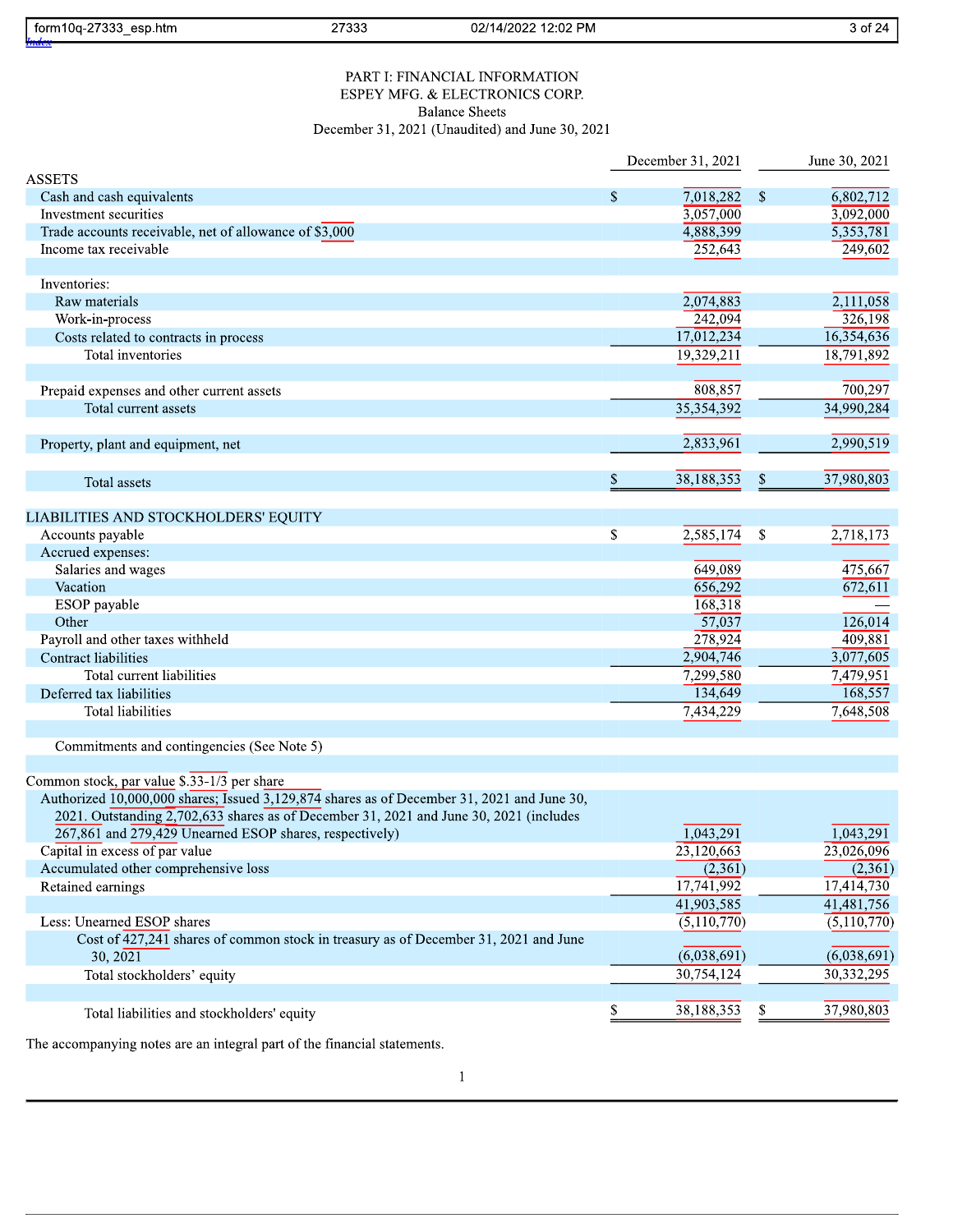| 07000<br>esp.htm<br>nor<br>torn<br>.<br>. .<br>. | 2700c  | PM<br>02/1<br>$\cdot$ . $\cap$<br>ימחמו.<br>14<br>$\sim$<br>- J/<br>. דר | $\sim$<br>- 01<br>. .<br> |  |
|--------------------------------------------------|--------|--------------------------------------------------------------------------|---------------------------|--|
|                                                  | 21,000 |                                                                          | $\sim$ $-$                |  |

## ESPEY MFG.  $\&$  ELECTRONICS CORP. Statements of Comprehensive Income (Loss) (Unaudited) Three and Six Months Ended December 31, 2021 and 2020

|                                                           | Three Months Ended |              |                           |            |              | <b>Six Months Ended</b> |              |            |  |
|-----------------------------------------------------------|--------------------|--------------|---------------------------|------------|--------------|-------------------------|--------------|------------|--|
|                                                           |                    | December 31, |                           |            |              | December 31,            |              |            |  |
|                                                           |                    | 2021         |                           | 2020       |              | 2021                    |              | 2020       |  |
| Net sales                                                 | \$                 | 7,458,050    | $\boldsymbol{\mathsf{S}}$ | 6,962,065  | \$           | 15,003,482              | \$           | 14,227,580 |  |
| Cost of sales                                             |                    | 6,251,233    |                           | 6,248,604  |              | 12,443,567              |              | 12,386,745 |  |
| Gross profit                                              |                    | 1,206,817    |                           | 713,461    |              | 2,559,915               |              | 1,840,835  |  |
| Selling, general and administrative expenses              |                    | 1,186,168    |                           | 945,478    |              | 2,180,990               |              | 1,860,104  |  |
| Operating income (loss)                                   |                    | 20,649       |                           | (232, 017) |              | 378,925                 |              | (19,269)   |  |
| Other income                                              |                    |              |                           |            |              |                         |              |            |  |
| Interest income                                           |                    | 1,716        |                           | 1,753      |              | 3,312                   |              | 16,970     |  |
| Other                                                     |                    | 10,105       |                           | 13,734     |              | 28,076                  |              | 16,861     |  |
| Total other income                                        |                    | 11,821       |                           | 15,487     |              | 31,388                  |              | 33,831     |  |
| Income (loss) before provision (benefit) for income taxes |                    | 32,470       |                           | (216, 530) |              | 410,313                 |              | 14,562     |  |
| Provision (benefit) for income taxes                      |                    | 11,269       |                           | (35, 524)  |              | 83,051                  |              | 5,745      |  |
| Net income (loss)                                         | $\,$               | 21,201       | $\mathbb{S}$              | (181,006)  | \$           | 327,262                 | $\$$         | 8,817      |  |
| Other comprehensive income, net of tax:                   |                    |              |                           |            |              |                         |              |            |  |
| Unrealized gain on investment securities                  |                    |              |                           | 2,712      |              |                         |              | 1,038      |  |
| Total comprehensive income (loss)                         | \$                 | 21,201       | \$                        | (178, 294) | \$           | 327,262                 | \$           | 9,855      |  |
| Net income (loss) per share:                              |                    |              |                           |            |              |                         |              |            |  |
| <b>Basic</b>                                              | \$                 | 0.01         | $\mathbb{S}$              | (0.08)     | $\$$         | 0.14                    | $\$$         | $0.00\,$   |  |
| Diluted                                                   | \$                 | 0.01         | $\mathsf{\$}$             | (0.08)     | $\mathbf{s}$ | 0.14                    | $\mathbb{S}$ | 0.00       |  |
| Weighted average number of shares outstanding:            |                    |              |                           |            |              |                         |              |            |  |
| <b>Basic</b>                                              |                    | 2,429,051    |                           | 2,402,665  |              | 2,426,159               |              | 2,402,649  |  |
| Diluted                                                   |                    | 2,429,199    |                           | 2,402,665  |              | 2,426,233               |              | 2,404,043  |  |
| Dividends per share:                                      | \$                 |              | \$                        | 0.25       | \$           |                         | $\mathbb S$  | 0.50       |  |

The accompanying notes are an integral part of the financial statements.

 $\overline{c}$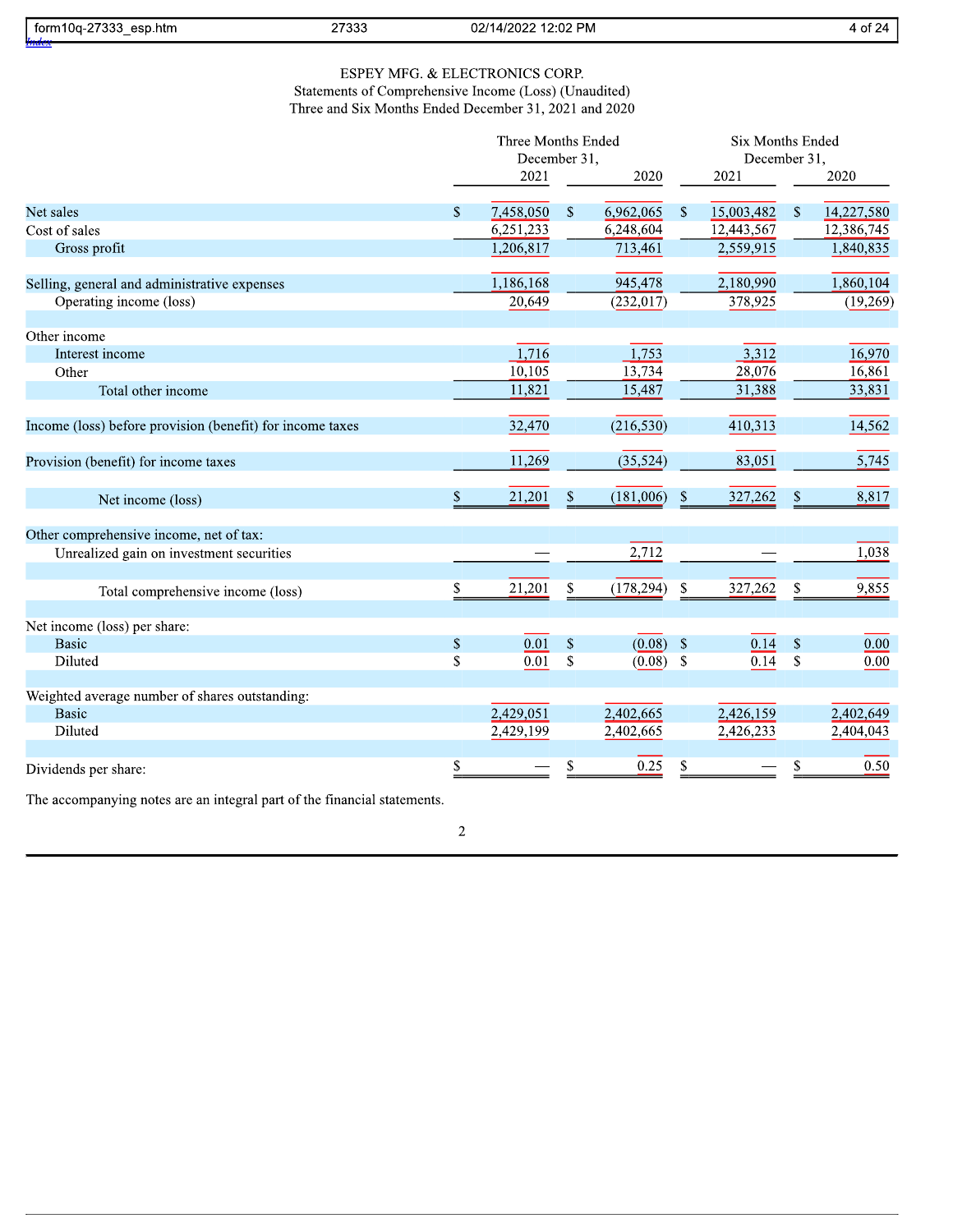| ממדי<br>form1<br>esp.htm<br>$\overline{\phantom{a}}$<br>ົບບບ | つてつつつ<br>21 JUJ | 12:02 PM<br>02/1<br>ാ∩ാ≏<br>$\overline{\phantom{a}}$<br>14<br>uz. | . .<br>5 of<br>,,, |
|--------------------------------------------------------------|-----------------|-------------------------------------------------------------------|--------------------|
| Inde.                                                        |                 |                                                                   |                    |
|                                                              |                 |                                                                   |                    |

Espey Mfg. & Electronics Corp.<br>Statements of Changes in Stockholders' Equity (Unaudited)

Three Months Ended December 31, 2021

|                                  | Outstanding<br><b>Shares</b> | Common<br>Amount | Capital in<br>Excess of<br>Par Value | Accumulated<br>Other<br>Comprehensive<br>Loss | Retained<br>Earnings | Treasury<br><b>Shares</b> | Treasury<br>Amount | Unearned<br><b>ESOP</b><br><b>Shares</b> | Total<br>Stockholders'<br>Equity |
|----------------------------------|------------------------------|------------------|--------------------------------------|-----------------------------------------------|----------------------|---------------------------|--------------------|------------------------------------------|----------------------------------|
| Balance as of September 30, 2021 | 2,702,633                    | \$1,043,291      | \$23,078,872                         | (2, 361)                                      | \$17,720,791         | 427.241                   | \$ (6,038,691)     | \$ (5,110,770)                           | \$ 30,691,132                    |
| Net income                       |                              |                  |                                      |                                               | 21,201               |                           |                    |                                          | 21,201                           |
| Stock-based compensation         |                              |                  | 41,791                               |                                               |                      |                           |                    |                                          | 41,791                           |
| Balance as of December 31, 2021  | 2,702,633                    | \$1,043,291      | \$23,120,663                         | (2,361)                                       | \$17,741,992         | 427,241                   | \$ (6,038,691)     | \$ (5,110,770)                           | \$ 30,754,124                    |

The accompanying notes are an integral part of the financial statements.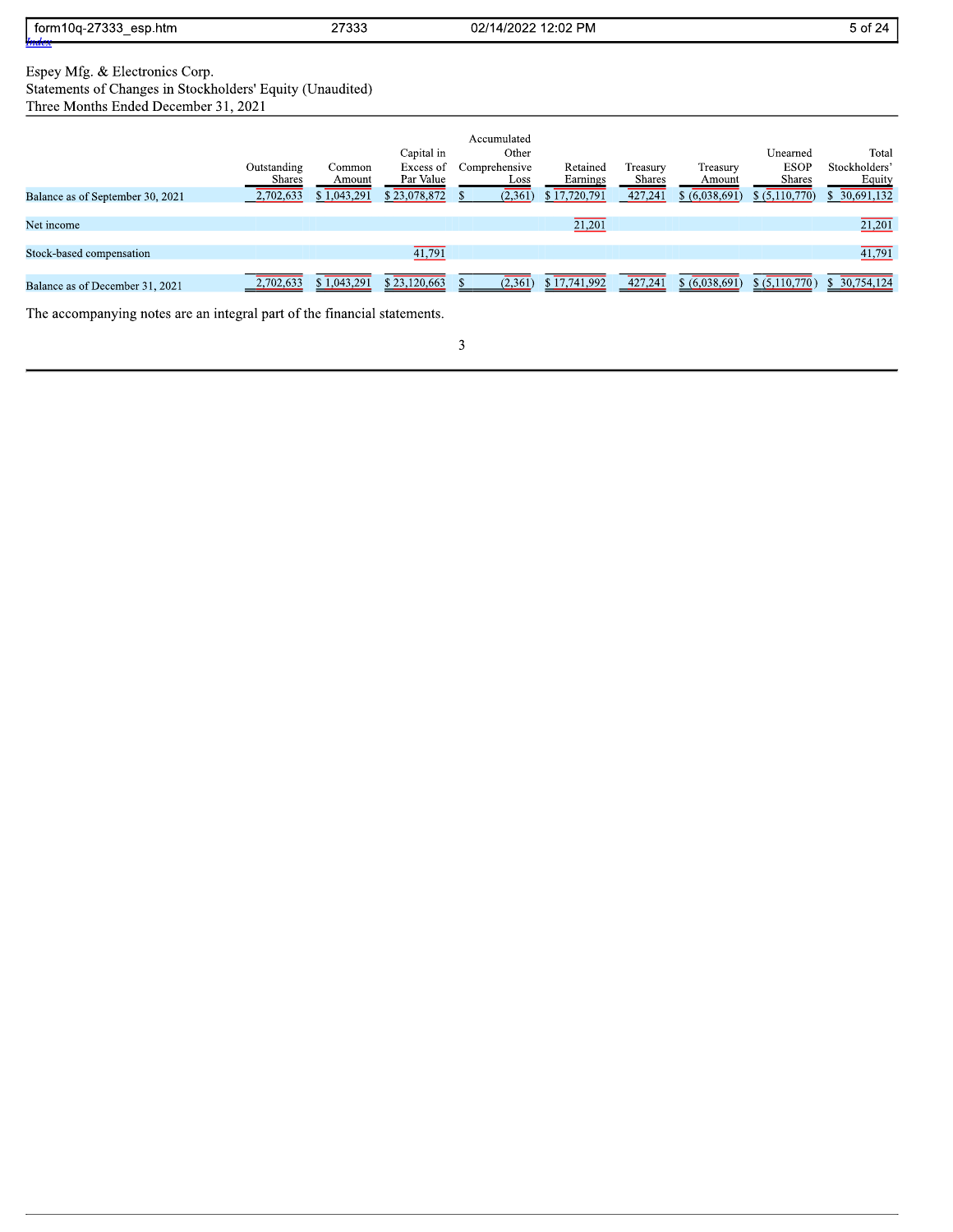| 27000<br>esp.htm<br>torm<br><b>DCC</b><br>Ua-2<br>. | 07000<br>21,000 | <b>PM</b><br>$\sim$<br>02/<br>$\sqrt{2}$<br>≤.∪∠<br>112 | 6 OT<br>.<br>- - - - |
|-----------------------------------------------------|-----------------|---------------------------------------------------------|----------------------|
| Index                                               |                 |                                                         |                      |

| form10q-27333_esp.htm<br><u>Index</u>                                                                                             |                       | 27333            |                                      | 02/14/2022 12:02 PM                           |                      |                    |                    |                                   | 6 of 24                          |
|-----------------------------------------------------------------------------------------------------------------------------------|-----------------------|------------------|--------------------------------------|-----------------------------------------------|----------------------|--------------------|--------------------|-----------------------------------|----------------------------------|
| Espey Mfg. & Electronics Corp.<br>Statements of Changes in Stockholders' Equity (Unaudited)<br>Six Months Ended December 31, 2021 |                       |                  |                                      |                                               |                      |                    |                    |                                   |                                  |
|                                                                                                                                   | Outstanding<br>Shares | Common<br>Amount | Capital in<br>Excess of<br>Par Value | Accumulated<br>Other<br>Comprehensive<br>Loss | Retained<br>Earnings | Treasury<br>Shares | Treasury<br>Amount | Unearned<br><b>ESOP</b><br>Shares | Total<br>Stockholders'<br>Equity |
| Balance as of June 30, 2021                                                                                                       | 2,702,633             | \$1,043,291      | \$23,026,096                         | (2,361)                                       | \$17,414,730         | 427,241            | \$ (6,038,691)     | $$$ $(5,110,770)$                 | \$30,332,295                     |
| Net income                                                                                                                        |                       |                  |                                      |                                               | 327,262              |                    |                    |                                   | 327,262                          |
| Stock-based compensation                                                                                                          |                       |                  | 94,567                               |                                               |                      |                    |                    |                                   | 94,567                           |
| Balance as of December 31, 2021                                                                                                   | 2,702,633             | \$1,043,291      | \$23,120,663                         | (2,361)<br>S                                  | \$17,741,992         | 427,241            | $$$ $(6,038,691)$  | $$(\overline{5,110,770})$         | \$30,754,124                     |
| The accompanying notes are an integral part of the financial statements.                                                          |                       |                  |                                      |                                               |                      |                    |                    |                                   |                                  |
|                                                                                                                                   |                       |                  |                                      | 4                                             |                      |                    |                    |                                   |                                  |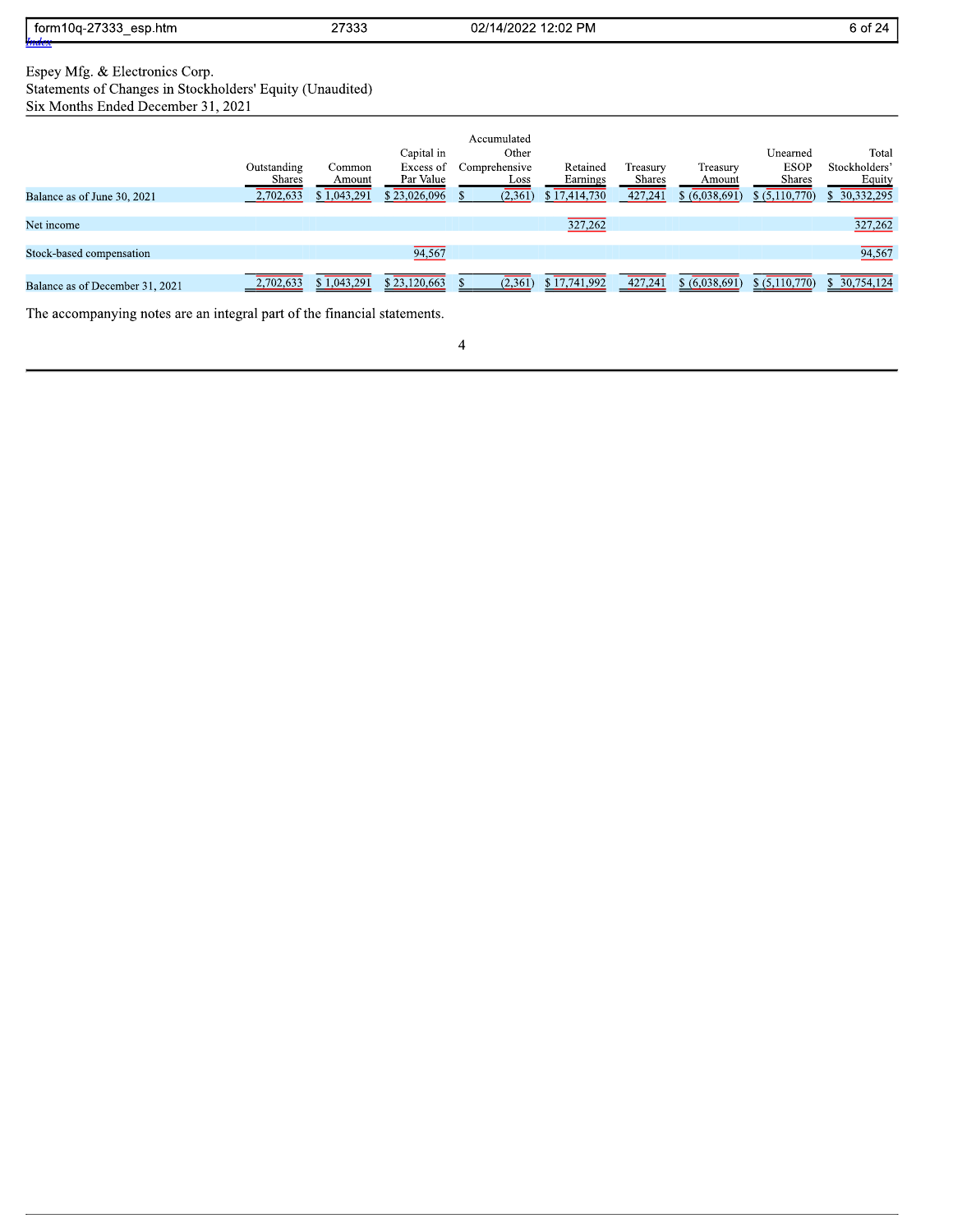| 27000<br>esp.htm<br>torn<br>່ບບບ | つフつつつ<br>21 JUJ | 12:02 PM<br>.ഗറാല<br>02/1<br>14<br>uz. | $\sim$ $\sim$ $\sim$<br>ΟT<br>- 20<br>- |
|----------------------------------|-----------------|----------------------------------------|-----------------------------------------|
| $\sim$                           |                 |                                        |                                         |
| Index                            |                 |                                        |                                         |

Espey Mfg. & Electronics Corp.<br>Statements of Changes in Stockholders' Equity (Unaudited)<br>Three Months Ended December 31, 2020

| Balance as of September 30, 2020                   | Outstanding<br>Shares<br>2,402,633 | Common<br>Amount<br>\$1,009,958 | Capital in<br>Excess of<br>Par Value<br>\$19,120,380 | Accumulated<br>Other<br>Comprehensive<br>(Loss) Income<br>(4,781) | Retained<br>Earnings<br>\$18,386,755 | Treasury<br><b>Shares</b><br>627,241 | Treasury<br>Amount<br>\$(7,650,805) | Unearned<br><b>ESOP</b><br>Shares<br>-S<br>$\qquad \qquad$ | Total<br>Stockholders'<br>Equity<br>30,861,507 |
|----------------------------------------------------|------------------------------------|---------------------------------|------------------------------------------------------|-------------------------------------------------------------------|--------------------------------------|--------------------------------------|-------------------------------------|------------------------------------------------------------|------------------------------------------------|
| Comprehensive loss:                                |                                    |                                 |                                                      |                                                                   |                                      |                                      |                                     |                                                            |                                                |
| Net loss                                           |                                    |                                 |                                                      |                                                                   | (181,006)                            |                                      |                                     |                                                            | (181,006)                                      |
|                                                    |                                    |                                 |                                                      |                                                                   |                                      |                                      |                                     |                                                            |                                                |
| Other comprehensive income,<br>net of tax of \$721 |                                    |                                 |                                                      | 2,712                                                             |                                      |                                      |                                     |                                                            | 2,712                                          |
| Total comprehensive loss                           |                                    |                                 |                                                      |                                                                   |                                      |                                      |                                     |                                                            | (178, 294)                                     |
| Stock-based compensation                           |                                    |                                 | 33,707                                               |                                                                   |                                      |                                      |                                     |                                                            | 33,707                                         |
| Dividends paid on common stock<br>\$0.25 per share |                                    |                                 |                                                      |                                                                   | (600, 659)                           |                                      |                                     |                                                            | (600, 659)                                     |
| Sale of stock to ESOP                              | 300,000                            | 33,333                          | 3,841,553                                            |                                                                   |                                      | (200,000)                            | 1,612,114                           | (5,487,000)                                                |                                                |
| Balance as of December 31, 2020                    | 702,633                            | \$1,043,291                     | \$22,995,640                                         | (2,069)<br>\$                                                     | \$17,605,090                         | 427,241                              | $$(\overline{6,038,691})$           | $$(\overline{5,487,000})$                                  | $\sqrt{30,116,261}$                            |
|                                                    |                                    | .                               |                                                      |                                                                   |                                      |                                      |                                     |                                                            |                                                |

The accompanying notes are an integral part of the financial statements.

 $\overline{5}$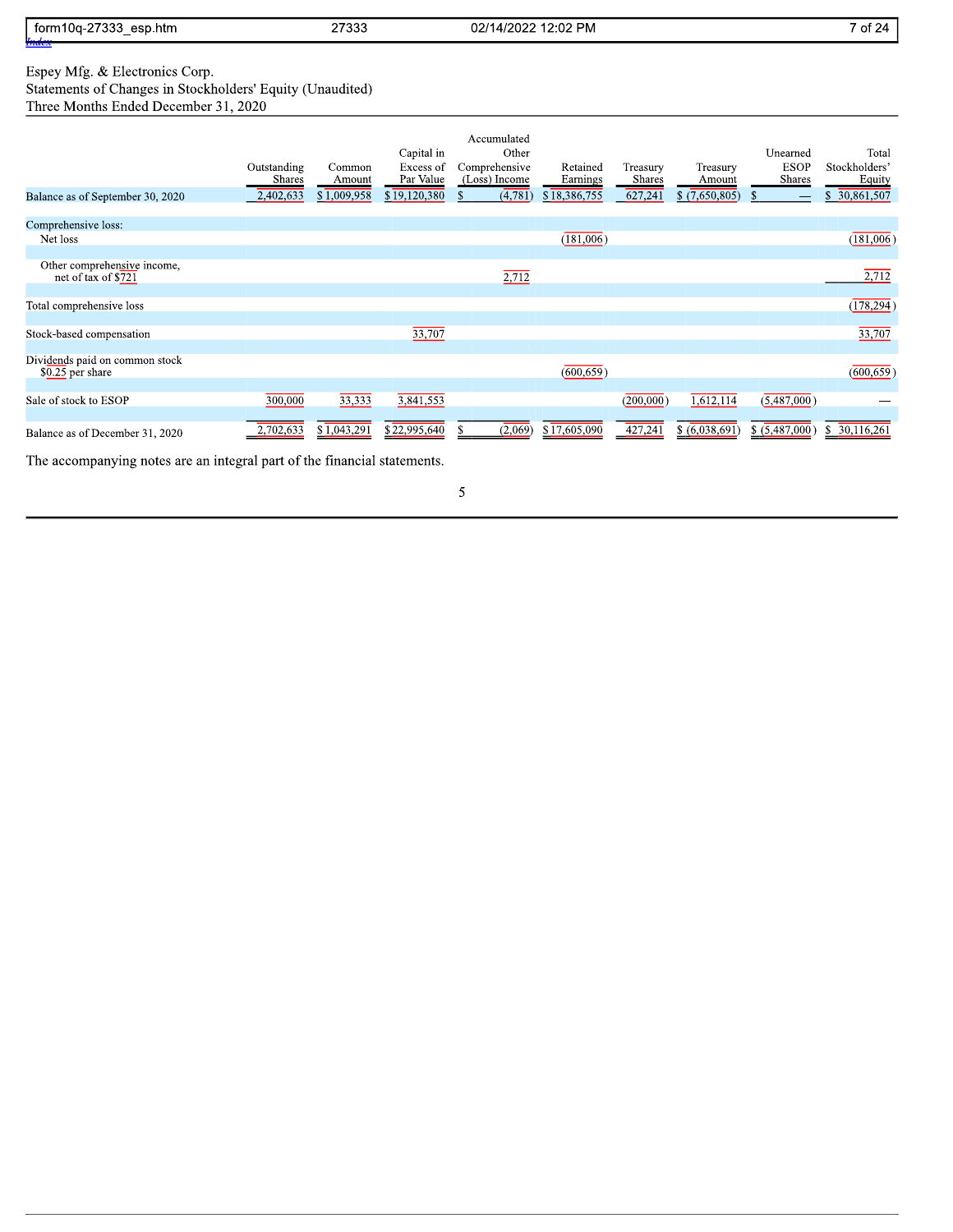| $-2722$<br>esp.htm<br>torn<br>n i ua-z<br>. JJJ | つフつつつ<br>21 JJJ | 12:02 PM<br>. ഗവാല<br>02/1<br>- 14<br>$U_{\ell}$ | $\sim$<br>3 OT<br>. 24 |
|-------------------------------------------------|-----------------|--------------------------------------------------|------------------------|
| $\sim$                                          |                 |                                                  |                        |
| Index                                           |                 |                                                  |                        |

# Espey Mfg. & Electronics Corp.<br>Statements of Changes in Stockholders' Equity (Unaudited)<br>Six Months Ended December 31, 2020

| Balance as of June 30, 2020                        | Outstanding<br><b>Shares</b><br>2,402,633 | Common<br>Amount<br>\$1,009,958 | Capital in<br>Excess of<br>Par Value<br>\$19,073,213 | Accumulated<br>Other<br>Comprehensive<br>(Loss) Income<br>(3,107)<br>$\mathcal{S}$ | Retained<br>Earnings<br>\$18,797,589 | Treasury<br><b>Shares</b><br>627,241 | Treasury<br>Amount<br>\$(7,650,805) | Unearned<br><b>ESOP</b><br><b>Shares</b><br><sup>\$</sup><br>$\qquad \qquad$ | Total<br>Stockholders'<br>Equity<br>31,226,848 |
|----------------------------------------------------|-------------------------------------------|---------------------------------|------------------------------------------------------|------------------------------------------------------------------------------------|--------------------------------------|--------------------------------------|-------------------------------------|------------------------------------------------------------------------------|------------------------------------------------|
| Comprehensive income:                              |                                           |                                 |                                                      |                                                                                    |                                      |                                      |                                     |                                                                              |                                                |
| Net income                                         |                                           |                                 |                                                      |                                                                                    | 8,817                                |                                      |                                     |                                                                              | 8,817                                          |
|                                                    |                                           |                                 |                                                      |                                                                                    |                                      |                                      |                                     |                                                                              |                                                |
| Other comprehensive income,<br>net of tax of \$276 |                                           |                                 |                                                      | 1,038                                                                              |                                      |                                      |                                     |                                                                              | 1,038                                          |
| Total comprehensive income                         |                                           |                                 |                                                      |                                                                                    |                                      |                                      |                                     |                                                                              | 9,855                                          |
| Stock-based compensation                           |                                           |                                 | 80,874                                               |                                                                                    |                                      |                                      |                                     |                                                                              | 80,874                                         |
| Dividends paid on common stock<br>\$0.50 per share |                                           |                                 |                                                      |                                                                                    | (1, 201, 316)                        |                                      |                                     |                                                                              | 1,201,316                                      |
| Sale of stock to ESOP                              | 300,000                                   | 33,333                          | 3,841,553                                            |                                                                                    |                                      | (200,000)                            | 1,612,114                           | (5,487,000)                                                                  |                                                |
| Balance as of December 31, 2020                    | 2,702,633                                 | \$1,043,291                     | \$22,995,640                                         | (2,069)<br>S.                                                                      | \$17,605,090                         | 427,241                              | \$ (6,038,691)                      | $$$ $(5,487,000)$                                                            | \$30,116,261                                   |

The accompanying notes are an integral part of the financial statements.

 $\sqrt{6}$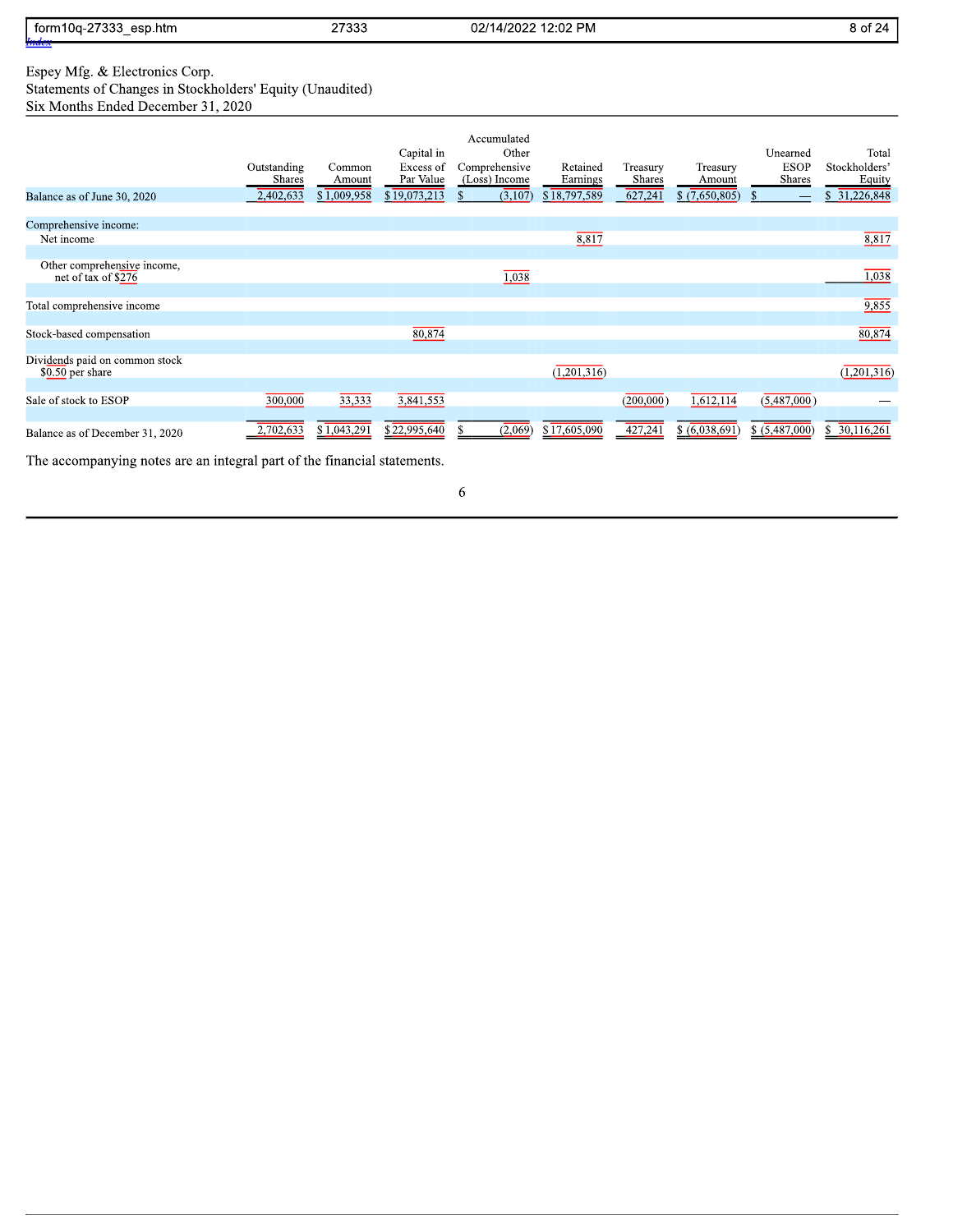| form10a-27333<br>esp.htm<br>Index | 27333           | 02/14/2022 12:02 PM          | у от<br>. 24 |
|-----------------------------------|-----------------|------------------------------|--------------|
|                                   |                 |                              |              |
|                                   |                 |                              |              |
|                                   | MFG.<br>ESPEV 1 | . & ELECTRONICS C<br>' CORP. |              |

| form10q-27333 esp.htm                                                             | 27333 | 02/14/2022 12:02 PM                         |                          |               | 9 of 24           |
|-----------------------------------------------------------------------------------|-------|---------------------------------------------|--------------------------|---------------|-------------------|
|                                                                                   |       |                                             |                          |               |                   |
|                                                                                   |       | ESPEY MFG. & ELECTRONICS CORP.              |                          |               |                   |
|                                                                                   |       | Statements of Cash Flows (Unaudited)        |                          |               |                   |
|                                                                                   |       | Six Months Ended December 31, 2021 and 2020 |                          |               |                   |
|                                                                                   |       |                                             | December 31, 2021        |               | December 31, 2020 |
| Cash Flows from Operating Activities:                                             |       |                                             |                          |               |                   |
| Net income                                                                        |       |                                             | \$<br>327,262            | <sup>\$</sup> | 8,817             |
|                                                                                   |       |                                             |                          |               |                   |
| Adjustments to reconcile net income to net cash provided by operating activities: |       |                                             |                          |               |                   |
| Stock-based compensation                                                          |       |                                             | 94,567                   |               | 80,874            |
| Depreciation                                                                      |       |                                             | 253,846                  |               | 271,341           |
| ESOP compensation expense                                                         |       |                                             | 168,318                  |               | 56,274            |
| Deferred income tax benefit                                                       |       |                                             | (33,908)                 |               | (35, 524)         |
| Changes in assets and liabilities:                                                |       |                                             |                          |               |                   |
| Decrease in trade accounts receivable                                             |       |                                             | 465,382                  |               | 4,805,803         |
| Increase in income taxes receivable                                               |       |                                             | (3,041)                  |               | (86, 274)         |
| Increase in ESOP receivable due to dividends on unallocated shares                |       |                                             |                          |               | (18, 726)         |
| Increase in inventories                                                           |       |                                             | (537,319)                |               | (1,706,735)       |
| Increase in prepaid expenses and other current assets                             |       |                                             | (108, 560)               |               | (109, 615)        |
| (Decrease) increase in accounts payable                                           |       |                                             | (132,999)                |               | 392,287           |
| Increase (decrease) in accrued salaries and wages                                 |       |                                             | 173,422                  |               | (125,060)         |
| Decrease in vacation accrual                                                      |       |                                             | (16,319)                 |               | (23, 674)         |
| Decrease in ESOP Payable                                                          |       |                                             |                          |               | (56, 274)         |
| Decrease in other accrued expenses                                                |       |                                             | (68, 977)                |               | (228, 136)        |
| (Decrease) increase in payroll and other taxes withheld                           |       |                                             | (130,957)                |               | 276,315           |
| Decrease in contract liabilities                                                  |       |                                             | (172, 859)               |               | (524, 947)        |
| Decrease in income taxes payable                                                  |       |                                             |                          |               | (47, 707)         |
| Net cash provided by operating activities                                         |       |                                             | 277,858                  |               | 2,929,039         |
| Cash Flows from Investing Activities:                                             |       |                                             |                          |               |                   |
| Additions to property, plant and equipment                                        |       |                                             | (97, 288)                |               | (29, 173)         |
| Purchase of investment securities                                                 |       |                                             | (2.061,000)              |               | (2,391,686)       |
| Proceeds from sale/maturity of investment securities                              |       |                                             | 2,096,000                |               | 4,331,407         |
| Net cash (used in) provided by investing activities                               |       |                                             | (62, 288)                |               | 1,910,548         |
| Cash Flows from Financing Activities:                                             |       |                                             |                          |               |                   |
| Dividends on common stock                                                         |       |                                             |                          |               | (1,201,316)       |
|                                                                                   |       |                                             |                          |               | (1,201,316)       |
| Net cash used in financing activities                                             |       |                                             |                          |               |                   |
| Increase in cash and cash equivalents                                             |       |                                             | 215,570                  |               | 3,638,271         |
| Cash and cash equivalents, beginning of period                                    |       |                                             | 6,802,712                |               | 5,402,122         |
| Cash and cash equivalents, end of period                                          |       |                                             | $\mathbb S$<br>7,018,282 | \$            | 9,040,393         |
|                                                                                   |       |                                             |                          |               |                   |
| Supplemental Schedule of Cash Flow Information:<br>Income taxes paid              |       |                                             | \$<br>120,000            | <sup>\$</sup> | 175,250           |
|                                                                                   |       |                                             |                          |               |                   |
| The accompanying notes are an integral part of the financial statements.          |       |                                             |                          |               |                   |

 $\boldsymbol{7}$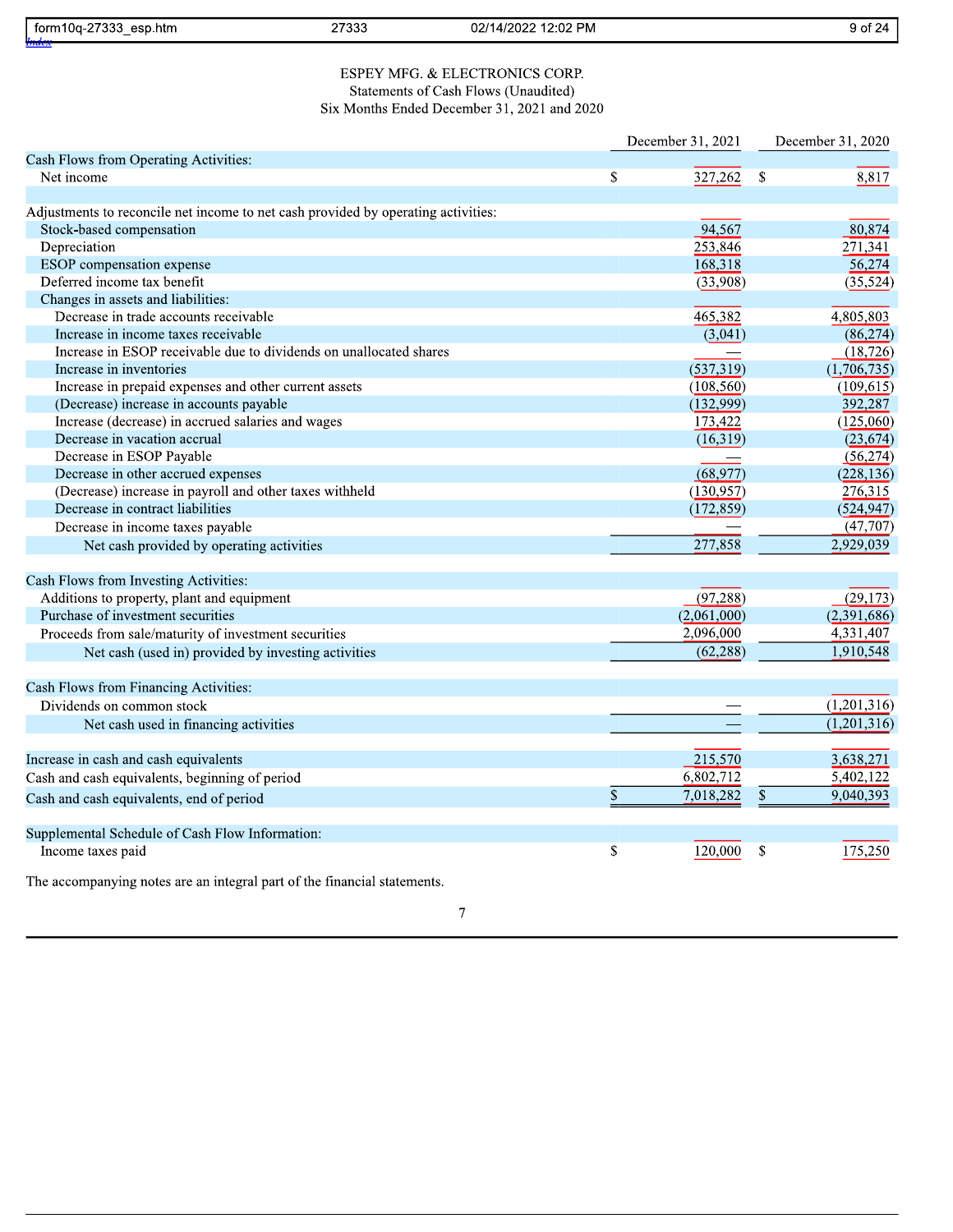27333 02/14/2022 12:02 PM 02/14/2022 12:02 PM 05:04 10:05 12:07

10 of 24<br>
ESPEY MFG. & ELECTRONICS CORP.<br>
Note 1. Basis of Presentation<br>
In the opinion of management the accompanying unaudited financial statements contain all adjustments (consisting of normal recurring adjustments)<br>
In liabilities. On an ongoing basis, we evaluate our estimates and judgments, including those related to revenue recognition, inventories, income taxes, and stock-based compensation. Specific to inventories, including work-in-process and contracts in process, management evaluates, quarterly, those estimates used in determining the cost to complete for each contract on Espey Mfg. & Electronics Corp. (the "Company") sales backlog. The change in estimates may affect the reported amount of inventories and gross profit in the current or a future period. Management bases its estimates on historical experience and on various other factors that are believed to be reasonable under the circumstances, the results of which form the basis for making judgments about the carrying amounts of assets and liabilities that are not readily apparent from other sources. Actual results may differ from these estimates under different assumptions or conditions. These financial statements should be read in conjunction with the Company's most recent audited financial statements included in its report on Form 10-K for the year ended June 30, 2021. Certain reclassifications may have been made to the prior year financial statements to conform to the current year presentation.

#### Note 2. Investment Securities

Accounting Standards Codification ("ASC") 820 establishes a fair value hierarchy which requires an entity to maximize the use of observable inputs The prior year financial statements to conform to the current year presentation.<br>
Note 2. Investment Securities<br>
Accounting Standards Codification ("ASC") 820 establishes a fair value hierarchy which requires an entity to Accounting Standards Codification ("ASC") 820 establishes a fair value. The standard describes three levels of inputs that may be used to measure fair value:<br>and minimize the use of unobservable inputs when measuring fair

- 
- 
- 

Level 1: Quoted prices (unadjusted) for identical assets or liabilities in active markets that the entity has the ability to access as of the<br>measurement date.<br>Level 2: Significant other observable inputs other than Level

| financial instruments.<br>Investment securities at December 31, 2021 and June 30, 2021 consist of certificates of deposit which are classified as available-for-sale securities<br>and have been determined to be level 1 assets. The cost, gross unrealized gains, gross unrealized losses and fair value of available-for-sale securities<br>by major security type at December 31, 2021 and June 30, 2021 are as follows: |                   |               |                              |                               |    |               |
|------------------------------------------------------------------------------------------------------------------------------------------------------------------------------------------------------------------------------------------------------------------------------------------------------------------------------------------------------------------------------------------------------------------------------|-------------------|---------------|------------------------------|-------------------------------|----|---------------|
| December 31, 2021                                                                                                                                                                                                                                                                                                                                                                                                            | Amortized<br>Cost |               | Gross<br>Unrealized<br>Gains | Gross<br>Unrealized<br>Losses |    | Fair<br>Value |
| Certificates of deposit                                                                                                                                                                                                                                                                                                                                                                                                      | \$<br>3,057,000   | <sup>\$</sup> |                              | $\sqrt{s}$                    | \$ | 3,057,000     |
| June 30, 2021<br>Certificates of deposit                                                                                                                                                                                                                                                                                                                                                                                     | \$<br>3.092.000   | \$            |                              |                               | S. | 3,092,000     |
| The neutrities is divergified and highly tigrid and numerity consists of investment angle fixed income instantants. At December 21, 2021, the                                                                                                                                                                                                                                                                                |                   |               |                              |                               |    |               |

The portfolio is diversified and highly liquid and primarily consists of investment grade fixed income instruments. At December 31, 2021, the Company did not have any investments in individual securities that have been in a continuous loss position considered to be other than temporary.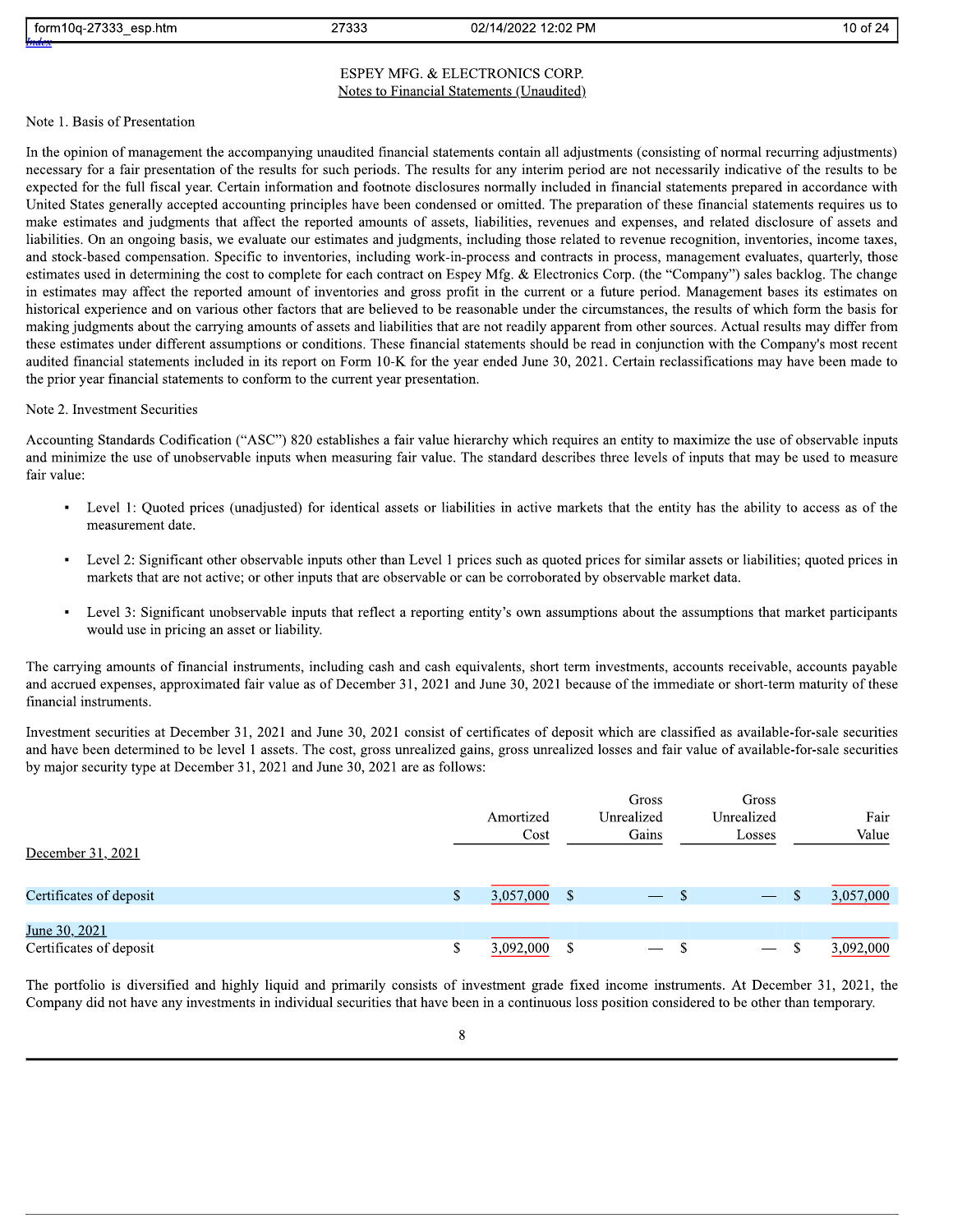| ר פרדר<br>esp.htm<br>torm1<br>$\sim$<br>$\sim$<br>.<br>.   | 27222<br><b>21000</b> | <sup>າ</sup> :02 PM<br>10000<br>22/1<br>ΤД.<br>uz<br>$\mathbf{u}$ | --<br>,, |
|------------------------------------------------------------|-----------------------|-------------------------------------------------------------------|----------|
| $\overline{\phantom{a}}$<br>_<br>$\mathbf{r}$ $\mathbf{r}$ |                       |                                                                   |          |

As of December 31, 2021 and June 30, 2021, the remaining contractual maturities of available-for-sale securities were as follows:

|                    | <b>Years to Maturity</b> |  |                   |           |
|--------------------|--------------------------|--|-------------------|-----------|
|                    | Less than                |  | One to            |           |
|                    | One Year                 |  | <b>Five Years</b> | Total     |
| December 31, 2021  |                          |  |                   |           |
| Available-for-sale | 3,057,000                |  | $-$               | 3,057,000 |
|                    |                          |  |                   |           |
| June 30, 2021      |                          |  |                   |           |
| Available-for-sale | 3,092,000                |  | $- - -$           | 3,092,000 |

#### Note 3. Net Income per Share

Basic net income per share excludes dilution and is computed by dividing net income available to common stockholders by the weighted average number of common shares outstanding for the period. Diluted net income per share reflects the potential dilution that could occur if securities or other contracts to issue common stock were exercised or converted into common stock or resulted in the issuance of common stock that then shared in the income of the Company. The computation of diluted net income per share, excluded options to purchase  $\overline{316,912}$  shares of our common stock for the three and six months ended December 31, 2021 and the computation of diluted net (loss) income per share, excluded options to purchase 315,337 and 253,312 shares for the three and six months ended December 31, 2020, as the effect of including them would be anti-dilutive. As unearned shares owned by the Company's sponsored leveraged employee stock ownership plan (the "ESOP") are released or committed-to-bereleased, the shares become outstanding for earnings-per-share computations.

#### Note 4. Stock Based Compensation

The Company follows ASC 718 in establishing standards for the accounting for transactions in which an entity exchanges its equity instruments for goods or services, as well as transactions in which an entity incurs liabilities in exchange for goods or services that are based on the fair value of the entity's equity instruments or that may be settled by the issuance of those equity instruments. ASC 718 requires that the cost resulting from all sharebased payment transactions be recognized in the financial statements based on the fair value of the share-based payment. ASC 718 establishes fair value as the measurement objective in accounting for share-based payment transactions with employees, except for equity instruments held by employee share ownership plans.

Total stock-based compensation expense recognized in the statements of comprehensive income for the three-month periods ended December 31, 2021 and 2020 was \$41,791 and \$33,707, respectively, before income taxes. The amount of this stock-based compensation expense related to nonqualified stock options ("NQSO") for the three-month periods ended December 31, 2021 and 2020, was  $\sqrt[3]{5,757}$  and  $\sqrt[5]{5,143}$ , respectively. The deferred tax benefit related to the NQSO's as of December 31, 2021 and 2020 was approximately \$1,839 and  $$1,080$ , respectively. Total stock-based compensation expense recognized in the statements of comprehensive income for the six-month periods ended December 31, 2021 and 2020, was  $\sqrt[6]{94,567}$  and  $\sqrt[8]{80,874}$ , respectively, before income taxes. The amount of this stock-based compensation expense related to non-qualified stock options ("NQSO") for the six-month periods ended December 31, 2021 and 2020, was  $\sqrt[3]{16,123}$  and  $\sqrt[3]{18,131}$ , respectively. The deferred tax benefit related to the NQSO's as of December 31, 2021 and 2020 was approximately \$3,386 and  $\sqrt[3]{3,808}$ , respectively. The remaining stock option expense in each year related to incentive stock options ("ISO") which are not deductible by the corporation when exercised, assuming a qualifying disposition and as such no deferred tax benefit was established related to these amounts.

As of December 31, 2021, there was approximately \$219,311 of unrecognized compensation cost related to stock option awards that is expected to be recognized as expense over the next 2 years, of which \$179,408 relates to ISO's and \$39,903 relates to NOSO's. The total deferred tax benefit related to these awards is expected to be  $$8,\overline{3}80$ .

The Company has one employee stock option plan under which options or stock awards may be granted, the 2017 Stock Option and Restricted Stock Plan (the "2017 Plan"). The Board of Directors may grant options to acquire shares of common stock to employees and non-employee directors of the Company at the fair market value of the common stock on the date of grant. The maximum aggregate number of shares of Common Stock subject to options or awards to non-employee directors is  $\overline{133,000}$  and the maximum aggregate number of shares of Common Stock subject to options or awards granted to non-employee directors during any single fiscal year is the lesser of  $\frac{13,300}{13,300}$  and  $\frac{33,1/3}{13,300}$  of the total number of shares subject to options or awards granted in such fiscal year. The maximum number of shares subject to options or awards granted to any individual employee may not exceed  $15,000$  in a fiscal year. Generally, options granted have a two-year vesting period based on two years of continuous service and have a  $\frac{1}{2}$  contractual life. Option grants provide for accelerated vesting if there is a change in control. The plan allows for cancelled or expired options to be re-granted to participants at a later date. Shares issued upon the exercise of options are from those held in Treasury. Options covering 400,000 shares are authorized for issuance under the 2017 Plan. As of December 31, 2021, 303,904 shares have been granted, of which 228,062 are outstanding, and 171,938 remain available for grant. While no further grants of options may be made under the Company's 2007 Stock Option and Restricted Stock Plan, as of December 31, 2021, 98,050 options were outstanding under such plan of which all are vested and exercisable.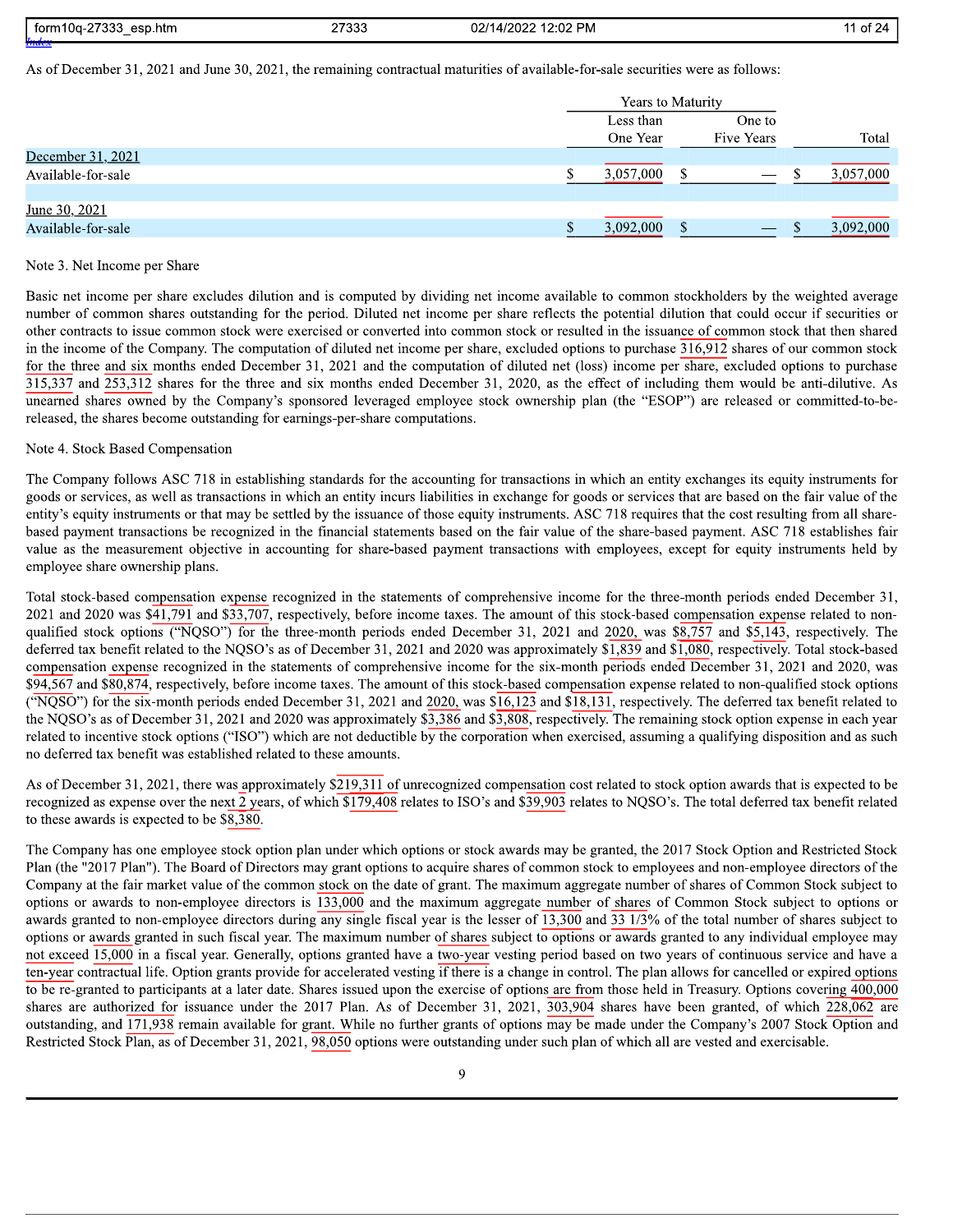| $112 -$<br>torm<br>esp.htm<br>$1.11 - 7.7$<br>, , , , ,<br>$\overline{\phantom{a}}$ | ר 2333<br>21,000 | ?:02 PM<br>10000<br>02/14/2<br>$\mathbf{u}$ | $\sim$ $\sim$ $\sim$<br>$\cdot$ , $\prime$<br>ΟT |
|-------------------------------------------------------------------------------------|------------------|---------------------------------------------|--------------------------------------------------|
|                                                                                     |                  |                                             |                                                  |

ASC 718 requires the use of a valuation model to calculate the fair value of stock-based awards. The Company has elected to use the Black-Scholes option valuation model, which incorporates various assumptions including those for dividend yield, volatility, expected life and interest rates.

The table below outlines the weighted average assumptions that the Company used to calculate the fair value of each option award for the six months ended December 31, 2021 and 2020.

|                                                                            | December 31, 2021 | December 31, 2020 |
|----------------------------------------------------------------------------|-------------------|-------------------|
|                                                                            |                   |                   |
| Dividend yield                                                             | $\frac{0\%}{2}$   | $5.54\%$          |
| Company's expected volatility                                              | 25.56%            | 23.41%            |
| Risk-free interest rate                                                    | $0.93\%$          | $0.36\%$          |
| Expected term                                                              | 5.4 yrs           | $5.4$ yrs         |
| Weighted average fair value per share of options granted during the period | \$3.72            | \$1.59            |

Effective March 9, 2021, the Company suspended the payment of its regular quarterly dividend. For the six months ended December 31, 2020, the Company declared and paid regular cash dividends of \$0.50 per share, and for the six months ended December 31, 2021 the Company paid no cash dividends. Expected stock price volatility is based on the historical volatility of the Company's stock. The risk-free interest rate is based on the implied yield available on U.S. Treasury issues with an equivalent term approximating the expected life of the options. The expected option term (in years) represents the estimated period of time until exercise and is based on actual historical experience.

The following table summarizes stock option activity during the six months ended December 31, 2021:

|                                                 |               |    |          | <b>Employee Stock Options Plan</b> |   |           |
|-------------------------------------------------|---------------|----|----------|------------------------------------|---|-----------|
|                                                 |               |    |          | Weighted                           |   |           |
|                                                 | Number of     |    | Weighted | Average                            |   |           |
|                                                 | <b>Shares</b> |    | Average  | Remaining                          |   | Aggregate |
|                                                 | Subject       |    | Exercise | Contractual                        |   | Intrinsic |
|                                                 | to Option     |    | Price    | Term                               |   | Value     |
| Balance at July 1, 2021                         | 304,662       | \$ | 23.37    | 6.06                               |   |           |
| Granted                                         | 77,550        | \$ | 14.76    | 9.56                               |   |           |
| Exercised                                       |               |    |          |                                    |   |           |
| Forfeited or expired                            | (56,100)      | \$ | 20.53    |                                    |   |           |
| Outstanding at December 31, 2021                | 326,112       | \$ | 21.81    | 6.49                               |   | 2,116     |
| Vested or expected to vest at December 31, 2021 | 307,578       | ъ  | 22.16    | 6.32                               |   | 2,029     |
| Exercisable at December 31, 2021                | 220,287       | S. | 24.58    | 5.15                               | S | $\theta$  |

The aggregate intrinsic value in the table above represents the total pretax intrinsic value (the difference between the closing sale price of the Company's common stock as reported on the NYSE American on December 31, 2021 and the exercise price, multiplied by the number of in-themoney options) that would have been received by the option holders if all option holders had exercised their options on December 31, 2021. This amount changes based on the fair market value of the Company's common stock. The intrinsic value of options exercised during the six months ended December 31, 2021 and 2020 was \$0, resulting from no option exercise activity during those periods.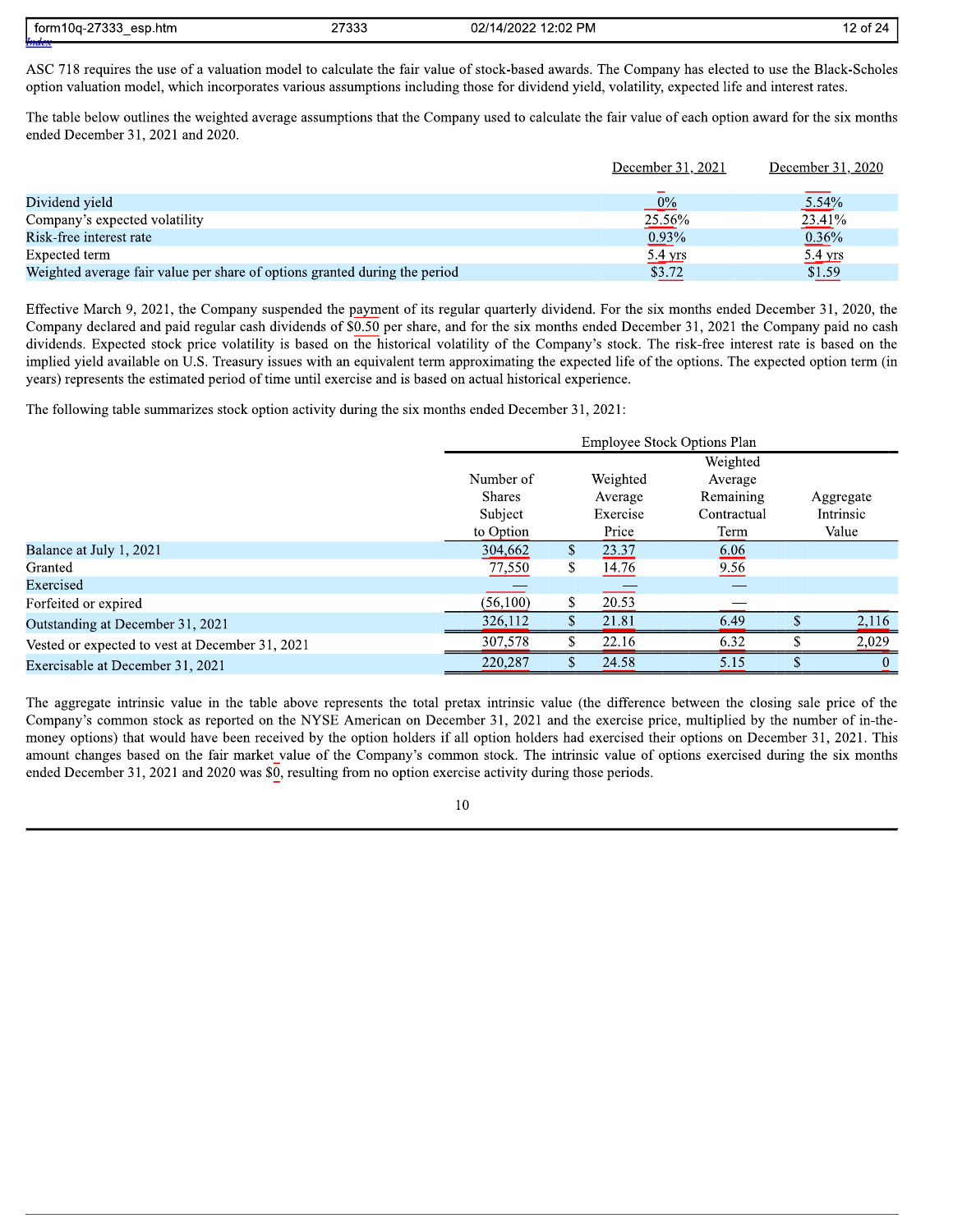| つつつつ<br>≀10a-2<br>torm1<br>esp.htm<br>.<br>$\overline{\phantom{a}}$ | つフつつつ<br>טטט ו | 02 PM<br>ררחריו<br>Ŵ<br>$.121^{4}$<br>-2.02<br>4 ا<br>ZUZ. | ี่ ี่<br>$\lambda$<br>. |
|---------------------------------------------------------------------|----------------|------------------------------------------------------------|-------------------------|
| dan alan s                                                          |                |                                                            |                         |

The following table summarizes changes in non-vested stock options during the six months ended December 31, 2021:

|                                 | Weighted Number<br>of Shares<br>Subject to Option |    | Average<br>Grant Date Fair<br>Value (per Option) |
|---------------------------------|---------------------------------------------------|----|--------------------------------------------------|
|                                 |                                                   |    |                                                  |
| Non-vested at July 1, 2021      | 103,450                                           |    | 2.22                                             |
| Granted                         | 77,550                                            |    | 3.72                                             |
| Vested                          | (43,025)                                          | \$ | 3.03                                             |
| Forfeited or expired            | (32,150)                                          |    | 2.58                                             |
| Non-vested at December 31, 2021 | 105,825                                           |    | 2.89                                             |

#### Note 5. Commitments and Contingencies

The Company from time to time, enters into standby letters of credit agreements with financial institutions primarily relating to the guarantee of future performance on certain contracts. Contingent liabilities on outstanding standby letters of credit agreements aggregated to zero at December 31, 2021 and June 30, 2021. The Company, as a U.S. Government contractor, is subject to audits, reviews, and investigations by the U.S. Government related to its negotiation and performance of government contracts and its accounting for such contracts. Failure to comply with applicable U.S. Government standards by a contractor may result in suspension from eligibility for award of any new government contract and a guilty plea or conviction may result in debarment from eligibility for awards. The government may, in certain cases, also terminate existing contracts, recover damages, and impose other sanctions and penalties. As a result of contract audits the Company will determine a range of possible outcomes and in accordance with ASC 450 "Contingencies" the Company will accrue amounts within a range that appears to be its best estimate of a possible outcome. Adjustments are made to accruals, if any, periodically based on current information.

We are party to various litigation matters and claims arising from time to time in the ordinary course of business. While the results of such matters cannot be predicted with certainty, we believe that the final outcome of such matters will not have a material adverse effect on our business, financial condition, results of operations or cash flows. Currently, there are no matters pending.

#### Note 6. Revenue

The Company follows ASC 606 "Revenue from Contracts with Customers" to determine the recognition of revenue. This standard requires entities to assess the products or services promised in contracts with customers at contract inception to determine the appropriate unit at which to record revenues. Revenue is recognized when control of the promised products or services is transferred to customers at an amount that reflects the consideration to which the entity expects to be entitled to in exchange for those products or services.

Significant judgment is required in determining the satisfaction of performance obligations. Revenues from our performance obligations are satisfied over time using the output method which considers the appraisal of results achieved and milestones reached or units delivered based on contractual shipment terms, typically shipping point. Revenue is recognized when, or as, the customer takes control of the product or services. The output method best depicts the transfer of control to the customer as the output method represents work completed. Control is typically transferred to the customer at the shipping point as the Company has a present right to payment, the customer has legal title to the asset, the customer has the significant risks and rewards of ownership of the asset, and in most instances the customer has accepted the asset.

Total revenue recognized for the three and six months ended December 31, 2021 based on units delivered was \$6,100,228 and \$12,592,464, respectively, compared to \$5,865,878 and \$11,724,584 for the same periods in fiscal year 2021. Total revenue recognized for the three and six months ended December 31, 2021 based on milestones achieved was \$1,357,822 and \$2,411,018, respectively, compared to \$1,096,187 and \$2,502,996 for the same periods in fiscal year 2021.

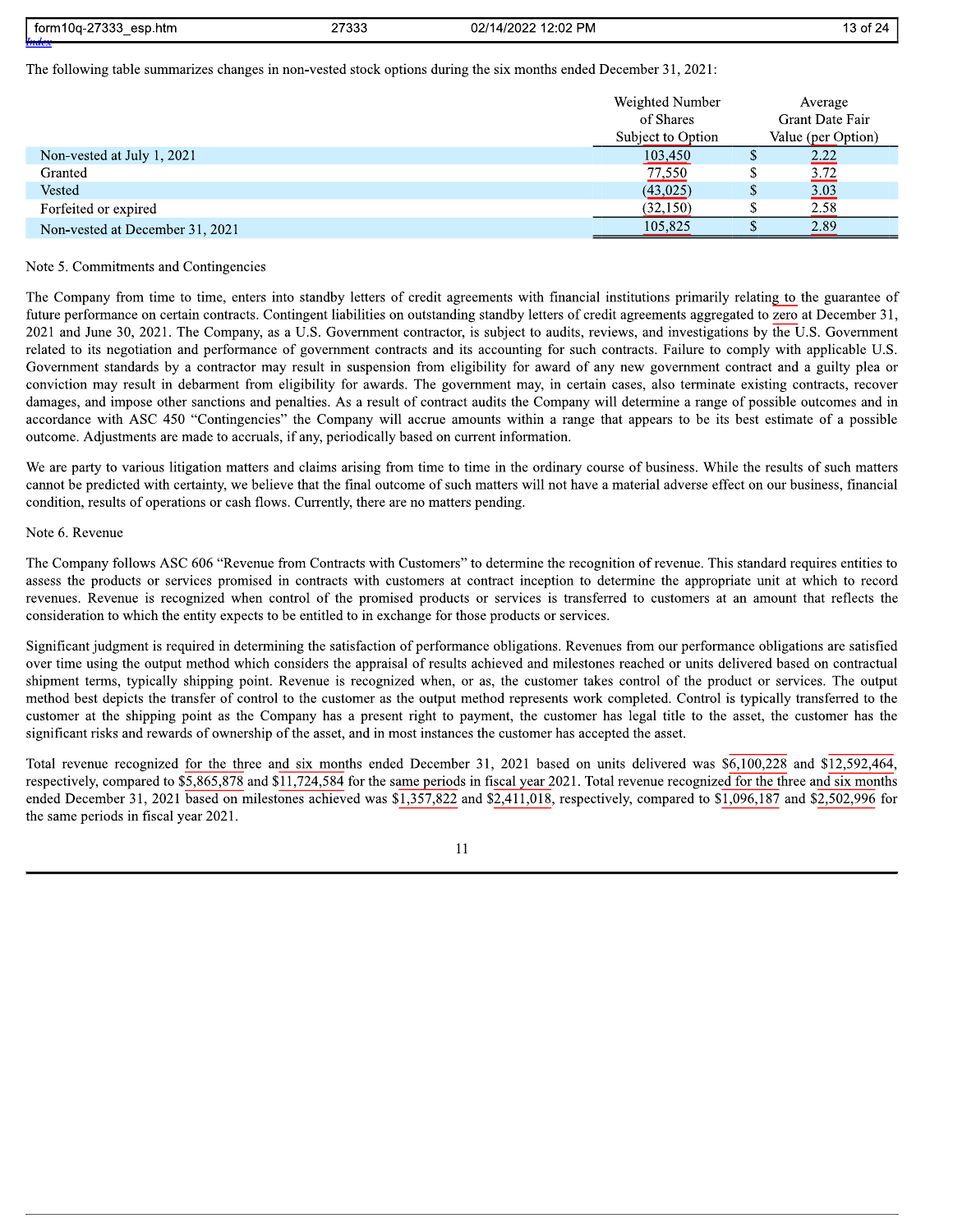| ממרדם<br>$\overline{\phantom{a}}$<br>ı10α-<br>torm1<br>esp.htm<br>.<br>$\sim$ | 27333 | $2:02$ PM<br>مصط∩م.<br>02/1<br>ாட<br>∠UZ | $\sim$<br>-24<br>`of ∠·<br>$\overline{ }$ |
|-------------------------------------------------------------------------------|-------|------------------------------------------|-------------------------------------------|
|                                                                               |       |                                          |                                           |

The Company offers a standard one-year product warranty. Product warranties offered by the Company are classified as assurance-type warranties, which means, the warranty only guarantees that the good or service functions as promised. Based on this, the provided warranty is not considered to be a distinct performance obligation. The impact of variable consideration has been considered but none identified which would be required to be allocated to the transaction price as of December 31, 2021. Our payment terms are generally 30-60 days.

Contract liabilities were \$2,904,746 and \$3,077,605 as of December 31, 2021 and June 30, 2021, respectively. The decrease in contract liabilities is primarily due to revenue recognized, offset in part by, the advance collection of cash on specific contracts. The Company used the practical expedient to expense incremental costs incurred to obtain a contract when the contract term is less than one year.

The Company's backlog at December 31, 2021 totaling approximately \$70.1 million is projected, based on expected due dates, to be recognized in the following fiscal years: 30% in 2022; 43% in 2023; 21% in 2024, and  $\overline{6\%}$  thereafter.

#### Note 7. Recently Issued Accounting Standards

#### Recent Accounting Pronouncements Adopted

In December 2019, the FASB issued ASU 2019-12, "Income Taxes (Topic 740): Simplifying the Accounting for Income Taxes." ASU 2019-12 amends ASC 740 to simplify the accounting for income taxes by removing certain exceptions for investments, intraperiod allocations and interim calculations, and adding guidance to reduce complexity in the accounting standard under the FASB's simplification initiative. ASU 2019-12 is effective for public entities for fiscal years beginning after December 15, 2020. Upon adoption, the amendments in ASU 2019-12 should be applied on a prospective basis to all periods presented. The Company adopted the new guidance under ASU 2019-12 in the first quarter of fiscal year 2021 and removed the exception for intraperiod allocations from its interim period tax provision calculation, accordingly. The removal of the exception for intraperiod allocations did not have a material impact on the Company.

#### Note 8. Employee Stock Ownership Plan

The Company sponsors a leveraged employee stock ownership plan (the "ESOP") that covers all nonunion employees who work 1,000 or more hours per year and are employed on June 30. Prior to December 1, 2020, the ESOP owned 469,119 shares, all of which were allocated to employees. On December 1, 2020, pursuant to a Stock Purchase Agreement dated as of such date, the  $\overline{ Company}$ , by selling 300,000 shares of its common stock, par value  $\frac{60.33 \times 1}{3}$  per share, to the Espey Mfg. & Electronics Corp. Employee Stock Ownership Plan Trust, provided more shares to be allocated to employees for services rendered over the next 15 years. The ESOP paid \$18.29 per share, for an aggregate purchase price of \$5,487,000. The determination of the purchase price was based on a fairness opinion obtained by an independent valuation firm. The ESOP borrowed from the Corporation an amount equal to the purchase price. The loan will be repaid in fifteen (15) equal annual installments of principal. The Board of Directors has fixed the interest rate and the unpaid balance will bear interest at a fixed rate of  $3.00\%$  per annum.

The Board of Directors of the Company had approved a purchase price per share equal to the lesser of the trading value on the day of closing or the lowest price listed in the valuation established by the independent valuation firm plus \$0.25. The valuation identified a range of \$18.04 - \$19.43 per share.

In making the sale, the Company relied on the exemption from registration under Section 4(2) of the Securities Act of 1933, as amended, because the shares sold were offered only to the ESOP.

After giving effect to the transaction, the ESOP owned  $\overline{769,119}$  shares of the Company's  $\overline{2,702,633}$  outstanding shares of common stock as of December 1, 2020.

The Company makes annual contributions to the ESOP equal to the ESOP's debt service less dividends on unallocated shares received by the ESOP. Any dividends on unallocated shares received by the ESOP are used to pay debt service. Any dividends on allocated ESOP shares are recorded as a reduction of retained earnings. As the debt is repaid, shares are released and allocated to active employees, based on the proportion of debt service paid in the year. The Company accounts for its ESOP in accordance with FASB ASC 718-40. Accordingly, the shares purchased by the ESOP are reported as Unearned ESOP shares in the balance sheets and the statements of changes in stockholders' equity. As shares are released or committedto-be-released, the Company reports compensation expense equal to the current average market price of the shares, and the shares become outstanding for earnings-per-share (EPS) computations. ESOP compensation expense was \$83,812 and \$56,274 for the three-month periods ended December 31, 2021 and 2020, respectively. ESOP compensation expense was \$168,318 and \$56,274 for the six-month periods ended December 31, 2021 and 2020, respectively.

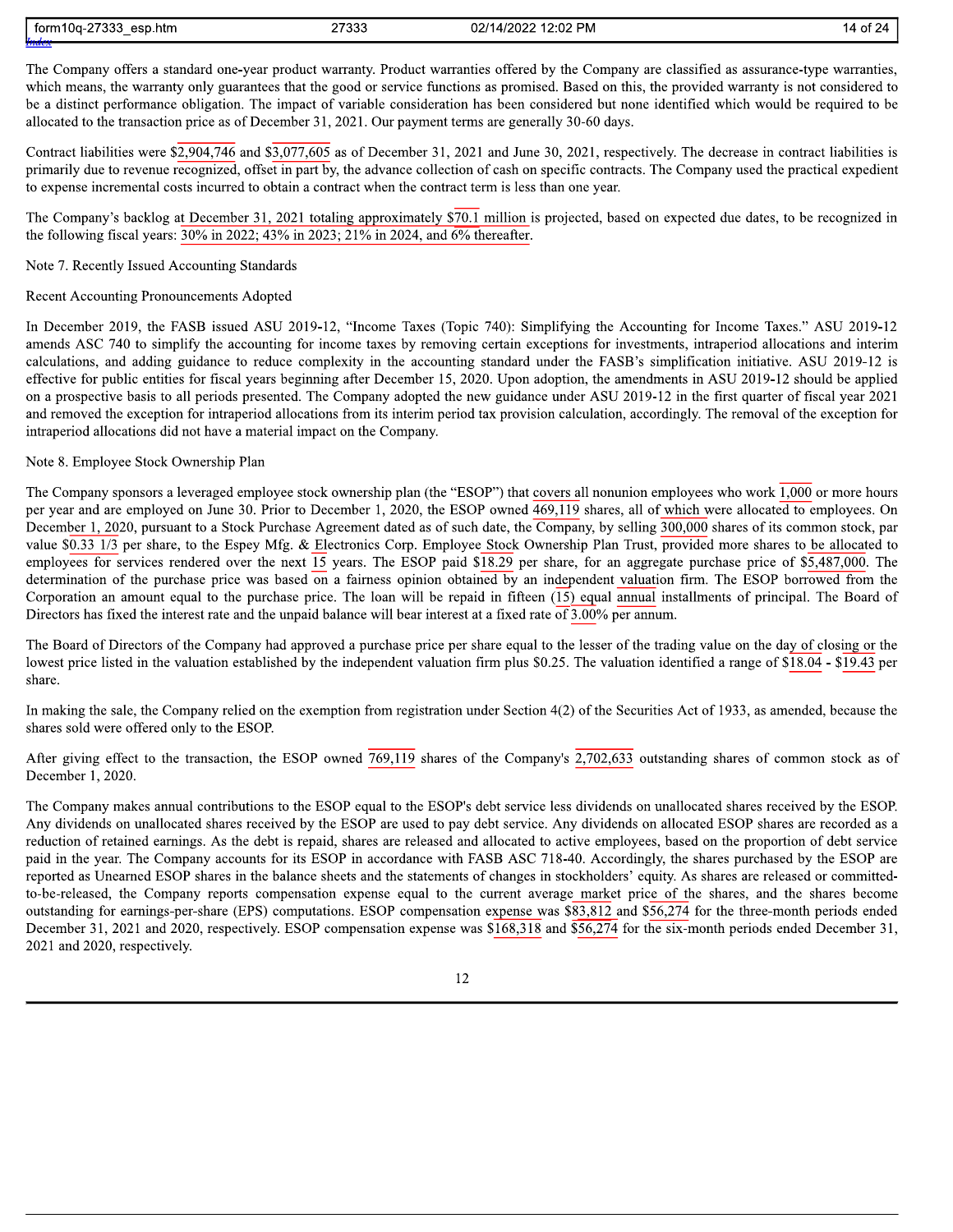| 77000<br>$\mathbf{a}$<br>torm<br>esp.htm<br>- 300-20<br>.<br>$\overline{\phantom{a}}$ | ን7333 | <b>PM</b><br>ം റല<br>ົ<br>״מחמו<br>$\cdot$<br>- UZ<br>- 17 | $\sim$<br>^*<br>,,<br>. |
|---------------------------------------------------------------------------------------|-------|------------------------------------------------------------|-------------------------|
| . <i>.</i>                                                                            |       |                                                            |                         |

The ESOP shares as of December 31, 2021 and 2020 were as follows:

|                                 | December 31, 2021 | December 31, 2020 |
|---------------------------------|-------------------|-------------------|
| Allocated shares                | 478,935           | 468,663           |
| Committed-to-be-released shares | <u>11,568</u>     | 2,939             |
| Unreleased shares               | 267,861           | 297,061           |
|                                 |                   |                   |
| Total shares held by the ESOP   | 758,364           | 768,663           |
|                                 |                   |                   |
| Fair value of unreleased shares | 3,806,305         | 5,620,394         |

The Company may at times be required to repurchase shares at the ESOP participants' request at the shares' fair market value. During the three and six months ended December 31, 2021 and 2020, the Company did not repurchase shares previously held by the ESOP.

The ESOP allows for eligible participants to take whole share distributions from the Plan on specific dates in accordance with the provision of the Plan. Share distributions from the ESOP during the six months ended December 31, 2021 and 2020 totaled  $\overline{8,285}$  and  $\overline{456}$  shares, respectively.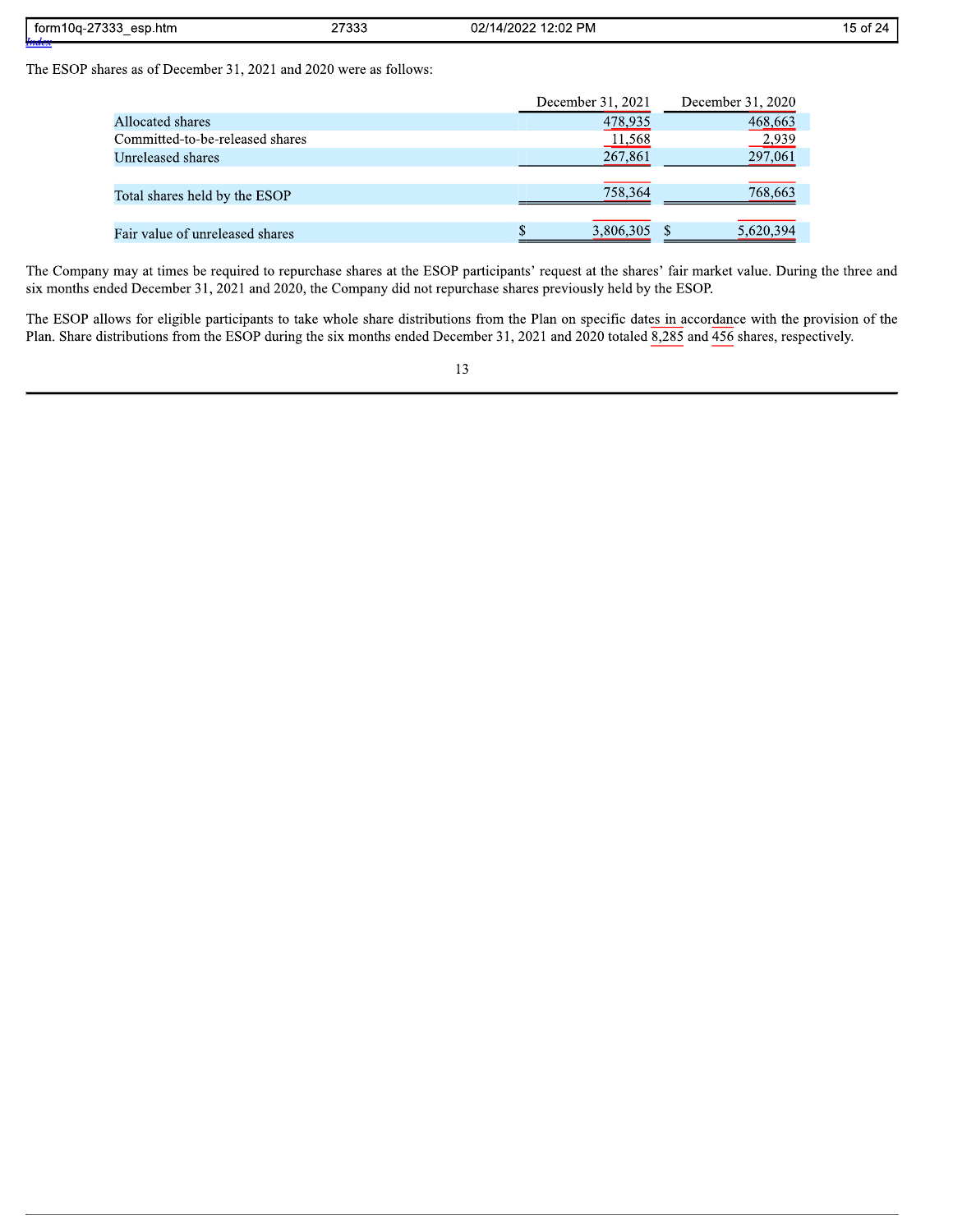| <b>CCCC</b><br>، form10a-2<br>esp.htm<br>טטט ו∴ | 07000<br>21 JJJ | $\sim$<br>12.02<br>02/14/2022<br>РM | $\sim$ $\sim$ $\sim$<br>16<br>$-+$<br>24 |
|-------------------------------------------------|-----------------|-------------------------------------|------------------------------------------|
| <b>Index</b>                                    |                 |                                     |                                          |

Item 2. Management's Discussion and Analysis of Financial Condition and Results of Operations

#### Overview

Espey Mfg. & Electronics Corp. ("Espey") is a power electronics design and original equipment manufacturing (OEM) company with a long history of developing and delivering highly reliable products for use in military and severe environment applications. Design, manufacturing, and testing is performed in our 150,000+ square foot facility located at 233 Ballston Ave, Saratoga Springs, New York. Espey is classified as a "smaller reporting company" for purposes of the reporting requirements under the Securities Exchange Act of 1934, as amended. Espey's common stock is publiclytraded on the NYSE American under the symbol "ESP."

Espey began operations after incorporation in New York in 1928. We strive to remain competitive as a leader in high power energy conversion and transformer solutions through the design and manufacture of new and improved products by using advanced and "cutting edge" electronics technologies.

Espey is ISO 9001:2015 and AS9100:2016 certified. Our primary products are power supplies, power converters, filters, power transformers, magnetic components, power distribution equipment, UPS systems, antennas and high power radar systems. The applications of these products include AC and DC locomotives, shipboard power, shipboard radar, airborne power, ground-based radar, and ground mobile power.

Espey services include design and development to specification, build to print, design services, design studies, environmental testing services, metal fabrication, painting services, and development of automatic testing equipment. Espey is vertically integrated, meaning that the Company produces individual components (including inductors), populates printed circuit boards, fabricates metalwork, paints, wires, qualifies, and fully tests items, mechanically, electrically and environmentally, in house. Portions of the manufacturing and testing process are subcontracted to vendors from time to time.

The Company markets its products primarily through its own direct sales organization and through outside sales representatives. Business is solicited from large industrial manufacturers and defense companies, the government of the United States, foreign governments and major foreign electronic equipment companies. Espey is also on the eligible list of contractors with the United States Department of Defense. We pursue opportunities for prime contracts directly with the Department of Defense and are generally automatically solicited by Department of Defense procurement agencies for their needs falling within the major classes of products produced by the Company. Espey contracts with the Federal Government under cage code 20950 as Espey Mfg. & Electronics Corp.

There is competition in all classes of products manufactured by the Company, ranging from divisions of the largest electronic companies, to many small companies. The Company's sales do not represent a significant share of the industry's market for any class of its products. The principal methods of competition for electronic products of both a military and industrial nature include, among other factors, price, product performance, the experience of the particular company and history of its dealings in such products.

Our business is not seasonal. However, the concentration of our business in the rail industry, and in equipment for military applications and industrial applications, and our customer concentrations expose us to on-going associated risks. These risks include, without limitation, fluctuating requirements for power supplies in the rail industry, dependence on appropriations from the United States Government and the governments of foreign nations, program allocations, the potential of governmental termination of orders for convenience, and the general strength of the industry sectors in which our customers transact business.

Future procurement needs supporting the military and the rail industry continue to drive competition. Many of our competitors have invested, and they continue to invest aggressively in upfront product design costs and accept lower profit margins as a strategic means of maintaining existing business and enhancing market share. This continues to put pressure on the pricing of our current products and has lowered our profit margins on some of our new business. In order to compete effectively for new business, in some cases we have invested in upfront design costs, thereby reducing initial profitability as a means of procuring new long-term programs. As part of our strategy, we adjust our pricing in order to achieve a balance which enables us both to retain repeat programs while being more competitive in bidding on new programs.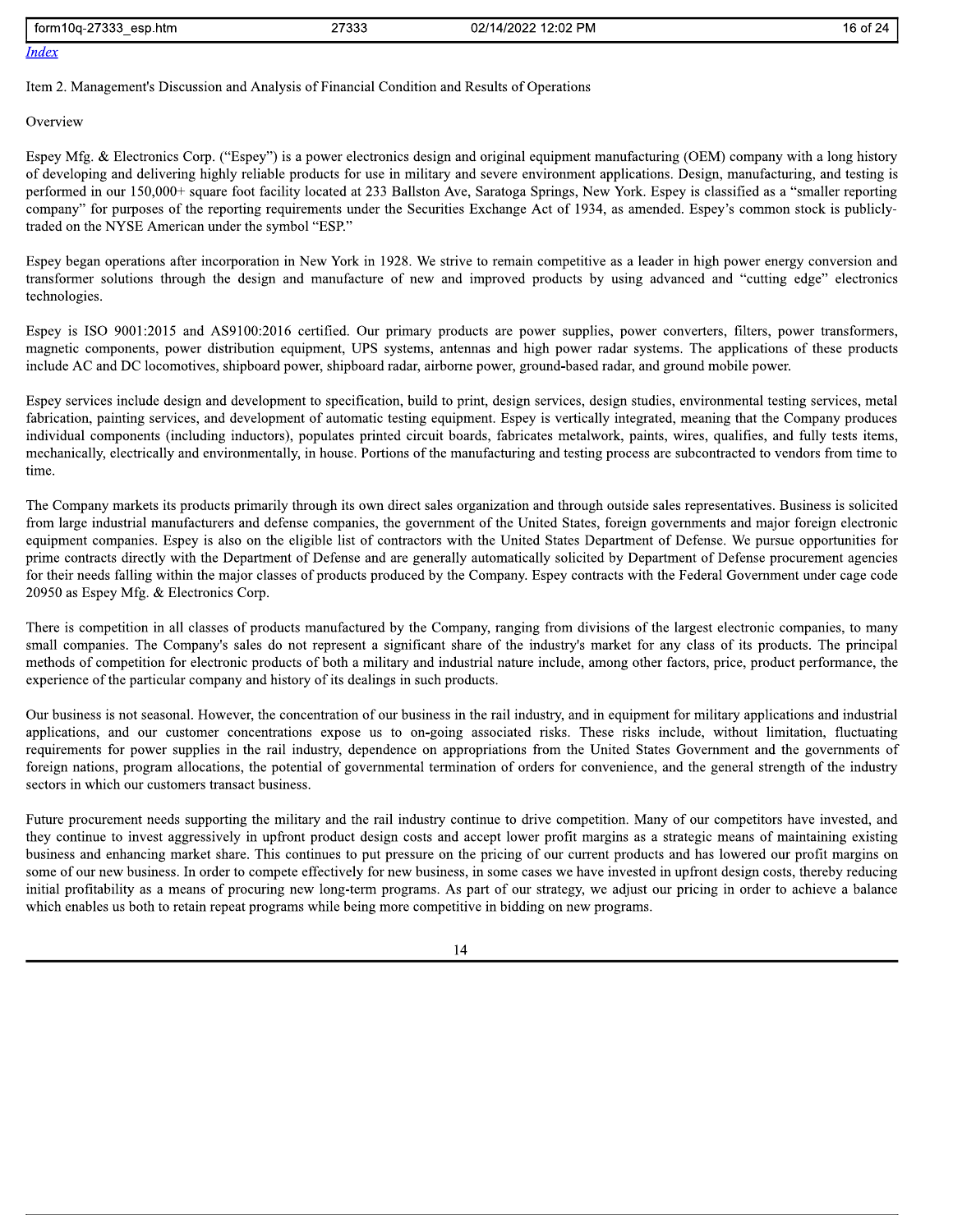| form10a-27333<br>esp.htm | . המדי<br>ാാക | 02/14/2022 12:02 PM |
|--------------------------|---------------|---------------------|
|                          |               |                     |

### **Index**

We continue to place an emphasis on securing "build to print" opportunities, which will allow production work to go directly to the manufacturing floor, limiting the impact on our engineering staff. This allows us to keep our manufacturing team busy while the products are being developed inhouse to production.

The total backlog at December 31, 2021 was approximately \$70.1 million, which included \$45.8 million from four significant customers, compared to approximately \$60.1 million at December 31, 2020, which included \$26.5 million from three significant customers. The Company's total backlog represents the estimated remaining sales value of work to be performed under firm contracts. The funded portion of this backlog at December 31, 2021 is approximately \$69.7 million. This includes items that have been authorized and appropriated by Congress and/or funded by the customer. The unfunded backlog at December 31, 2021 is approximately \$0.4 million and represents two firm multi-vear orders from a single customer for which funding has not yet been appropriated by Congress or funded by our customer. While there is no guarantee that future budgets and appropriations will provide funding for individual programs, management has included in unfunded backlog only those programs that it believes are likely to receive funding based on discussions with customers and program status. The unfunded backlog at December 31, 2020 was approximately \$2.4 million, comprised of the same multi-year orders from a single customer. Contracts are subject to modification, change or cancellation, and the Company accounts for these changes as they are probable and estimable. The Company evaluates the impact of any scope modifications and will adjust reserves as information is known and estimable.

Successful conversion of engineering program backlog into sales is largely dependent on the execution and completion of our engineering design efforts. It is not uncommon to experience technical or scheduling delays which arise from time to time as a result of, among other reasons, design complexity, the availability of personnel with the requisite expertise, and the requirements to obtain customer approval at various milestones. Cost overruns which may arise from technical and schedule delays could negatively impact the timing of the conversion of backlog into sales, or the profitability of such sales. We continue to experience technical and schedule delays with our major development programs. The issues causing the delays are being resolved as soon as possible. Engineering programs in both the funded and unfunded portions of the current backlog aggregate \$7.2 million.

The growth and continuing demand in the power electronics industry across multiple manufacturing sectors has created volatility and unpredictability in the availability of certain electronic components and, in some cases, continues to create industry shortages. These shortages have and will likely continue to impact our ability to support our customer's schedule demands, as lead times for these components have, in some instances, increased from readily available to waiting times of nearly a year or more. In addition, we continue to incur delays in material deliveries from some company suppliers due to the COVID-19 pandemic. We continue to work with our customers to mitigate any adverse impact upon our ability to service their requirements. These issues, if they persist, may cause us to miss projected delivery dates.

Management expects revenues in fiscal year 2022 to be higher than revenues during fiscal year 2021 and expects to generate net income per share as compared to the net loss per share realized during fiscal year 2021. These expectations are driven by orders already in our sales backlog.

Management continues to closely monitor the impact of evolving workforce and supplier constraints, primarily from the effects from the pandemic, to our planned delivery schedules. We continue to experience disruptions from workforce absences due to COVID-19 illnesses and direct contact exposures, resulting in self-isolating protocols to be followed to ensure the safety of company personnel. In addition, we are experiencing disruptions from workforce turnover, as local businesses emerging from the pandemic compete for personnel. Many of our positions require certain skillsets resulting in longer than average time to fill position vacancies. Some company suppliers continue to incur similar disruptions, in addition to incurring longer lead times on certain raw materials.

The Company currently expects new orders in fiscal 2022 to approximate the \$38.5 million in new orders received in fiscal year 2021. As market factors including competition and product costs impact gross profit margins, management will continue to evaluate our sales strategy, employment levels, and facility costs.

New orders received in the first six months of fiscal year 2022 were approximately \$19.5 million as compared to \$19.4 million new orders received in the first six months of fiscal 2021. It is presently anticipated that a minimum of \$21 million of orders comprising the December 31, 2021 backlog will be filled during the fiscal year ending June 30, 2022 subject, however, to the impact of the factors identified above. The minimum of \$21 million does not include any shipments, which may be made against orders subsequently received during the fiscal year ending June 30, 2022.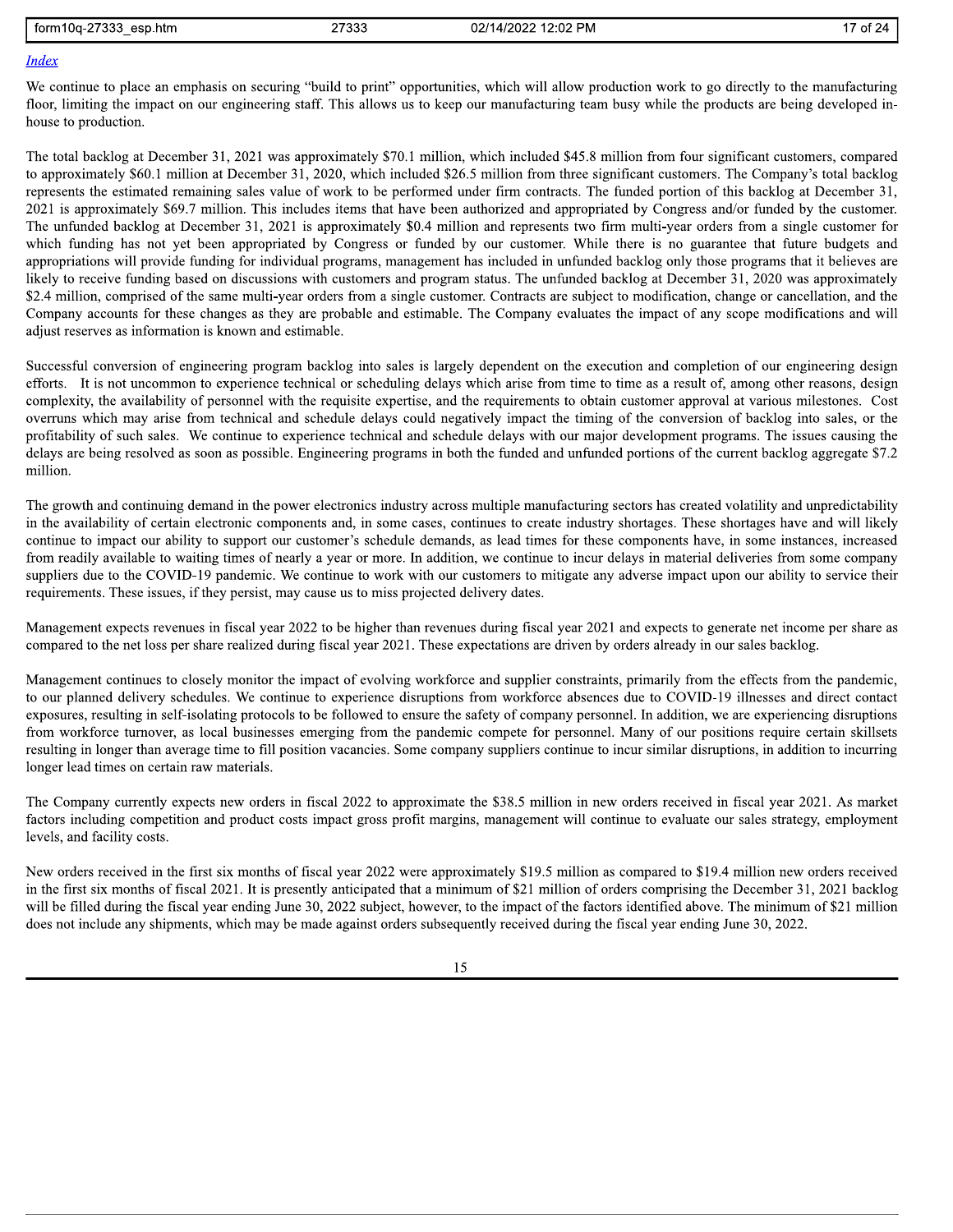| 2722<br>torm10a<br>esp.htm<br>. .<br>uu.<br>$\sim$ | つフつつつ<br>21999 | 12:02 PM<br>021<br>$\overline{\phantom{a}}$<br>⊿2∩2≏<br>$\mathbf{1}$<br>. .<br>'UZ. | . . |
|----------------------------------------------------|----------------|-------------------------------------------------------------------------------------|-----|
|                                                    |                |                                                                                     |     |

## **Index**

In addition to the backlog, the Company currently has outstanding opportunities representing approximately \$63 million in the aggregate as of February 1, 2022 for both repeat and new programs. The outstanding quotations encompass various new and previously manufactured power supplies, transformers, and subassemblies. However, there can be no assurance that the Company will acquire any of the anticipated orders described above, many of which are subject to allocations of the United States defense spending and factors affecting the defense industry.

A significant portion of the Company's business is the production of military and industrial electronic equipment for use by the U.S. and foreign governments and certain industrial customers. Net sales to four significant customers represented 59% of the Company's total sales for the threemonth period ended December 31, 2021. Net sales to three significant customers represented 47% of the Company's total sales for the three-month period ended December 31, 2020. Net sales to five significant customer represented 67% of the Company's total sales for the six-month period ended December 31, 2021. Net sales to four significant customers represented 58% of the Company's total sales for the six-month period ended December 31, 2020. Improvement has been made in customer concentrations recently. However, this high customer concentration level continues to present significant risk. A loss of one of these customers or programs related to these customers, or customer requested deferrals of product delivery could significantly impact the Company.

Historically, a small number of customers have accounted for a large percentage of the Company's total sales in any given fiscal year. Management continues to pursue opportunities with current and new customers with an overall objective of lowering the concentration of sales, mitigating excessive reliance upon a single major product of a particular program and minimizing the impact of the loss of a single significant customer. Given the nature of our business, we believe our existing sales order backlog is fairly diversified in terms of customers and the category of products on order.

**Critical Accounting Policies and Estimates** 

Management believes our most critical accounting policies include revenue recognition and cost estimation on our contracts.

Revenue

The majority of our net sales is generated from contracts with industrial manufacturers and defense companies, the Department of Defense, other agencies of the government of the United States and foreign governments for the design, development and/or manufacture of products. We provide our products and design and development services under fixed-price contracts. Under fixed-price contracts we agree to perform the specified work for a pre-determined price. To the extent our actual costs vary from the estimates upon which the price was negotiated, we will generate more or less profit or could incur a loss.

We account for a contract after it has been approved by all parties to the arrangement, the rights of the parties are identified, payment terms are identified, the contract has commercial substance, and collectability of consideration is probable. We assess each contract at its inception to determine whether it should be combined with other contracts. When making this determination, we consider factors such as whether two or more contracts were negotiated and executed at or near the same time, or were negotiated with an overall profit objective.

We evaluate the products or services promised in each contract at inception to determine whether the contract should be accounted for as having one or more performance obligations. Significant judgment is required in determining performance obligations. We determine the transaction price for each contract based on the consideration we expect to receive for the products or services being provided under the contract. The transaction price for each performance obligation is based on the estimated standalone selling price of the product or service underlying each performance obligation. Transaction prices on our contracts subject to the Federal Acquisition Regulations (FAR) are typically based on estimated costs plus a reasonable profit margin.

We recognize revenue using the output method based on the appraisal of results achieved and milestones reached or units delivered based on contractual shipment terms, typically shipping point.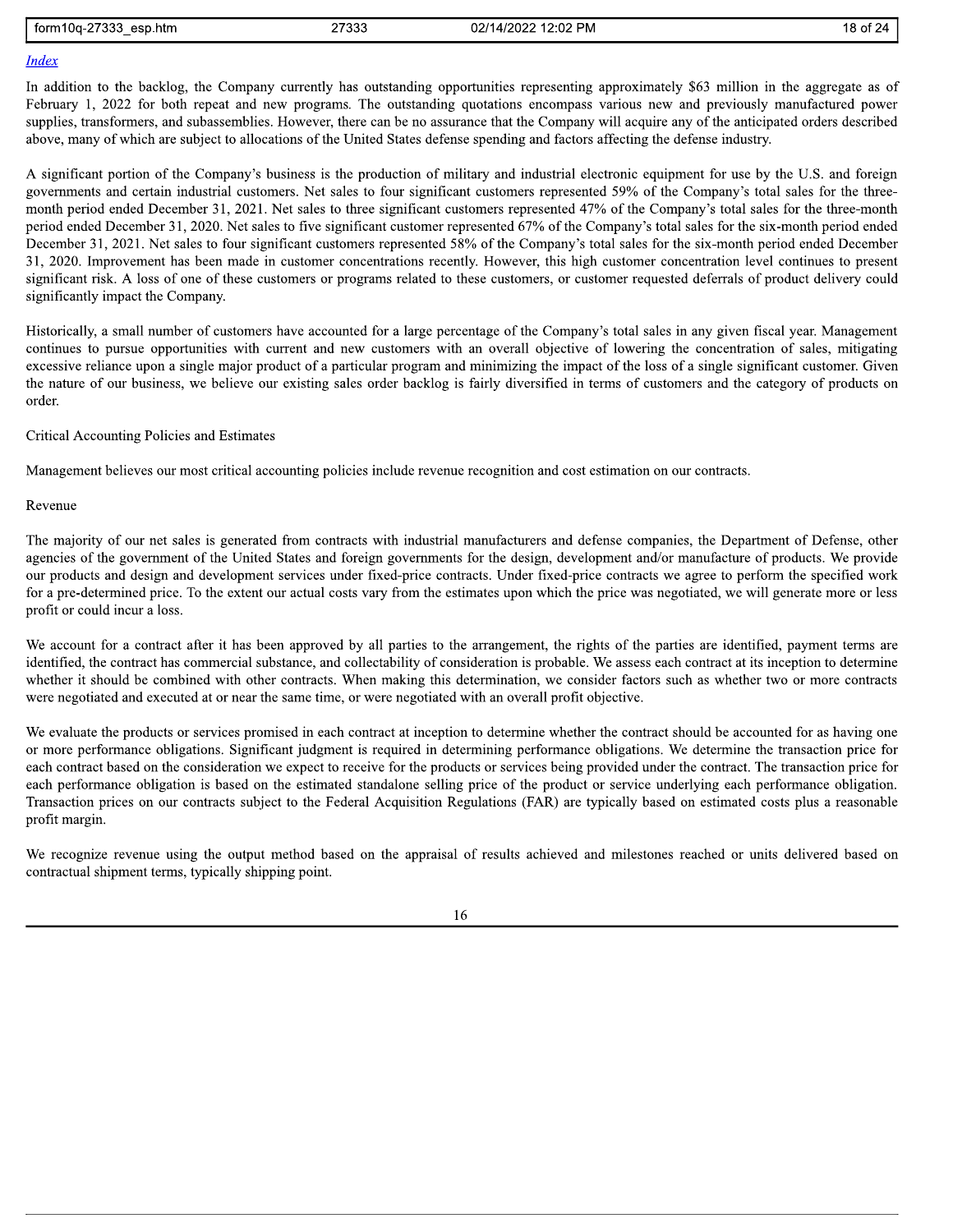#### form10q-27333 esp.htm

27333

#### **Index**

Inventory

Raw materials are valued at the lower of cost (average cost) or net realizable value. Balances for slow-moving and obsolete inventory are reviewed on a regular basis by analyzing estimated demand, inventory on hand, sales levels, market conditions, and other information and reduce inventory balances based on this analysis.

Inventoried work relating to contracts in process and work in process is valued at actual production cost, including factory overhead incurred to date. Contract costs include material, subcontract costs, labor, and an allocation of overhead costs. Work in process represents spare units and parts and other inventory items acquired or produced to service units previously sold or to meet anticipated future orders. Provision for losses on contracts is made when the existence of such losses becomes probable and estimable. The provision for losses on contracts is included in other accrued expenses on the Company's balance sheet. The costs attributed to units delivered under contracts are based on the estimated average cost of all units expected to be produced. Certain contracts are expected to extend beyond twelve months.

The estimation of total cost at completion of a contract is subject to numerous variables involving contract costs and estimates as to the length of time to complete the contract. Given the significance of the estimation processes and judgments described above, it is possible that materially different amounts of expected sales and contract costs could be recorded if different assumptions were used, based on changes in circumstances, in the estimation process. When a change in expected sales value or estimated cost is determined, the change is reflected in current period earnings.

#### **Contract Liabilities**

Contract liabilities include advance payments and billings in excess of revenue recognized.

#### **Results of Operations**

Net sales increased for the three months ended December 31, 2021 to \$7,458,050 as compared to \$6,962,065 for the same period in 2020. Net sales for the six months ended December 31, 2021 increased to \$15,003,482 as compared to \$14,227,580 for the same period in 2020. For the three months ended December 31, 2021, sales increased primarily from an increase in magnetic sales. For the six months ended December 31, 2021, the increase in sales is primarily due to an increase in build to print and magnetic sales, offset in part, by a decline in power supply, repair and antenna shipments. In general, sales fluctuations within product categories will occur during a comparable fiscal period as the direct result of product mix, influenced by the duration of specific programs and the contractual terms of firm orders placed for product and services under those programs including contract value, scope of work and duration. Deliverables within firm contracts are often subject to delivery schedules which also contributes to sales fluctuations between comparable periods. Internal and external constraints, at times, impact our ability to ship. The impact of the COVID-19 pandemic continues to impact raw material delivery schedules with longer lead times on certain raw materials and lends to unplanned employee absences due to sickness and self-isolating protocols in place. In addition, we are experiencing disruptions from workforce turnover, as local businesses emerging from the pandemic compete for personnel. These disruptions have a direct impact on our ability to optimally build, test, inspect and ship product. Specific to the current three and six month periods discussed above, the fluctuations when compared to the same periods last year were primarily the result of contractual timing offset, in part, by internal and external constraints, all discussed above.

In addition, we continued to be constrained by (i) engineering design changes required to meet customer requirements, (ii) certain supplier product non-conformances, (iii) delays in obtaining timely resolutions on issues encompassing build to print customer-owned drawings, and (iv) an increase in lead times for many parts, including certain electronic components due to industry shortages and volatility within the power electronics industry. Engineering, program management, and supply chain personnel are working closely with our customers and suppliers to execute on our past due deliveries and we do not expect this situation to affect future business opportunities.

Gross profits for the three months ended December 31, 2021 and 2020 were \$1,206,817 and \$713,461, respectively. Gross profit as a percentage of sales was approximately 16.2% and 10.2%, for the same periods, respectively. For the six months ended December 31, 2021 and 2020, gross profits were \$2,559,915 and \$1,840,835, respectively. Gross profit as a percentage of sales was 17.1% and 12.9%, for the same periods, respectively. The primary factors in determining the change in gross profit and net income are overall sales levels and product mix. The gross profits on mature products and build to print contracts are typically higher as compared to products which are still in the engineering development stage or in early stages of production. In the case of the latter, the Company can incur what it refers to as "loss contracts," primarily on engineering design contracts in which the Company invests with the objective of developing future product sales. In any given accounting period the mix of product shipments between higher margin programs and less mature programs, and expenditures associated with loss contracts, has a significant impact on gross profit and net income.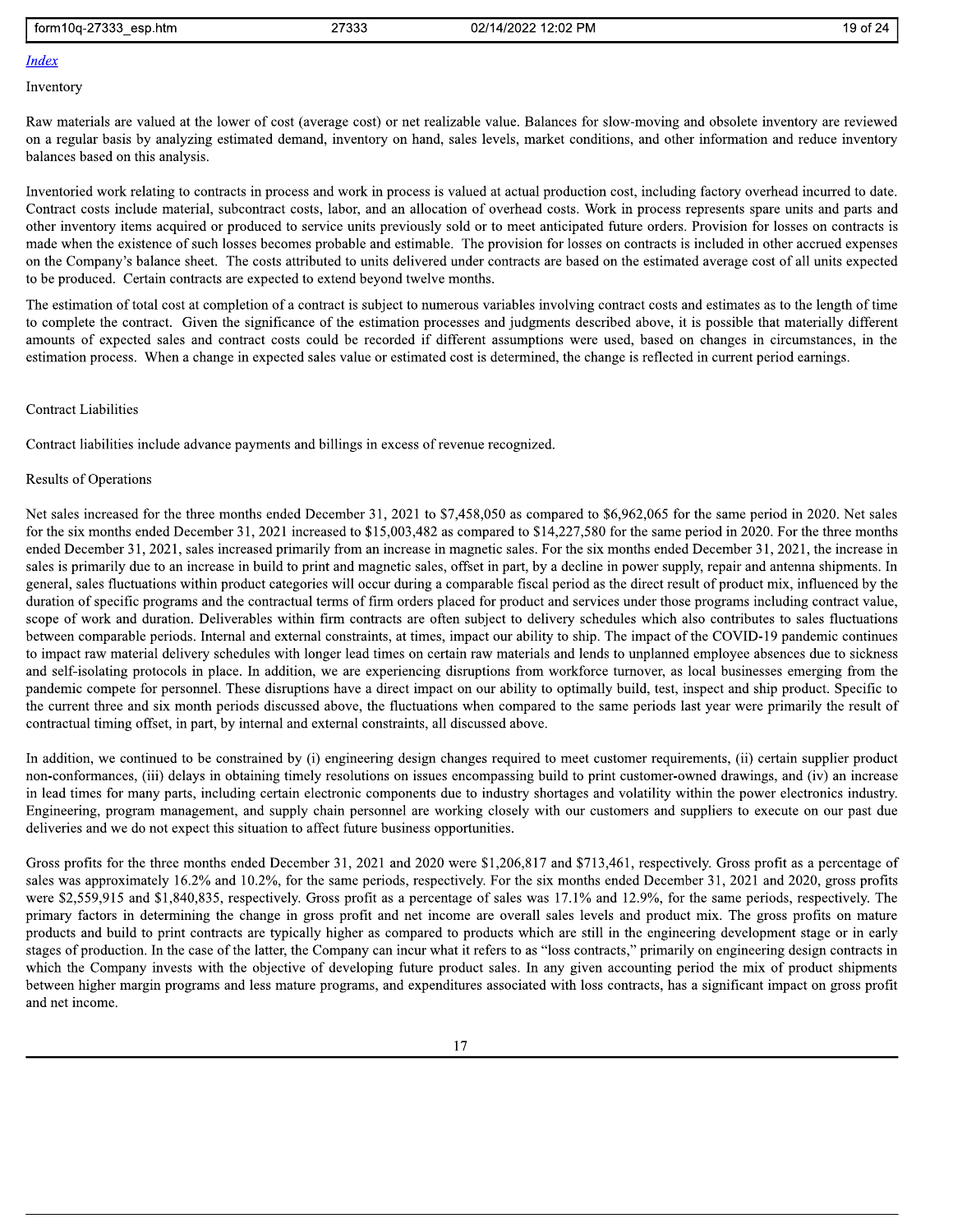form10q-27333 esp.htm

27333

#### **Index**

Several factors contributed to an increase in gross profit and the gross profit percentage in the three months ended December 31, 2021 as compared to the same period in 2020. First, there was an increase in sales on magnetic shipments and the product mix comprising those shipments. This improvement resulted mostly from higher sales and improved margins on a select production contract when compared to sales for the same period last year. Second, the current quarter profit on build to print shipments improved on fairly comparable sales, in aggregate, between periods, resulting from product mix, and is primarily attributable to a specific program in which there were no comparable sales in the prior year. Finally, specific to the prior year, gross profit was negatively impacted by an inventory write-down pertaining to a certain design and production contract serving the airline industry which was cancelled by the customer. These improvements during the current quarter were offset, to a lesser extent, by the expensing of remaining development costs formerly capitalized in inventory on an engineering design program in which our customer has delayed unit qualification testing and for which production units are not expected to be manufactured in the near term.

The improvement in gross profit and the gross profit percentage in the six months ended December 31, 2021 as compared to the same period in 2020 resulted primarily from an increase in sales and the gross profit percentage on magnetic and build to print shipments resulting primarily from product mix. The increase in gross profits on magnetic shipments was primarily driven by the increase in sales on certain mature product when compared to the same period last year. The increase in gross profits on build to print shipments was primarily driven by the increase in sales on certain mature product when compared to the same period last year, as well as, sales and higher margins on a specific program in which there were no comparable sales in the prior year. This improvement in build to print shipments was offset, in part, by increased spending on as specific build to print contract when compared to the same period last year. Comparatively, and specific to the prior year, gross profit was negatively impacted by an inventory write-down pertaining to a certain design and production contract serving the airline industry which was cancelled by the customer. Gross profit in the current year was reduced, in part, by an increase in spending incurred on several power supply design contracts when compared to the same period last year. In addition, gross profit was reduced, to a lesser extent, by the expensing of remaining development costs formerly capitalized in inventory on an engineering power supply design contract in which our customer has delayed unit qualification testing and for which production units are not expected to be manufactured in the near term.

Selling, general and administrative expenses were \$1,186,168 for the three months ended December 31, 2021, an increase of \$240,690, compared to the three months ended December 31, 2020. Selling, general and administrative expenses were \$2,180,990 for the six months ended December 31, 2021, an increase of \$320,886 compared to the six months ended December 31, 2020. The increase for the three months ended December 31, 2021 as compared to the same period in 2020 relates primarily to the costs incurred resulting from the change in senior management announced at the end of the quarter. The increase for the six months ended December 31, 2021 as compared to the same period in 2020 resulted primarily from the costs recorded in the current quarter as the result of a change in senior management, the increase in costs incurred to recruit and fill company-wide position vacancies, the increase in costs associated with the stock option grant awarded to employees in the first quarter of the current fiscal year, the increase in costs associated with the current year allocation of shares from the leveraged ESOP transaction dated December 1, 2020 which did not have comparable expense in the six month period last year as the prior leveraged ESOP transaction was fully allocated as of June 30, 2020, an increase in professional services due to timing of progress billings, and an increase in travel. These increases were offset, in part, by a decrease in direct payroll expense primarily from the department restructuring of program management personnel and the timing of those changes.

Other income for the three months ended December 31, 2021 and 2020 was \$11,821 and \$15,487, respectively. Other income for the six months ended December 31, 2021 and 2020 was \$31,388 and \$33,831, respectively. The decrease for the three months ended December 31, 2021 as compared to the same period in 2020 is primarily due to the decrease in other income primarily comprised of income from the sale of fixed assets. The decrease for the six months ended December 31, 2021 as compared to the same period in 2020 is primarily due to a decrease in interest income, resulting from updated investment strategies which yield lower interest while maintaining higher liquidity, offset, in part, by an increase in other income primarily comprised of income from scrap sales. Interest income is a function of the level of investments and investment strategies that generally tend to be conservative.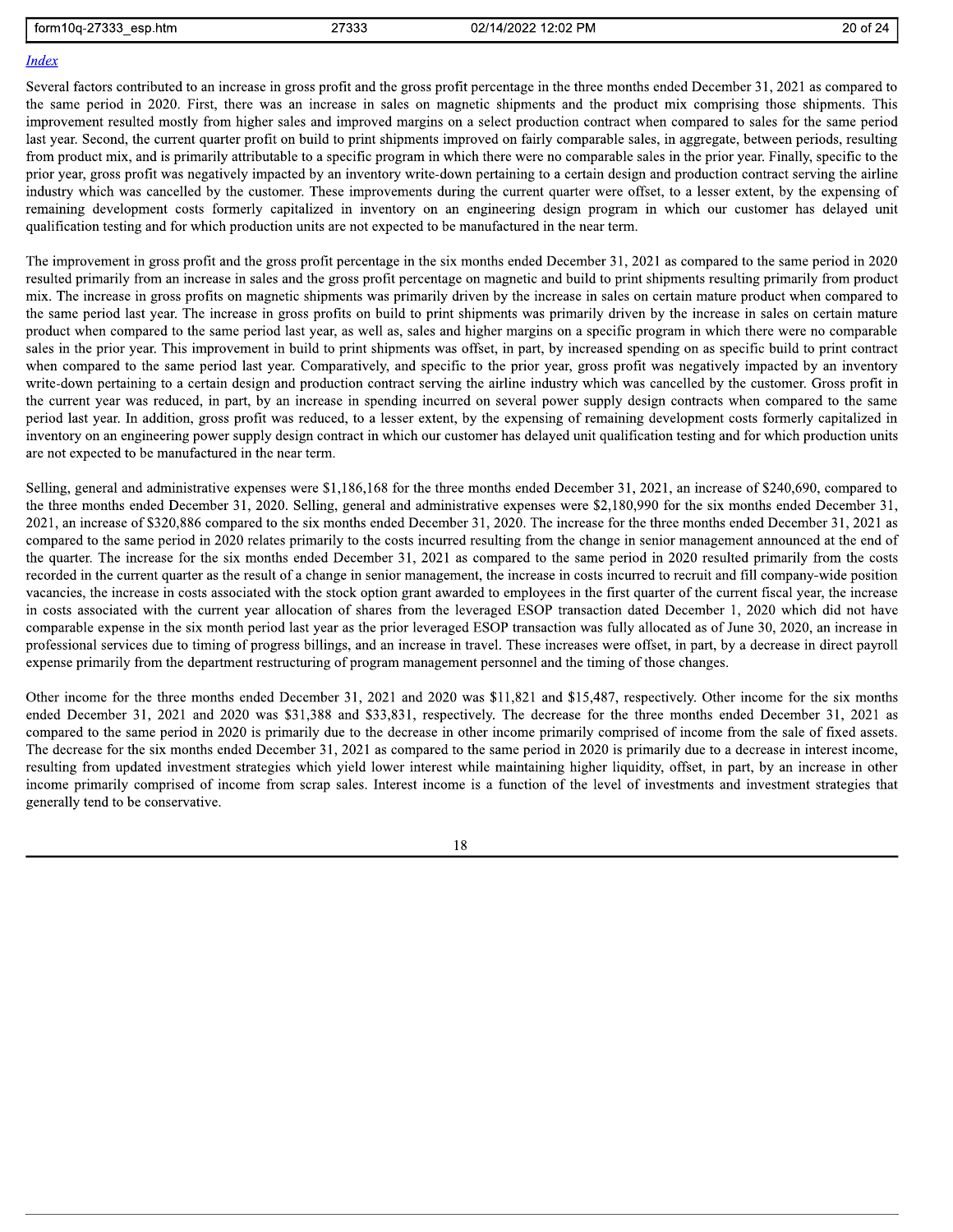| ממדם<br>form1<br>$\sim$<br>htm.<br>esn.<br>$\sim$<br>$\mathbf{u}$ | 27333 | <b>PM</b><br>02/1<br>/2022<br>$\sim$ $\sim$<br>. .<br>$\cdots$<br>14.<br>Z.UZ | . .<br>ີ<br>$\sim$ |
|-------------------------------------------------------------------|-------|-------------------------------------------------------------------------------|--------------------|
| $\overline{\phantom{a}}$                                          | 21000 |                                                                               | <u>.</u>           |

## **Index**

The Company's effective tax rate for the three and six months ended December 31, 2021 was approximately 34.7% and 20.2%, respectively, compared to 16.4% and 39.5% for the three and six months ended December 31, 2020. The effective tax rate in fiscal 2021 and 2020 is less than the statutory tax rate mainly due to the benefit derived from the ESOP dividends paid on allocated shares. The effective tax rate in the three month period ended December 31, 2021 was higher than the prior year as the direct result of a decreased benefit derived from ESOP dividends paid on allocated shares in the current period and from a discreet tax adjustment in the current quarter related to the expiration of non-qualified stock options. The effective tax rate in the six month period ended December 31, 2021 was lower than the prior year as the direct result of decreased benefit derived from ESOP dividends paid on allocated shares in the current period, offset in part, by higher income in the current period when compared to last year.

Net income for the three months ended December 31, 2021, was \$21,201 or \$0.01 per share, basic and diluted, compared to net loss of \$(181,006) or \$(0.08) per share, basic and diluted, for the three months ended December 31, 2020. Net income for the six months ended December 31, 2021 was \$327,262 or \$0.14 per share, basic and diluted, compared to \$8,817 or \$0.00 per share, basic and diluted, for the six months ended December 31, 2020. The increase in net income in the three and six months ended resulted from the increase in gross profit offset, in part, by an increase in selling, general and administrative expenses and an increase in the provision for income taxes, all discussed above.

#### **Liquidity and Capital Resources**

The Company's working capital is an appropriate indicator of the liquidity of its business, and during the past two fiscal years, the Company, when possible, has funded all of its operations with cash flows resulting from operating activities and when necessary from its existing cash and investments. The Company did not borrow any funds during the last two fiscal years. Management has available a \$3,000,000 line of credit to help fund further growth or working capital needs, if necessary, but does not anticipate the need for any borrowed funds in the foreseeable future. Contingent liabilities on outstanding standby letters of credit agreements aggregated to zero at December 31, 2021 and 2020. The current line of credit expires February 28, 2022. It is our expectation the line will be renewed.

The Company's working capital as of December 31, 2021 and 2020 was approximately \$28.1 million and \$27.1 million, respectively. The Company may at times be required to repurchase shares at the ESOP participants' request at the fair market value. During the three and six months ended December 31, 2021 and 2020, the Company did not repurchase any shares held by the ESOP. Under existing authorizations from the Company's Board of Directors, as of December 31, 2021, management is authorized to purchase an additional \$783,460 of Company stock.

The table below presents the summary of cash flow information for the fiscal years indicated:

|                                                     | Six Months Ended December 31. |  |             |
|-----------------------------------------------------|-------------------------------|--|-------------|
|                                                     | 2021                          |  | 2020        |
| Net cash provided by operating activities           | 277.858                       |  | 2.929.039   |
| Net cash (used in) provided by investing activities | (62.288)                      |  | 1.910.548   |
| Net cash used in financing activities               |                               |  | (1,201,316) |

Net cash provided by operating activities fluctuates between periods primarily as a result of differences in sales and net income, provision for income taxes, the timing of the collection of accounts receivable, purchase of inventory, and payment of accounts payable. The decrease in cash provided by operating activities compared to the prior year primarily relates to the decrease in cash collected from trade receivables offset, in part, by an increase in net income and the decrease in inventory purchases. Net cash used in investing activities increased in the six months ended December 31, 2021 as compared to the same period in 2020 primarily due to the reinvestment of matured securities when compared to the same period last year. During the six months ended December 31 2021, there was no cash used for financing activities primarily resulting from the suspension of the regular dividend. In the prior year, cash used in financing activities resulted from the payment of regular dividends.

The Company currently believes that the cash flow generated from operations and when necessary, from cash and cash equivalents will be sufficient to meet its long-term funding requirements for the foreseeable future.

During the six months ended December 31, 2021 and 2020, the Company expended \$97,288 and \$29,173, respectively, for plant improvements and new equipment. The Company has budgeted approximately \$200,000 for new equipment and plant improvements in fiscal year 2022. Management anticipates that the funds required will be available from current operations.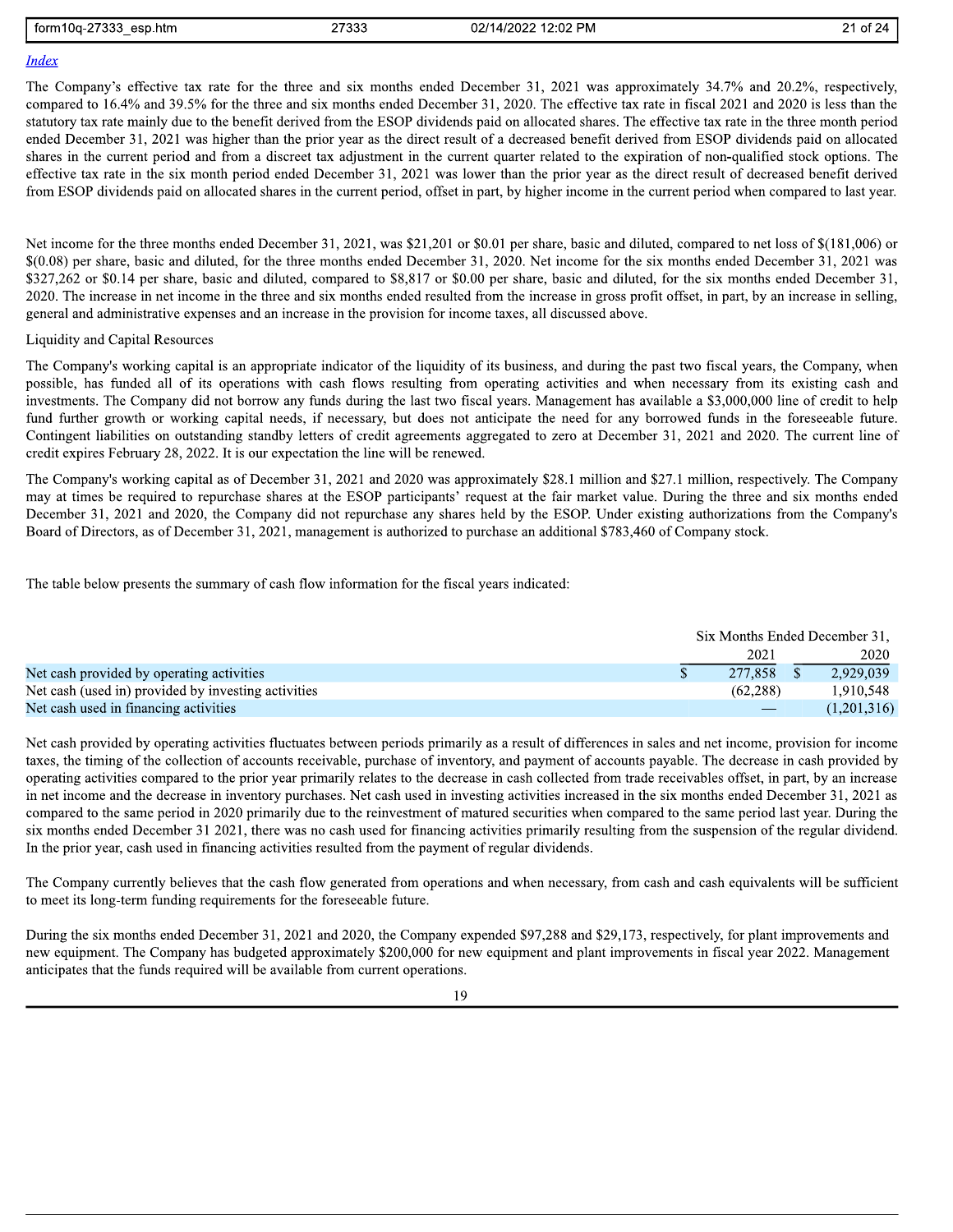form10q-27333 esp.htm 27333 02/14/2022 12:02 PM 22 of 24

#### **Index**

#### CAUTIONARY STATEMENT FOR PURPOSES OF THE "SAFE HARBOR" PROVISIONS OF THE PRIVATE SECURITIES LITIGATION REFORM ACT OF 1995

This report contains "forward-looking statements" within the meaning of the Private Securities Litigation Reform Act of 1995. The terms "believe," "anticipate," "intend," "goal," "expect," and similar expressions may identify forward-looking statements. These forward-looking statements represent the Company's current expectations or beliefs concerning future events. The matters covered by these statements are subject to certain risks and uncertainties that could cause actual results to differ materially from those set forth in the forward-looking statements, including the Company's dependence on timely development, introduction and customer acceptance of new products, the impact of competition and price erosion, supply and manufacturing constraints, potential new orders from customers, the impact of cyber or other security threats or other disruptions to our business, the impact of the COVID-19 pandemic on the United States economy and our operations and other risks and uncertainties. The foregoing list should not be construed as exhaustive, and the Company disclaims any obligation subsequently to revise any forward-looking statements to reflect events or circumstances after the date of such statements or to reflect the occurrence of anticipated or unanticipated events. The Company wishes to caution readers not to place undue reliance on any such forward-looking statements, which speak only as of the date made.

Item 3. Quantitative and Qualitative Disclosures About Market Risk

The Company is a smaller reporting company as defined under Securities and Exchange Commission Rule 12b-2. Pursuant to the exemption available to smaller reporting company issuers under Item 305 of Regulation S-K, quantitative and qualitative disclosures about market risk, the Company is not required to provide the information for this item.

#### Item 4. Controls and Procedures

(a) The Company's management, with the participation of the Company's chief executive officer and chief financial officer, carried out an evaluation of the effectiveness of our disclosure controls and procedures (as defined in Rule 13a-15(e) and 15d-15(e) under the Securities Exchange Act of 1934) as of the end of the period covered by this Quarterly Report on Form 10-Q. Based on such evaluation, our chief executive officer and chief financial officer have concluded that our disclosure controls and procedures were effective as of the end of the period covered by this report.

(b) There have been no changes in our internal controls over financial reporting during the period covered by this report that have materially affected, or are reasonably likely to materially affect, our internal controls over financial reporting.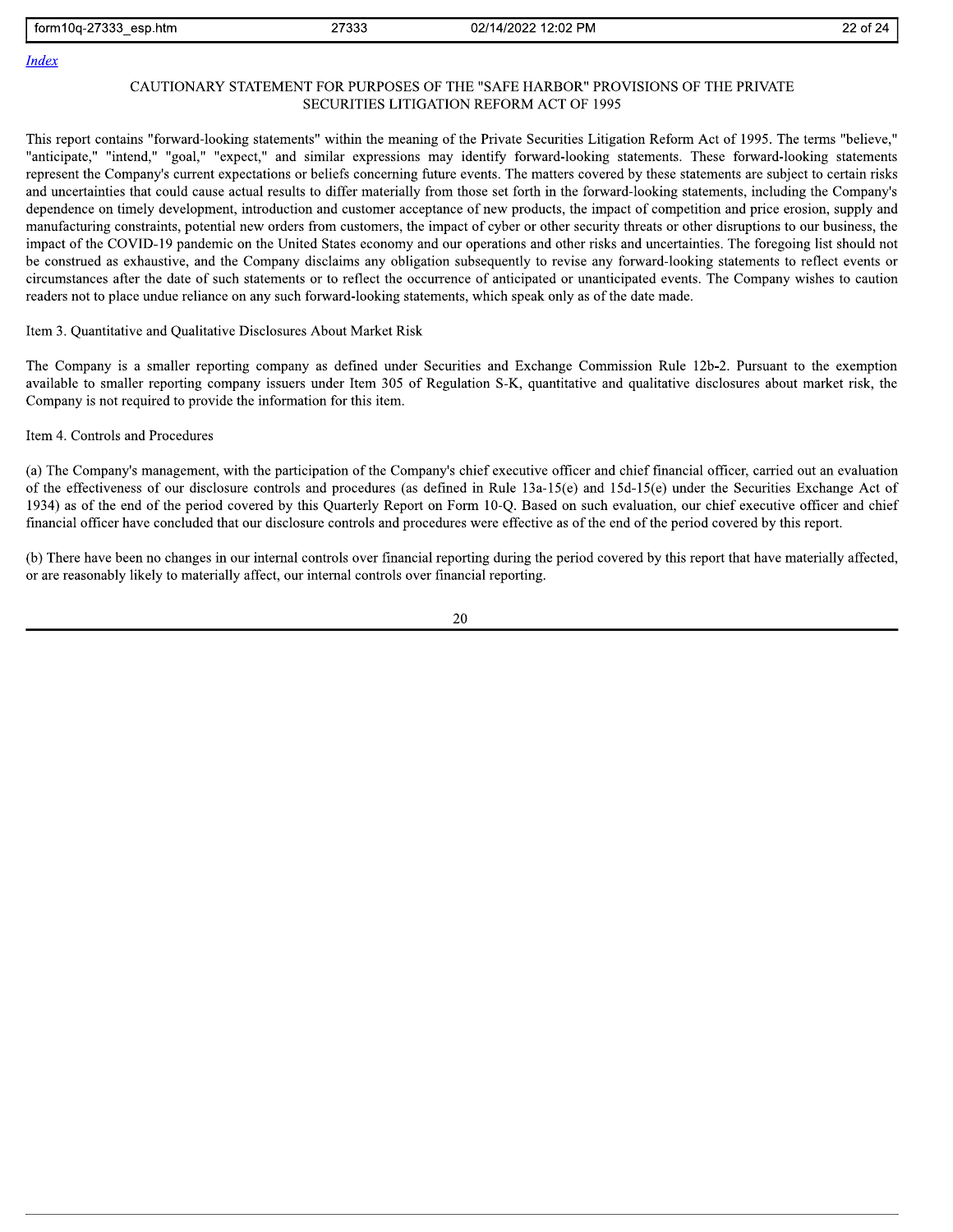| 27000<br>form1<br>esp.htm<br>24-00L،<br>, ഗാ | 27333<br>----- | 2:02 PM<br>$\sqrt{2}$<br>02/<br>., 14/2027 1 | $\sim$<br>r<br>- -<br>. . |
|----------------------------------------------|----------------|----------------------------------------------|---------------------------|
|                                              |                |                                              |                           |

## **Index**

197333\_esp.htm 27333<br>
192/14/2022 12:02 PM<br>
1942<br>
1982<br>
1982<br>
1983<br>
1983<br>
1983<br>
1984<br>
1983<br>
1984<br>
1983<br>
1994<br>
1984<br>
1995<br>
1996<br>
1996<br>
1996<br>
1997 The University, we believe that the final outcome of such matters will not ha Form 10q-27333\_esp.htm<br>
Form 10q-27333\_esp.htm<br>
23 of 24<br>
Falex<br>
PART II: Other Information and Signatures<br>
PART II: Other Information and Signatures<br>
11. Legal Proceedings<br>
We are party to various litigation matters and c

- Item 2. Unregistered Sales of Equity Securities and Use of Proceeds
	-
	-

We to prove the injetic contribution of data is the prior in the the basebary core of residues. While the results of the state of the state of the state of the state of the state of the state of the state of the state of

- -
	-
	-
	-
	-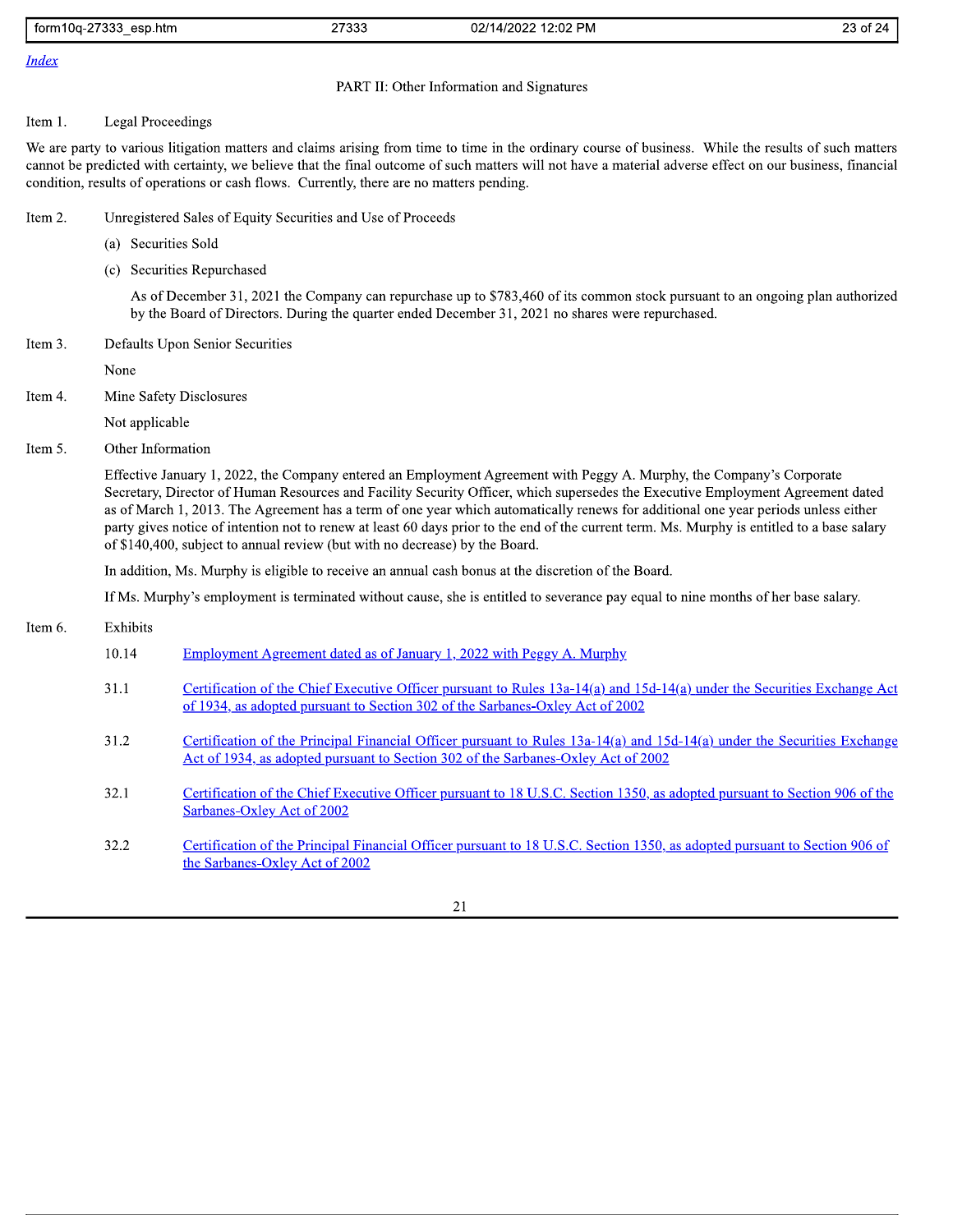| 27000<br>$\sim$<br>esp.htm<br>n och<br>tori<br>าบน<br> | 2722c<br><b>21000</b> | $2.02$ DM<br>0.014<br>1000<br>UZ<br>ہ ا<br>سم المدين<br>$\sim$<br>. | $-$<br>ΩŤ |
|--------------------------------------------------------|-----------------------|---------------------------------------------------------------------|-----------|
|                                                        |                       |                                                                     |           |

**Index** 

## SIGNATURES

Pursuant to the requirements of the Securities Exchange Act of 1934, the registrant has duly caused this report to be signed on its behalf by the undersigned thereunto duly authorized.

ESPEY MFG. & ELECTRONICS CORP.

/s/ David O'Neil

David O'Neil President and Chief Executive Officer

/s/Katrina Sparano Katrina Sparano Principal Financial Officer

Date: February 14, 2022

 $22\,$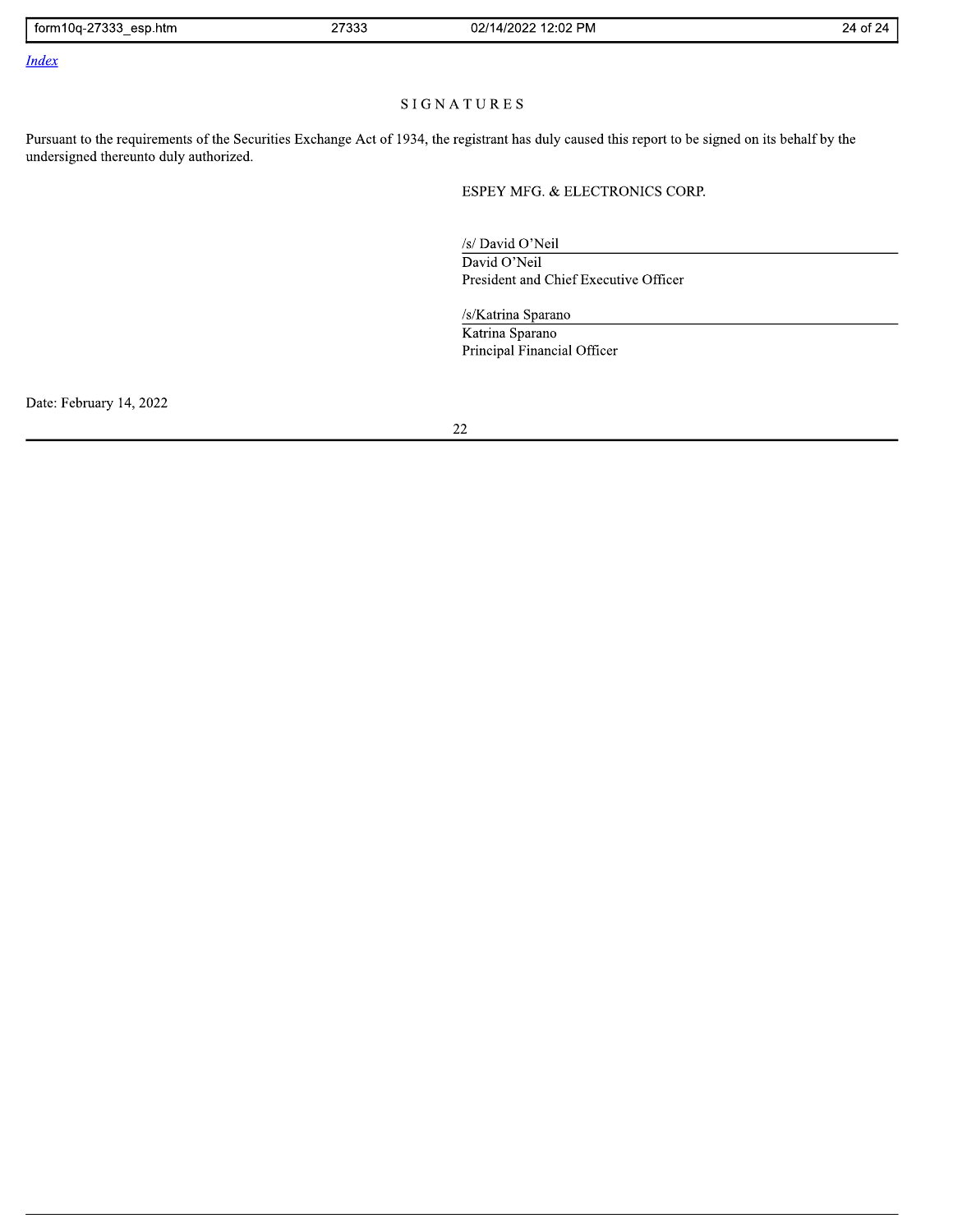ex10-14.htm<br>
EX-10.14<br>
EXHIBIT 10.14<br>
EXHIBIT 10.14<br>
EXHIBIT 10.14<br>
EXHIBIT 10.14<br>
EXHIBIT 10.14<br>
EXHIBIT 10.14<br>
EXECTRONICS CORP., a New York corporation (the "Company"), and PEGGY A. MURPHY (the "Executive").<br>
WHEREAS, t WHEREAS, the Executive has been serving the Company as its Corporate Secretary, Director of Human Resources and Facility Security Officer and the Board of Directors of the Company desires to continue the services and employment of the Executive on behalf of the Company in such capacities, and the Executive is willing to continue her employment in such capacities on the terms and conditions set forth herein (the "Employment").

NOW, THEREFORE, in consideration of the mutual covenants contained herein, the parties hereto agree as follows:

1. Employment Term. Except for earlier termination as provided for in Section 5 hereof, the Company hereby agrees to employ the Executive, and the Executive hereby agrees to be employed by the Company, subject to the terms and provisions of this Agreement, for the period commencing January 1, 2022 (the "Effective Date") and ending on the first anniversary of such date (the "Employment Term"); provided that the Employment Agreement shall be extended for additional periods of one year each, unless either party gives prior written notice to the other at least sixty  $(60)$  days before the end of the then current term not electing to renew this Agreement.

### 2. Extent of Employment.

(a) Duties. During the Employment Term, the Executive shall serve as Corporate Secretary, Director of Human Resources and Facility Security Officer of the Company. In her capacity as Corporate Secretary, Director of Human Resources and Facility Security Officer, the Executive shall report to the Company's President and Chief Executive Officer (the "CEO") and shall perform such senior executive duties, services, and responsibilities on behalf of the Company consistent with such position as determined by the Board and as may be assigned to the Executive from time to time by the CEO or the Company's Board of Directors (the "**Board**").

(b) *Exclusivity*. During the Employment Term, the Executive shall devote her full business time, attention, and skill to the performance of such duties, services, and responsibilities, and shall use her best efforts to promote the interests of the Company, and the Executive shall not engage in any other business activity without the approval of the Board. The Board may grant or withhold its approval in its exclusive discretion. The Executive shall be permitted to serve on industry, trade, civic or charitable boards or committees, and engage in charitable activities and community affairs to the extent such service and activities do not interfere with her Employment.

Place of Employment. During the Employment Term, the Executive shall perform her services hereunder in, and shall be headquartered at, the principal offices of the Company in Saratoga Springs, New York, except for business travel related to business and activities of the Company.

#### 3. Compensation and Benefits.

(a) Base Salary. During the Employment Term, in full consideration of the performance by the Executive of the Executive's obligations hereunder (including any services as an officer, employee, or member of any committee of any affiliate of the Company, or otherwise on behalf of the Company), the Executive shall receive from the Company a base salary (the "Base Salary") at an annual rate of \$140,400.00 per year, payable in accordance with the normal payroll practices of the Company then in effect. The Base Salary shall be subject to annual review by the Board or the Compensation Committee of the Board. Pursuant to such annual review the Base Salary, as then currently in effect, may be adjusted (but not decreased), at the discretion of the Board.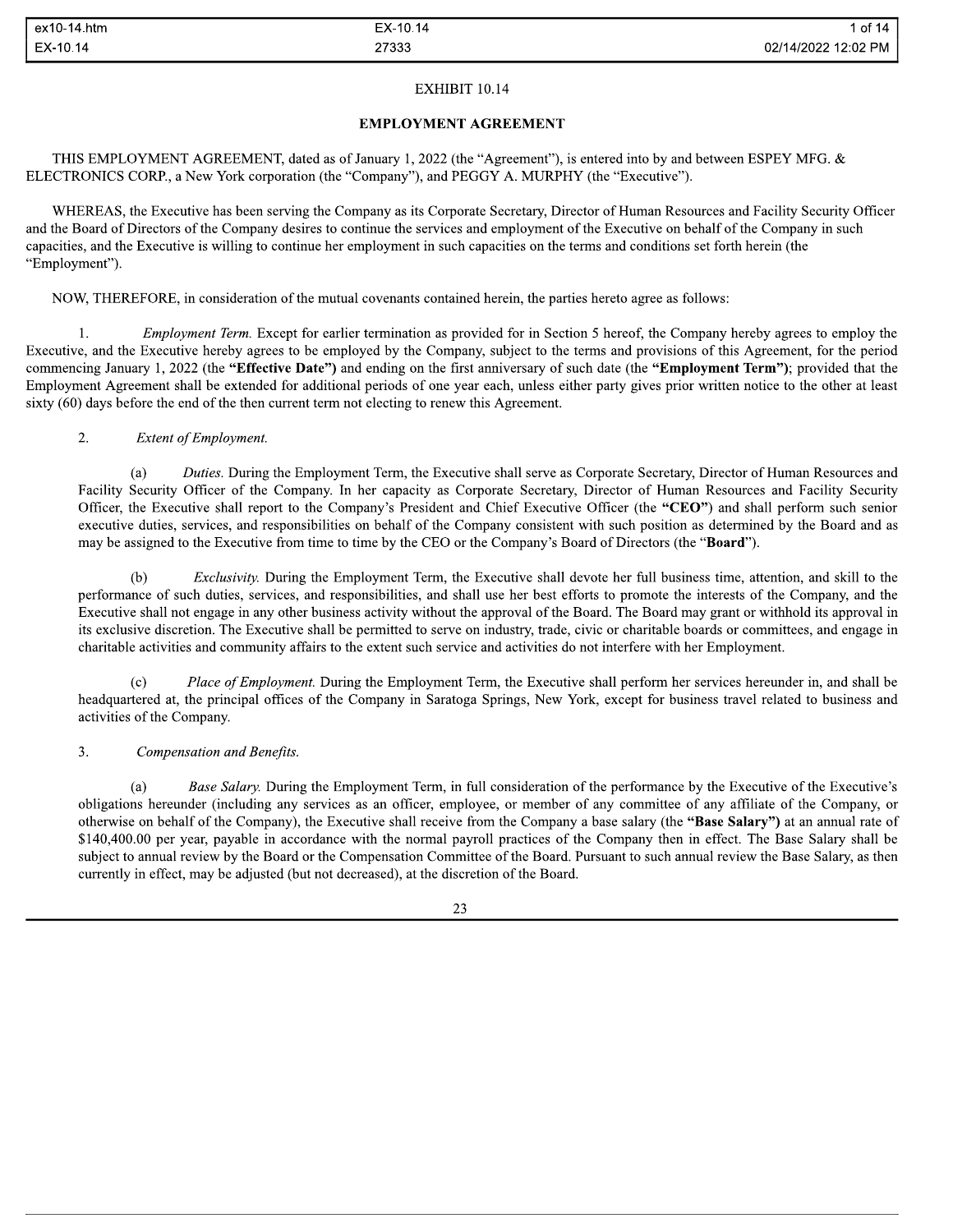| ex10-14.htm | つてつつつ<br>ددد ، ∠ | 02/14/2022 12:02 PM |  |
|-------------|------------------|---------------------|--|
|-------------|------------------|---------------------|--|

Annual Bonus. During the Employment Term, the Executive may also receive, in respect of each fiscal year during which  $(b)$ the Employment Term is in effect, a bonus, at the discretion of the Board, to be based upon, among other factors, her performance, the Company's performance, and the recommendation of the CEO.

2 of 14

Equity Compensation. The Executive shall be a participant in the Company's Employee Retirement Plan and Trust  $(c)$ ("ESOP") in accordance with the terms and conditions of the ESOP. The Executive shall be entitled to the award of stock options or other stock-based rights by the Board from time to time in its discretion.

Benefits. During the Employment Term, the Executive and her eligible dependents shall be entitled to participate in the  $(d)$ employee health and benefit plans, policies, programs, and arrangements as may be amended from time to time, on the same terms as senior executives of the Company to the extent the Executive meets the eligibility requirements for any such plan, policy, program, or arrangement.

 $(e)$  $401(k)$  Retirement. During the Employment Term, the Executive shall be entitled to participate in the Company  $401(k)$ retirement plan on the same terms as all other Company employees.

Vacation. During the Employment Term, four (4) weeks of paid vacation during each fiscal year to be used in accordance with the Company's policies in effect from time to time. Executive's right to carry forward vacation time from year to year and/or be paid for unused vacation shall be in accordance with the Company's policies in effect from time to time.

*Expense Reimbursement*. In addition to and not in lieu of any other payments to be made to the Executive hereunder, the  $(g)$ Company shall reimburse the Executive for reasonable and documented business expenses incurred by the Executive during the Employment Term in accordance with the Company's expense reimbursement policies then in effect, including but not limited to all travel, lodging and meal expenses in connection with Executive's travel in connection with providing her services hereunder.

 $4.$ Withholding. The Executive shall be solely responsible for taxes imposed on the Executive by reason of any compensation and benefits provided under this Agreement, during the Employment Term and thereafter. All such compensation and benefits shall be subject to applicable withholding as determined by the Company and the Executive shall cooperate with the Company, as necessary, to enable the Company to discharge its withholding obligations.

5. Termination.

Events of Termination. The Executive's employment with the Company and the Employment Term shall terminate upon  $(a)$ the expiration of the Employment Term or upon the earlier occurrence of any of the following events (the date of termination, the "Termination Date"):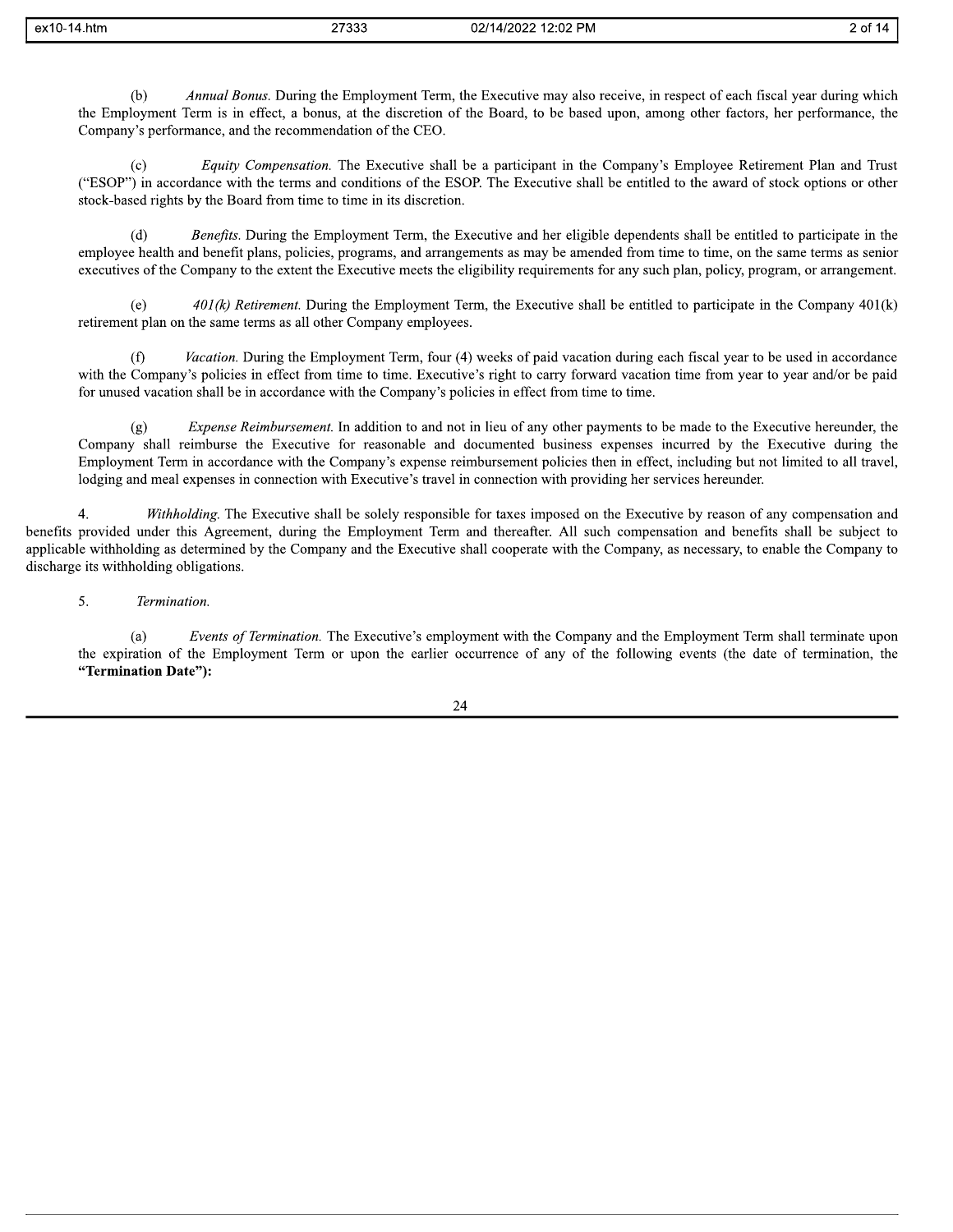- $(i)$ The termination of employment by reason of the Executive's death.
- $(ii)$ The termination of employment by the Company for Cause.
- $(iii)$ The termination of employment by the Company for Disability.
- $(iv)$ The termination of employment by the Company other than for Cause.
- $(v)$ The voluntary termination of employment by the Executive.
- $(b)$ Certain Definitions. For purposes of this Agreement:

"Disability" means: (A) the Executive's disability as determined under the long-term disability plan of the  $(i)$ Company as in effect from time to time; or  $(B)$  if no such plan is in effect, the inability of the Executive to perform her duties, services, and responsibilities hereunder by reason of a physical or mental infirmity, as reasonably determined by the Board, for a total of 120 days in any twelve-month period during the Employment Term.

"Cause" means: as determined by the Board,  $(A)$  the failure of the Executive to perform her duties or her negligent  $(ii)$ performance of such duties (other than any such failure due to the Executive's physical or mental illness) that has caused or is reasonably expected to result in injury to the Company or any of its affiliates;  $(B)$  the Executive having engaged in misconduct that has caused or is reasonably expected to result in injury to the Company or any of its affiliates;  $(C)$  a violation by the Executive of a Company policy that has caused or is reasonably expected to cause an injury to the Company;  $(D)$  the breach by the Executive of any of her obligations under this Agreement;  $(E)$  failure by the Executive to timely comply with a lawful and reasonable direction or instruction given to her by the CEO or the Board; or  $(F)$  Executive having been convicted of, or entering a plea of guilty or *nolo* contendere to a crime; provided however, notwithstanding the foregoing, that in the case of clauses  $(A)$ -(E), before the Company shall have the right to terminate the Executive for Cause,  $(i)$  the Company shall first be required to give the Executive 10 days' prior written notice (the "Notice Period") of such action, which written notice (the "Breach Notice") shall set forth in the nature of Executive's alleged breach, and, if such action is capable of being cured, the Executive shall not have cured such action to the satisfaction of the Company within the Notice Period; thereafter, the termination shall take effect with no further action required of the Company.

Cooperation. In the event of termination of the Executive's employment for any reason (other than death), the Executive  $(c)$ shall cooperate with the Company and be available to the Company for a reasonable period of time thereafter with respect to matters arising out of the Executive's employment hereunder or related to the Company's business, whether such matters are business-related, legal, or otherwise.

Resignation from All Positions. Upon termination of the Executive's employment for any reason, the Executive shall be  $(d)$ deemed to have resigned from all other positions with the Company including, without limitation, as an officer and director, as applicable.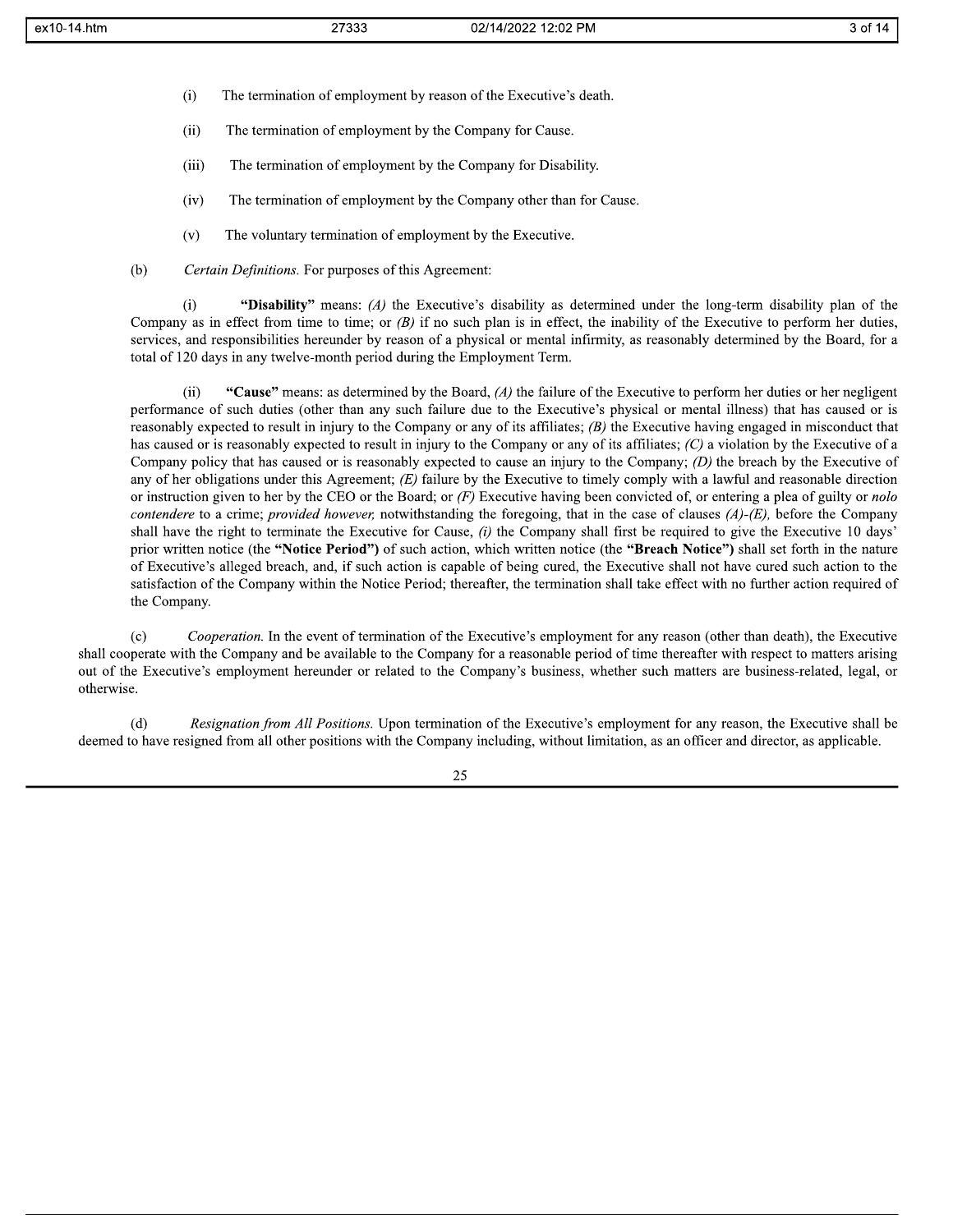| ex10-<br>4.htm | 37000 | 2:02 PM<br>1202.<br>02/1<br>4ء ا | 14<br>$\cdots$ |
|----------------|-------|----------------------------------|----------------|
|                | ຳບບບ  | - IVI                            | .              |
|                |       |                                  |                |

6. Termination Payments. The Executive shall be entitled to certain payments upon termination of her employment as follows:

Termination for Cause; Voluntary Termination by Executive. In the event that the Executive's employment is terminated  $(a)$ for Cause or the Executive voluntarily terminates her employment, the Executive shall be entitled to receive only: (i) any accrued and unpaid Base Salary as of the Termination Date; and *(ii)* all accrued and unpaid benefits under any benefit plans, policies, programs, or arrangements in which the Executive participated as of the Termination Date in accordance with the applicable terms and conditions of such plans, policies, programs, or arrangements (all of the foregoing, collectively, the "Accrued Compensation"). In the event of termination for cause or voluntary termination by Executive there shall be no bonus payment, even if one has already been awarded, but not yet paid.

Termination for Death or Disability. In the event that the Executive's employment is terminated pursuant to Section 5(a)(i)  $(h)$ or  $5(a)(iii)$  hereof, the Executive shall be entitled to receive the Accrued Compensation.

*Termination without Cause*. In the event that the Executive's employment is terminated pursuant to Section 5(a)(iv)  $(c)$ hereof, the Executive shall be entitled to receive: (i) the Accrued Compensation; (ii) any bonus, awarded but not yet paid; and (iii) severance pay ("Severance Pay") equal to nine months of Base Salary at the rate in effect on the Termination Date. The severance pay contemplated by clause *(iii)* of the immediately preceding sentence shall be paid in equal installments in accordance with the Company's regular payroll practices, commencing on the first payroll period following the thirtieth day after the Termination Date. Severance Pay shall be paid only under this Section  $6(c)$ .

Release. Notwithstanding any other provision of this Agreement, no Severance Pay or other benefits shall become payable  $(d)$ under Section 6(c) of this Agreement unless and until (i) the Executive executes a general release of claims substantially similar to the form of release annexed hereto as Exhibit A, and such release has become irrevocable within 30 days following the Termination Date, provided that the Executive shall not be required to release any indemnification rights that she may have under the Company's Certificate of Incorporation or By-Laws and (ii) the Executive fully complies with the Executive Covenants described in Section 7.

Full Satisfaction. The payments to be provided to the Executive pursuant to this Section 6 upon termination of the  $(e)$ Executive's employment shall constitute the exclusive payments in the nature of severance or termination pay or salary continuation that shall be due to the Executive upon a termination of employment, and shall be in lieu of any other such payments under any plan, program, policy, or other arrangement that has heretofore been or shall hereafter be established by the Company.

7. **Executive Covenants.**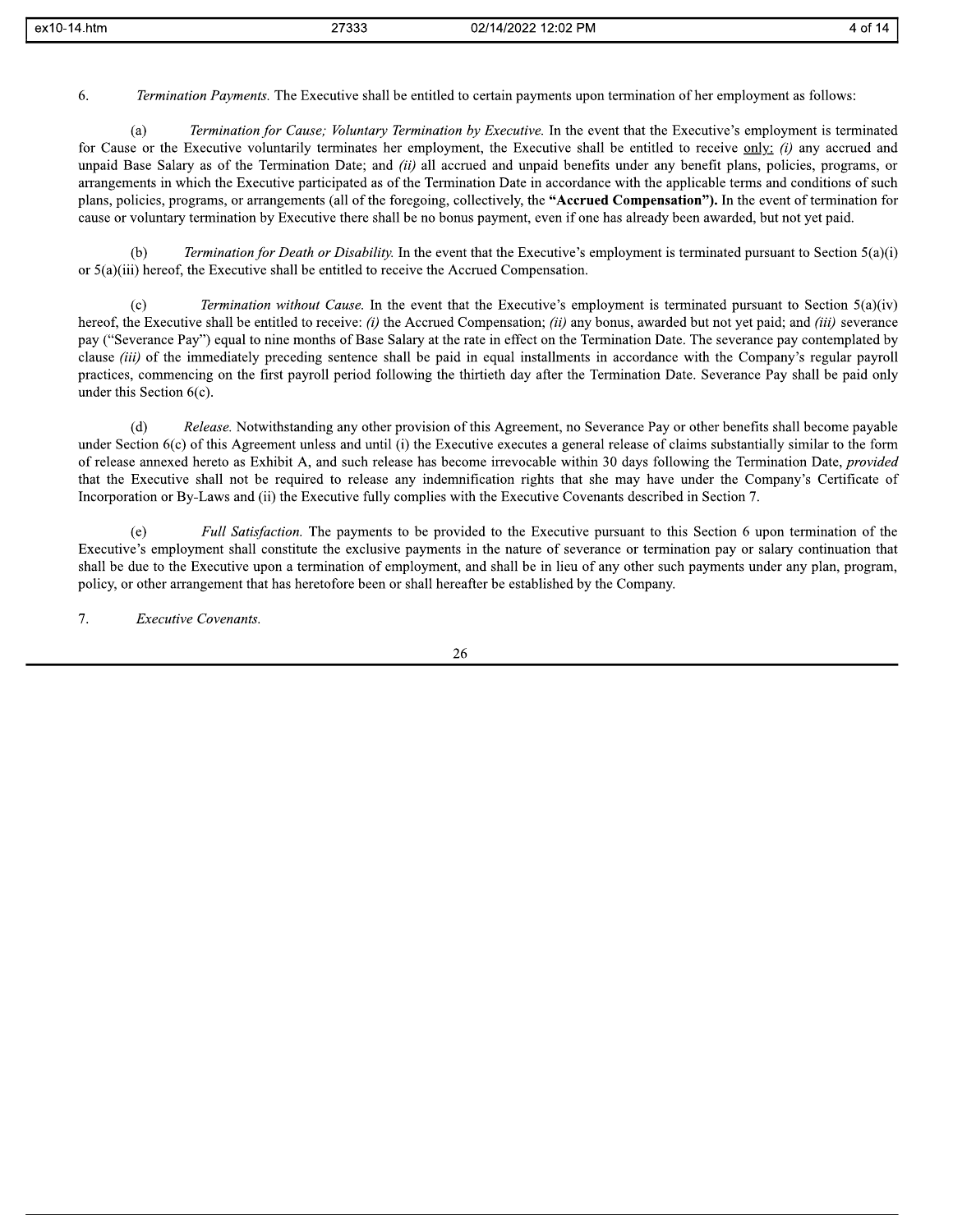Confidentiality. The Executive agrees and understands that in the Executive's position with the Company, the Executive will  $(a)$ be exposed to and will receive information relating to the confidential affairs of the Company, including but not limited to, information regarding the Company's ownership, technical information, intellectual property, business and marketing plans, strategies, customer information, other information concerning the products, promotions, development, financing, expansion plans, business policies and practices of the Company, and other forms of information considered by the Company reasonably and in good faith to be confidential and in the nature of trade secrets ("Confidential Information"). Confidential Information does not include information that is or becomes widely available in any industry in which the Company does business other than as a result of any act or omission by the Executive in violation of this Agreement or law. The Executive agrees that during the Employment Term and thereafter, the Executive shall not, other than on behalf of the Company, disclose such Confidential Information, either directly or indirectly, to any third person or entity without the prior written consent of the Company; *provided* that disclosure may be made to the extent required by law, regulation, or order of a regulatory body, in each case so long as the Executive gives the Company as much advance notice of the disclosure as possible to enable the Company to seek a protective order, confidential treatment, or other appropriate relief. This confidentiality covenant has no temporal, geographical, or territorial restriction. Upon termination of the Employment Term, the Executive shall promptly supply to the Company: *(i)* all property of the Company; and *(ii)* all notes, memoranda, writings, lists, files, reports, customer lists, correspondence, tapes, disks, cards, surveys, maps, logs, machines, technical data, or any other tangible product or document containing Confidential Information produced by, received by, or otherwise submitted to the Executive during or prior to the Employment Term.

Executive acknowledges that pursuant to the Defend Trade Secrets Act, an individual may not be held criminally or civilly liable under any federal or state trade secret law for the disclosure of a trade secret that is made: (i) in confidence to a federal, state, or local government official, either directly or indirectly, or to an attorney; and (ii) solely for the purpose of reporting or investigating a suspected violation of law; or is made in a complaint or other document filed in a lawsuit or other proceeding, if such filing is made under seal. Also, an individual who files a lawsuit for retaliation by an employer for reporting a suspected violation of law may disclose the trade secret to the attorney of the individual and use the trade secret information in the court proceeding if the individual files any document containing the trade secret under seal and does not disclose the trade secret, except pursuant to Court order.

Noncompetition. By and in consideration of the Company entering into this Agreement and the payments to be made and  $(b)$ benefits to be provided by the Company hereunder, and further in consideration of the Executive's exposure to Confidential Information, the Executive shall not, during the Noncompetition Term (as defined below), directly or indirectly, own, manage, operate, join, control, be employed by, or participate in the ownership, management, operation or control of, or be connected in any manner with, including but not limited to holding any position as a shareholder, director, officer, consultant, independent contractor, employee, partner, or investor in, any Restricted Enterprise (as defined below); *provided* that in no event shall ownership of less than 1% of the outstanding equity securities of any issuer whose securities are registered under the Securities and Exchange Act of 1934, as amended, standing alone, be prohibited by this Section 7(b). Following termination of the Employment Term, upon request of the Company during the Noncompetition Term, the Executive shall notify the Company of the Executive's then-current employment status.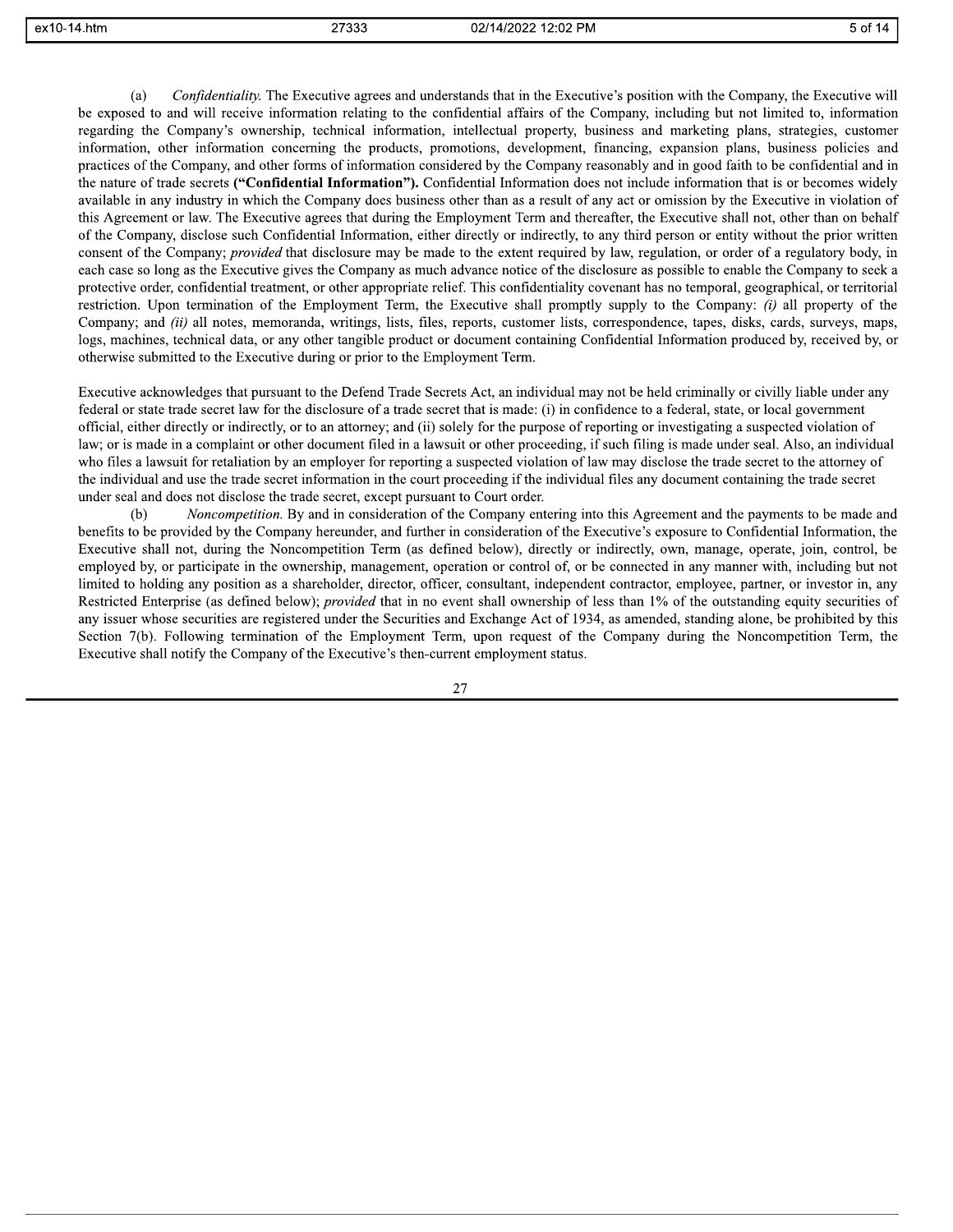27333

*Nonsolicitation*. During the Noncompetition Term, the Executive shall not, and shall not cause any other person to: (i)  $(c)$ interfere with or harm, or attempt to interfere with or harm, the relationship of the Company with any Restricted Person (as defined below); or (ii) endeavor to entice any Restricted Person away from the Company.

 $(d)$ *Nondisparagement*. During the Employment Term and thereafter, and accept as may be required by law, the Executive shall not make or publish any disparaging statements (whether written or oral) regarding the Company, its officers, directors, employees or business, except as shall be necessary for the Executive to enforce any agreements between the parties or to comply with any requirements or obligations under law. In addition, during the Employment Term and thereafter, the Company will request that its directors and officers not make or publish any disparaging statements (whether written or oral) regarding the Executive, except as may be necessary to comply with any requirements or obligations under law.

*Proprietary Rights.* The Executive assigns all of the Executive's interest in any and all inventions, discoveries,  $(e)$ improvements, and patentable or copyrightable works initiated, conceived, or made by the Executive, either alone or in conjunction with others, during the Employment Term and related to the business or activities of the Company to the Company or its nominee. Whenever requested to do so by the Company, the Executive shall execute any and all applications, assignments, or other instruments that the Company in good faith deems necessary to apply for and obtain trademarks, patents, or copyrights of the United States or any foreign country or otherwise protect the interests of the Company therein. These obligations shall continue beyond the conclusion of the Employment Term and the Noncompetition Term with respect to inventions, discoveries, improvements, or copyrightable works initiated, conceived, or made by the Executive during the Employment Term.

Remedies. The Executive agrees that any breach of the terms of this Section 7 would result in irreparable harm to the  $(f)$ Company for which the Company would have no adequate remedy at law; the Executive therefore also agrees that in the event of such breach or any threat of breach, the Company shall be entitled to seek equitable relief to prevent such breach, threatened breach, or continued breach by the Executive and any and all persons or entities acting for or with the Executive, in addition to any other remedies to which the Company may be entitled at law or in equity including the recovery of reasonable attorneys' fees. The terms of this Section 7 shall not prevent the Company from pursuing any other available remedies for any breach or threatened breach hereof, including but not limited to, the recovery of damages from the Executive including reasonable attorneys' fees. The Executive and the Company further agree that the provisions of the covenants contained in this Section 7 are reasonable and necessary to protect the business of the Company because of the Executive's access to Confidential Information and her material participation in the operation of such business. Should a court, arbitrator, or other similar authority determine, however, that any provisions of the covenants contained in this Section 7 are not reasonable or valid, either in period of time, geographical area, or otherwise, the parties hereto agree that such covenants are to be interpreted and enforced to the maximum extent to which such court or arbitrator deems reasonable or valid. The existence of any claim or cause of action by the Executive against the Company, whether predicated on this Agreement or otherwise, shall not constitute a defense to the enforcement by the Company of the covenants contained in this Section 7.

 $(g)$ Certain Definitions. For purposes of this Agreement: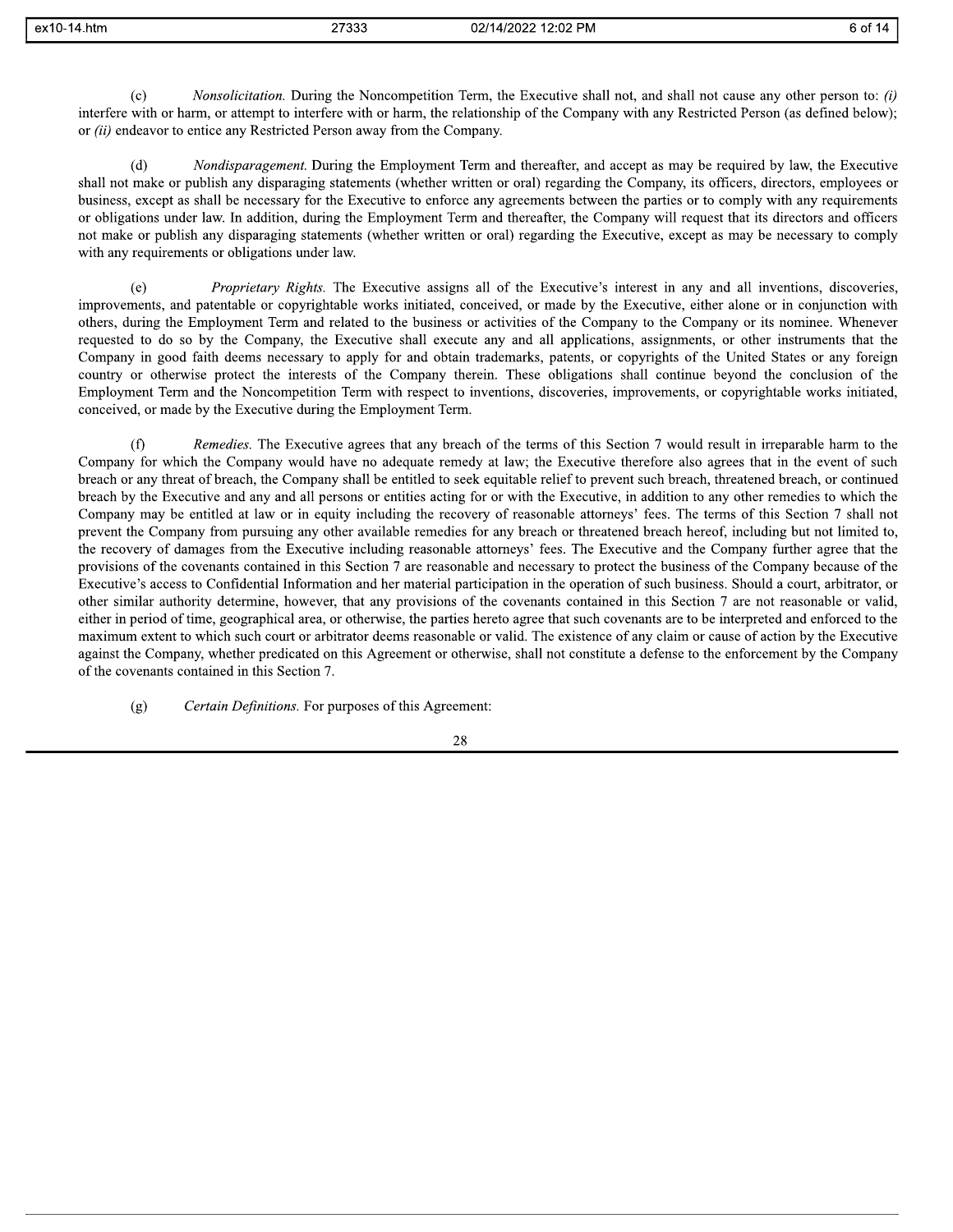The "Noncompetition Term" means the period beginning on the date of this Agreement and ending nine (9) months  $(i)$ following the Termination Date.

 $(ii)$ "Restricted Enterprise" means any person, corporation, partnership, or other entity that is engaged in the Territory with a business or product lines of the same or similar nature as those offered by the Company; For purposes of this definition, "product lines of the same or similar nature as those offered by the Company" shall also include, at any date, potential new product lines the development of which the Company has, during the 12 months preceding such date, devoted more than de minimis resources.

 $(iii)$ "Restricted Person" means any person who at any time during the two-year period prior to the Termination Date, was an employee, consultant, independent contractor or customer of the Company, or otherwise had a material business relationship with the Company.

The "Territory" means, the United States of America and other areas of the world where the Company conducts  $(iv)$ business.

8. Representations by the Executive. The Executive represents to the Company that (i) her execution and performance of this Agreement does not violate any agreement or obligation (whether or not written) that the Executive has with or to any person or entity including, but not limited to, any prior employer, (ii) she is not subject to the terms of any noncompetition, non-solicitation or confidentiality agreement with any prior employer, and (iii) she has not been convicted of, or entered a plea of guilty or *nolo contendere* to a crime that constitutes a felony in any jurisdiction (or comparable crime in any jurisdiction which uses a different nomenclature). In the event of a determination by the Board that the Executive is in material breach of either of these representations, the Company may terminate the Executive's employment, and any such termination shall be considered a termination for Cause under Section  $5(a)(ii)$ .

No Waiver of Rights. The failure to enforce at any time the provisions of this Agreement or to require at any time performance by  $\mathbf Q$ any other party of any of the provisions hereof shall in no way be construed to be a waiver of such provisions or to affect either the validity of this Agreement or any part hereof, or the right of any party to enforce each and every provision in accordance with its terms.

Notices. Every notice relating to this Agreement shall be in writing and shall be given by personal delivery, by a reputable same-10. day or overnight courier service (charges prepaid), by registered or certified mail, postage prepaid, return receipt requested, or by facsimile to the recipient with a confirmation copy to follow the next day to be delivered by personal delivery or by a reputable same-day or overnight courier service to the appropriate party's address or fax number below (or such other address and fax number as a party may designate by notice to the other party):

To the Executive at the address most recently contained in the Company's records. If to the Executive:

If to the Company: Chief Executive Officer Espey Mfg. & Electronics Corp. 233 Ballston Avenue Saratoga Springs, New York 12866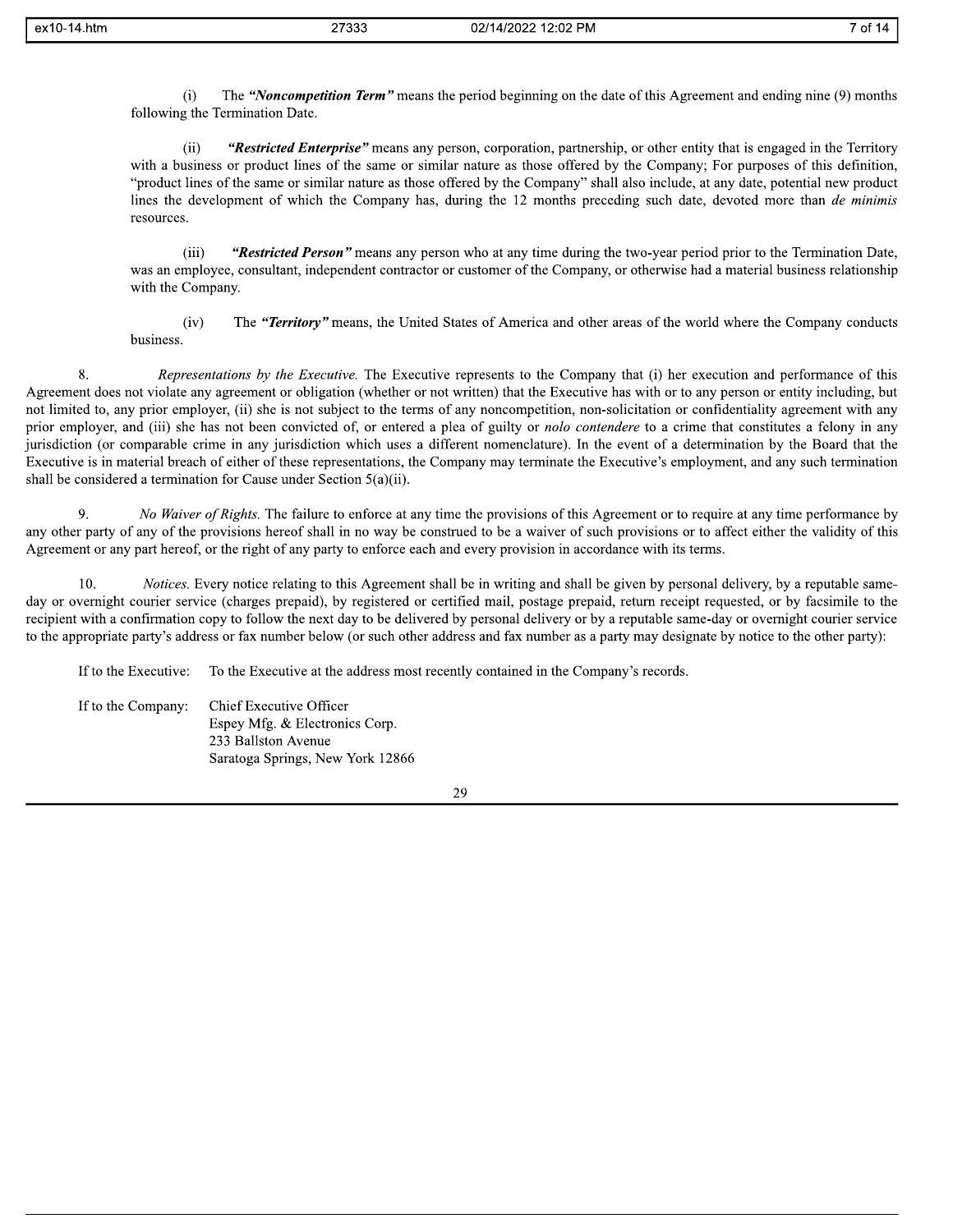| l_ex10-14.htm | 27333 | 02/14/2022 12:02 PM |  |
|---------------|-------|---------------------|--|
|---------------|-------|---------------------|--|

Binding Effect/Assignment. This Agreement shall inure to the benefit of and be binding upon the parties hereto and their 11. respective heirs, executors, personal representatives, estates, successors (including, without limitation, by way of merger), and permitted assigns. Notwithstanding the provisions of the immediately preceding sentence, the Executive shall not assign all or any portion of this Agreement without the prior written consent of the Company.

8 of 14

Entire Agreement. This Agreement sets forth the entire understanding of the parties hereto with respect to the subject matter 12. hereof and supersedes all prior agreements, written or oral, between them as to such subject matter including, without limitation, that certain Executive Employment Agreement dated as of March 1, 2013.

 $13.$ Severability. If any provision of this Agreement, or any application thereof to any circumstances, is invalid, in whole or in part, such provision or application shall to that extent be severable and shall not affect other provisions or applications of this Agreement.

14. Governing Law; and Consent to Jurisdiction. This Agreement shall be governed by and construed in accordance with the internal laws of the State of New York, without reference to the principles of conflict of laws.

Modifications and Waivers. No provision of this Agreement may be modified, altered, or amended except by an instrument in 15. writing executed by the parties hereto. No waiver by any party hereto of any breach by any other party hereto of any provision of this Agreement to be performed by such other party shall be deemed a waiver of similar or dissimilar provisions at the time or at any prior or subsequent time.

Headings. The headings contained herein are solely for the purposes of reference, are not part of this Agreement, and shall not in 16. any way affect the meaning or interpretation of this Agreement.

17. Applicability of Section 409A of the Code.

Generally. This Agreement is intended to comply with Sections 409A of the Internal Revenue Code of 1986, as amended  $(a)$ and the Treasury Regulations and IRS guidance thereunder ("Section 409A"). Notwithstanding anything to the contrary, this Agreement shall, to the maximum extent possible, be administered, interpreted, and construed in a manner consistent with Section 409A. If any provision of this Agreement provides for payment within a time period, the determination of when such payment shall be made within such time period shall be solely in the discretion of the Company.

Reimbursements. To the extent that any reimbursement, fringe or other in-kind benefit, or other, similar plan or  $(b)$ arrangement in which the Executive participates during the Employment Term or thereafter provides for a "deferral of compensation" within the meaning of Section 409A: *(i)* the amount of expenses eligible for reimbursement provided to the Executive during any calendar year will not affect the amount of expenses eligible for reimbursement or in-kind benefits provided to the Executive in any other calendar year; *(ii)* the reimbursements for expenses for which the Executive is entitled to be reimbursed shall be made as soon as practicable following the date on which such expenses were incurred and documented to the Company, but in no event later than the last day of the calendar year following the calendar year in which the applicable expense is incurred; *(iii)* the right to payment or reimbursement or in-kind benefits hereunder may not be liquidated or exchanged for any other benefit; and *(iv)* the reimbursements shall be made pursuant to objectively determinable and nondiscretionary Company policies and procedures regarding such reimbursement of expenses.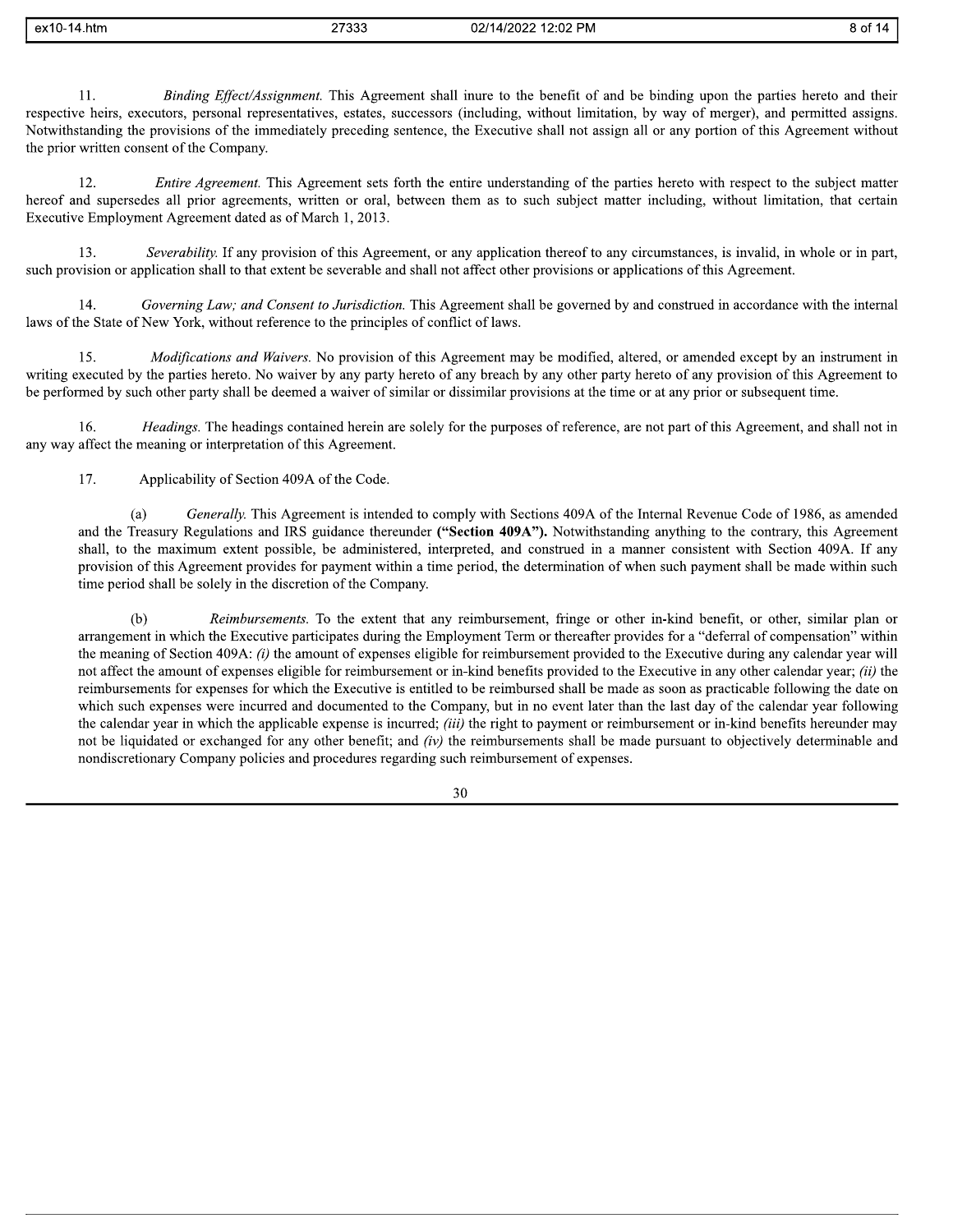| $\overline{ }$<br>ex10-<br>1.htm<br>- 7<br>. | - פרפר<br>ົບບບ | 12:02 PM<br>02/14/2022 | . ب<br>. .<br>. |
|----------------------------------------------|----------------|------------------------|-----------------|
|                                              |                |                        |                 |

Termination Payments. If and to the extent required to comply with Section 409A, no payment or benefit required to be  $(c)$ paid under this Agreement on account of termination of the Executive's employment shall be made unless and until the Executive incurs a "separation from service" within the meaning of Section 409A. In addition, with respect to any payments or benefits subject to Section 409A, reference to Executive's "termination of employment" (and corollary terms) from the Company shall be construed to refer to the Executive's "separation from service" (as determined under Treas. Reg. Section 1.409A-1(h), as uniformly applied by the Company) from the Company and all entities aggregated with the Company under Section 409A. Notwithstanding anything to the contrary contained herein, if the Executive is a "specified employee" within the meaning of Section 409A, and if any or all of the payments or the continued provision of any benefits under Section 6 or any other provision of this Agreement are subject to Section 409A and payable upon a separation from service, then such payments or benefits that the Executive would otherwise be entitled to receive during the first six months after termination of employment shall be accumulated and paid or provided on the first business day after the six-month anniversary of termination of employment (or within 30 days following the Executive's death, if earlier) in a single lump sum and any remaining payments and benefits due under this Agreement shall be paid or provided in accordance with the normal payment dates specified for them herein.

18. Counterparts. This Agreement may be executed in two or more counterparts, each of which shall be deemed to be an original but all of which together shall constitute one and the same instrument.

[Signature Page Follows]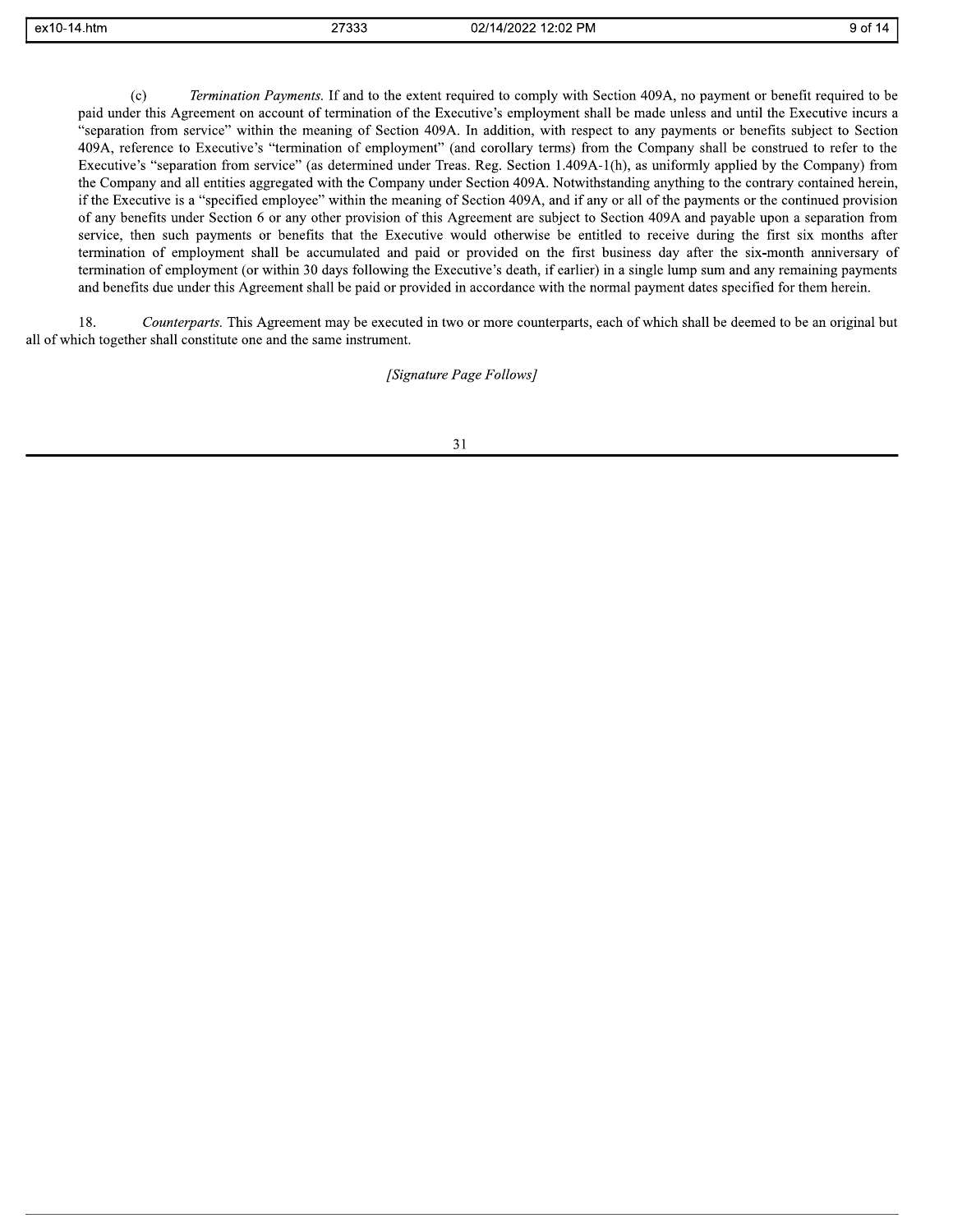| ex1 <sup>r</sup><br>4.htm<br>1-14، | 27333<br>21 JJJ | 2:02 PM<br>112022<br>02/14<br>14<br>ZUZ. | ۱o۲<br>$\mathbf{H}$<br>$\cdot$ |
|------------------------------------|-----------------|------------------------------------------|--------------------------------|

IN WITNESS WHEREOF, the Company and the Executive have caused this Agreement to be duly executed effective as of the day and year first above written.

## ESPEY MFG. & ELECTRONICS CORP.

| By: |                  |                                       |
|-----|------------------|---------------------------------------|
|     | Name:            | David A. O'Neil                       |
|     | Title:           | President and Chief Executive Officer |
|     |                  |                                       |
|     | <b>EXECUTIVE</b> |                                       |
|     |                  |                                       |
|     |                  |                                       |
|     | Peggy A. Murphy  |                                       |
|     |                  |                                       |
|     |                  |                                       |
|     | 32               |                                       |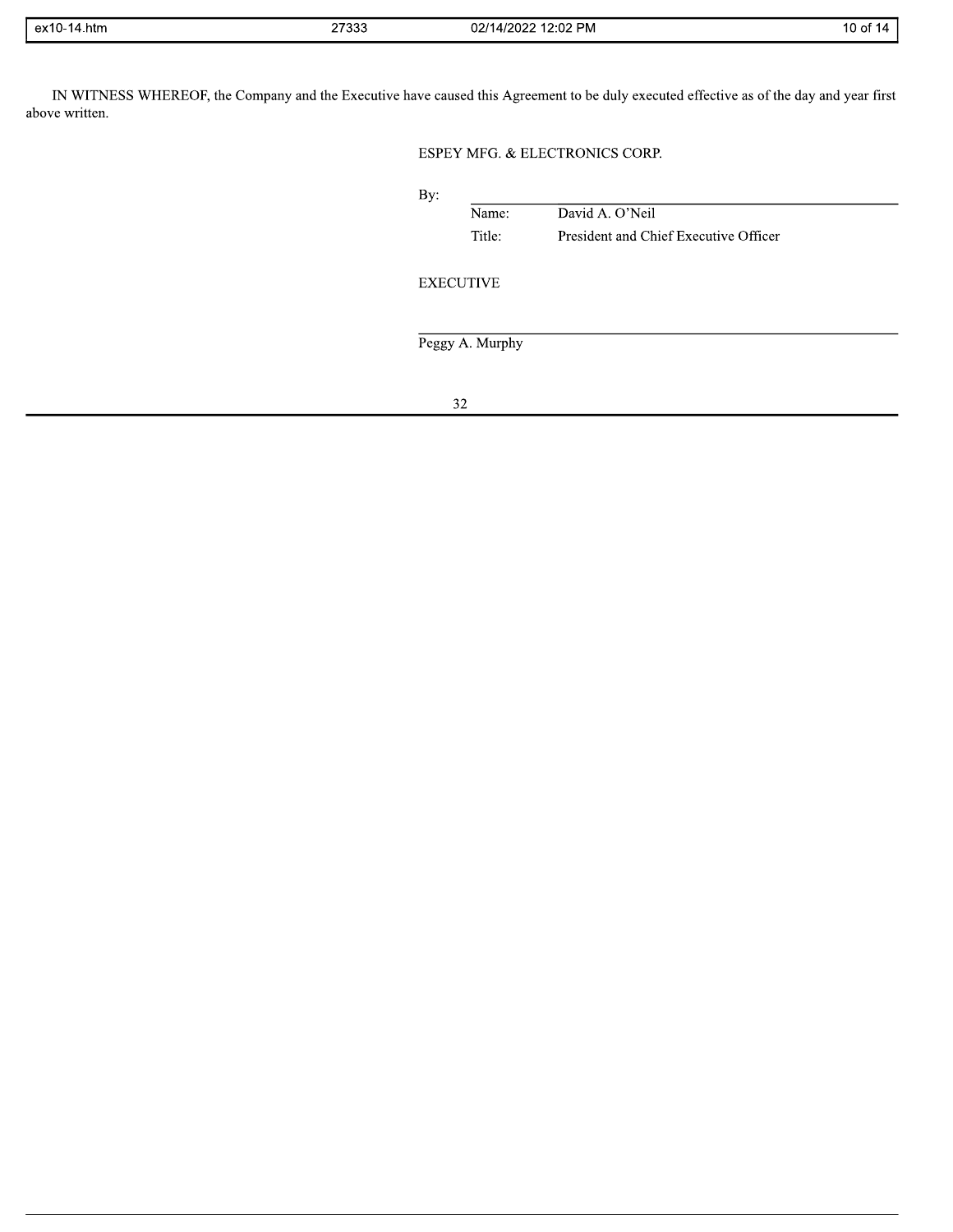#### **EXHIBIT A**

**EXAMPLE SEPTING THE SET AND ANNOUNCE SET AND CONTRACT REST AND CONTRACT SET AND CONTRACT SET AND A SET AND A SET AND A SET AND A SET AND A SET AND A SET AND A SET AND A SET AND A SET AND A SET AND A SET AND A SET AND A S**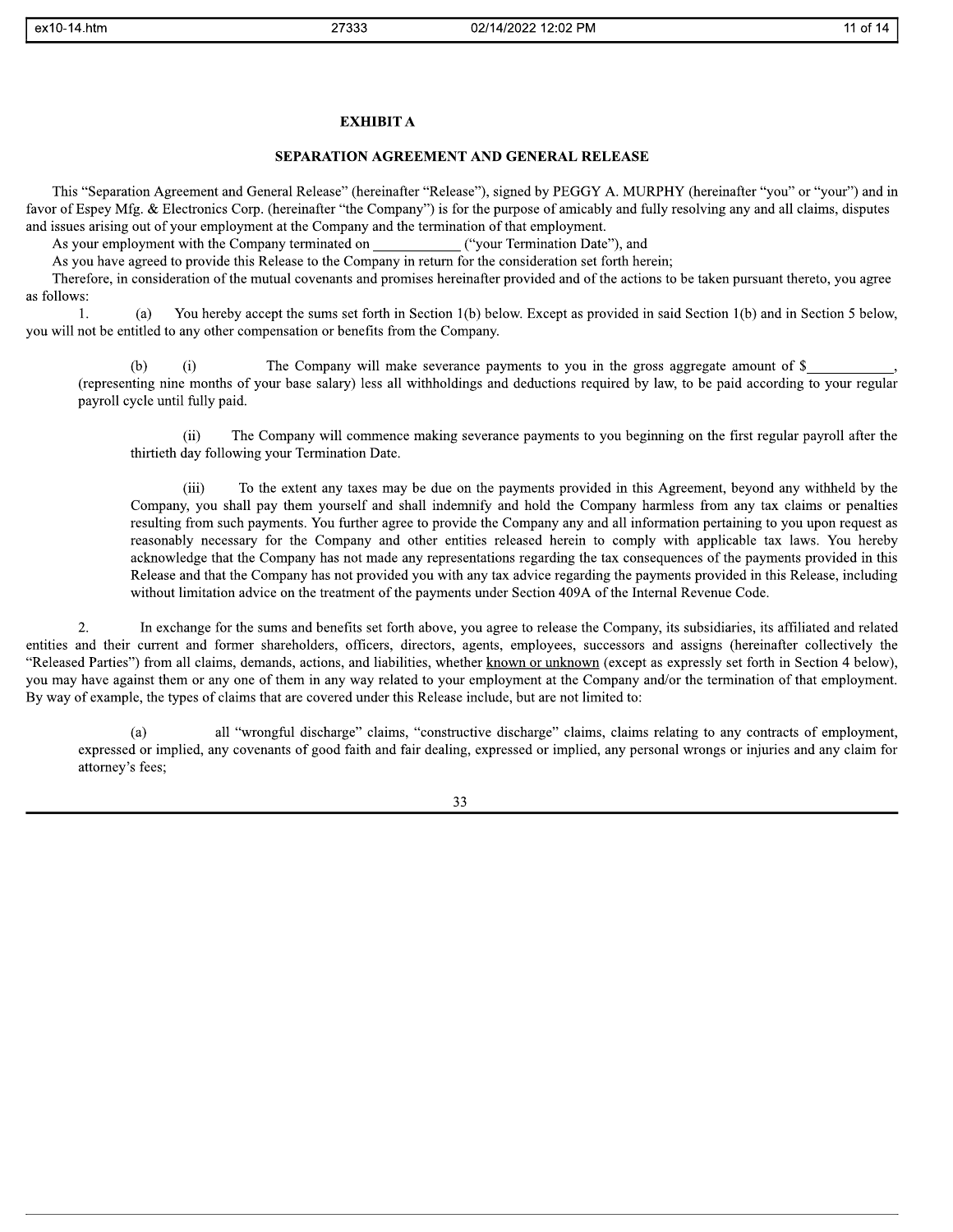| $ex10-14.htm$ |  |
|---------------|--|
|---------------|--|

27333

any claims that could be brought pursuant to Title VII of the Civil Rights Act of 1964, 42 U.S.C. § 2000-1 et seq., the Age  $(b)$ Discrimination in Employment Act, 29 U.S.C. § 621 et seq., the Americans with Disabilities Act, 42 U.S.C. § 12101 et seq., the Employee Retirement Income Security Act, 29 U.S.C. § 1131 et seq., the Family and Medical Leave Act, 29 U.S.C. § 2601 et seq. the Lilly Ledbetter Fair Pay Act of 2009, Pub. L. No. 111L-2; the New York Human Rights Law, McKinney's Executive Law §290, et seq., (all as may have been amended);

 $(c)$ any claims that could be brought under any other federal, state, county or municipal statute or ordinance dealing with (i) discrimination in employment on the basis of sex, race, national origin, religion, disability, age, marital status, affectional or sexual orientation or other reason; (ii) employee whistleblower protection; and (iii) employee family leave rights; and

 $(d)$ all other claims including those of which you are not aware and those not specifically mentioned in this Release.

 $3.$ You agree that you will never sue or otherwise institute a claim of any kind against the Released Parties or any one of  $(a)$ them for anything that has happened up to now, whether such claim is presently known or unknown by you, in any way related to your employment at the Company and/or the termination of that employment.

 $(b)$ If you breach the terms of this Release by suing the Company or the Company's personnel, you agree that you will pay all costs and expenses incurred by the Company and the Company's personnel in defending against the suit, including reasonable attorneys' fees.

Additionally, if you breach the terms of this Release, you agree that the Company shall have the right to immediately  $(c)$ stop paying the Severance Pay and/or if already paid, to obtain, by way of counterclaim or other lawful means, repayment of the full amount paid to you as consideration for this Release.

 $4.$ Notwithstanding anything in this Release to the contrary, (a) this Release does not include any claims you may have with respect to any medical, prescription, dental, flexible spending account, life insurance, retirement and savings or other benefits provided by plans maintained by the Company to which you may be entitled, any rights that you may have under this Release, Company's Employee Stock Ownership Plan or outstanding stock options granted to you by the Company, any rights to indemnification you may have under the Company's Certificate of Incorporation or By-Laws, or to any payments due you under this Release, and (b) nothing in this Release is intended to prohibit or restrict you from: making any disclosure of information required by law or (i) filing a charge with, (ii) providing information to, or (iii) testifying or otherwise assisting or participating in any investigation or proceeding brought by, any regulatory or law enforcement agency or legislative body, including, but not limited to, the Equal Employment Opportunity Commission and the National Labor Relations Board; nevertheless, you acknowledge and agree that by virtue of this Release you have waived any relief available to you (including without limitation, monetary damages, equitable relief and reinstatement) under any of the claims and/or causes of action waived in this Release, and you therefore agree you will not accept any award or settlement from any source or proceeding (including but not limited to any proceeding brought by any other person or by any government agency) with respect to any claim or right waived in this Release.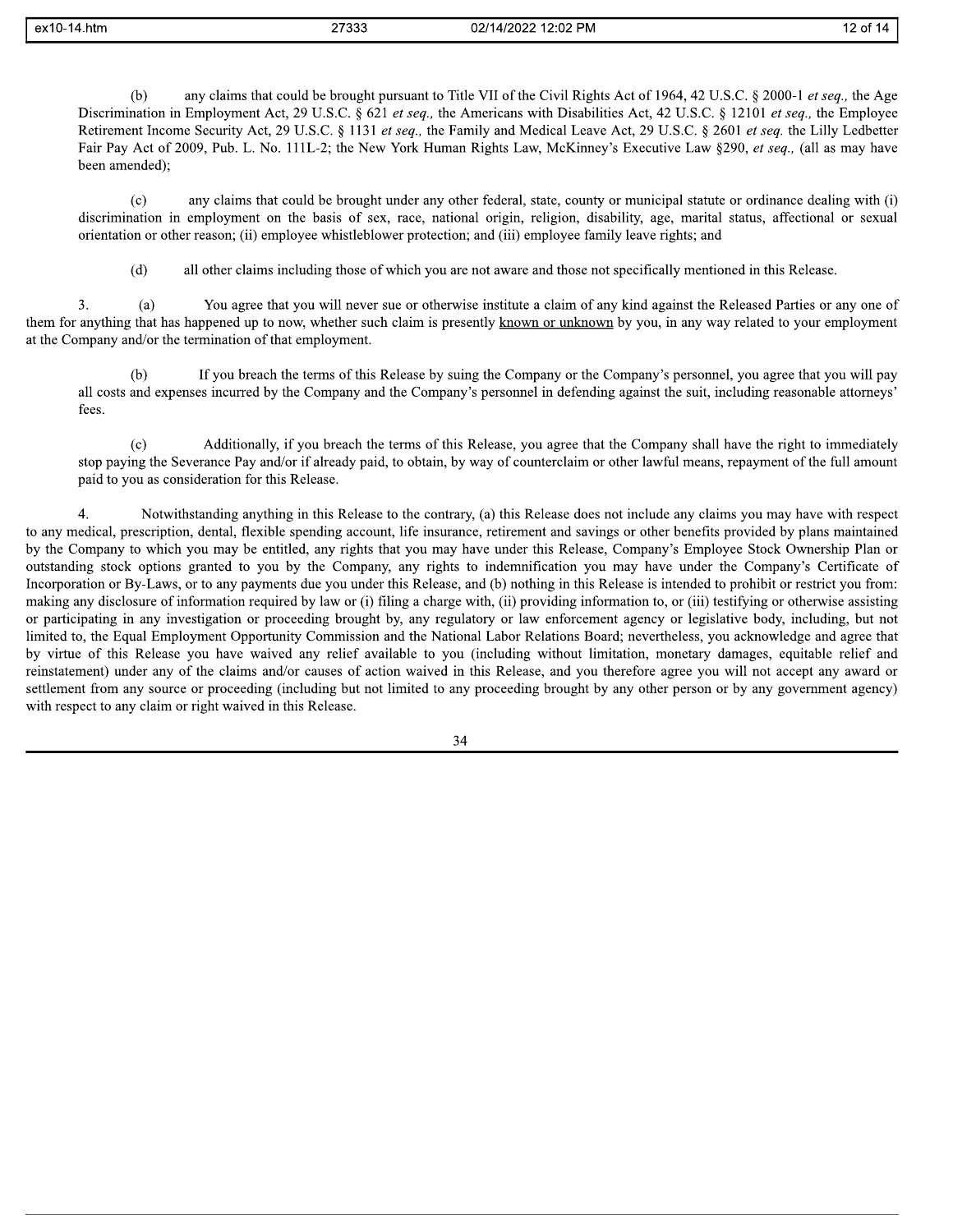| ex10-14.htm | 27333 | 02/14/2022 12:02 PM | $\sim$<br>⊤3 of ∶<br>17 L |
|-------------|-------|---------------------|---------------------------|
|             |       |                     |                           |

You agree that you have executed this Release on your own behalf and also on behalf of any heirs, agents, representatives, 5. successors and assigns that you may have now or in the future.

You acknowledge and agree that the benefits provided herein exceed any amount to which you would otherwise be presently 6. entitled under the Company's policies, procedures and benefit programs and/or under any applicable law without providing this Release, and constitute valuable consideration for this Release.

 $7.$ You acknowledge that, by requesting this Release, the Company does not admit, expressly or implicitly, that it has engaged in any wrongdoing whatsoever.

You hereby acknowledge and agree that Section 7 of your Employment Agreement dated , 2022, which 8.  $(a)$ contains various covenants as to Confidential Information, non-competition and non-solicitation shall remain in full force and effect according to its terms.

You further acknowledge and represent that you have returned to the Company all Confidential Information (including  $(b)$ copies), all other documents, and all tangible property of the Company, including, but not limited to, keys, credit cards, cell phones, computers and other electronic equipment.

 $9<sub>1</sub>$ You and the Company agree that neither you nor the Company will make any statements, orally or in writing (including electronic communications), that disparage the business reputation or good will of the Released Parties or any one of them or of you.

 $10<sub>1</sub>$ You agree to keep both the existence and the terms of this Release completely confidential, except that you may discuss this Release with your attorney, accountant or other tax professional, and your spouse, and (b) to the extent necessary to enforce your rights hereunder.

11. You acknowledge that you have been advised of the following:

> you have the right to and should consult with an attorney prior to signing this Release;  $(a)$

you have 21 days to decide whether to sign this Release and deliver it to, at the Company's offices,  $(b)$ 233 Ballston Avenue, Saratoga Springs, New York 12866.

if you sign this Release, you have up to 7 days to revoke it and the Release will not become effective until this 7-day  $(c)$ period has expired;

This Release is not effective or enforceable for 7 days after you sign it and you may revoke it during that time. To revoke, a written 12. notice of revocation must be delivered to, and the Company's offices at the above address, within 7 days after you sign this Release. The revocation must be:

> sent by certified mail within the 7-day period; and  $(a)$

 $(b)$ properly addressed to a mean of the above address.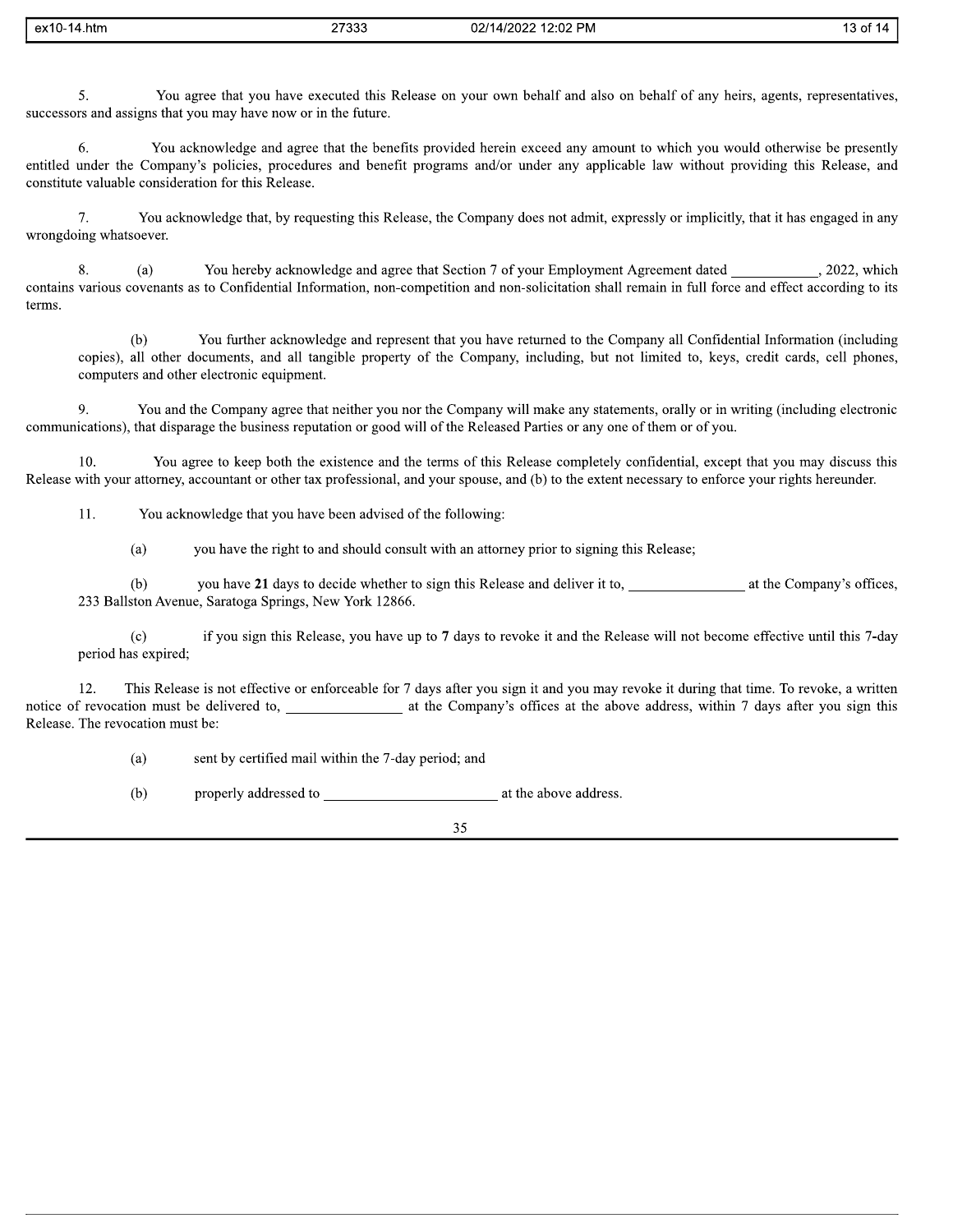| $ex10-$<br>4.htm<br><b>UAIU</b> | 27333<br>_____ | 12:02 PM<br>02/14<br>مممور<br>w | ΟT<br>ıл |
|---------------------------------|----------------|---------------------------------|----------|

does not receive a written verification in accordance with the foregoing terms, you will not be able to rescind this Release.  $If$ 

13. You agree that this Release contains the entire agreement of the parties and that this Release cannot be amended, modified, or supplemented in any respect except by the written agreement of both parties.

14. You agree that if any term or provision of this Release or the application thereof to any alleged claim or party or circumstances, shall to any extent be determined to be invalid, void, or unenforceable, the remaining provisions and any application thereof shall nevertheless continue in full force and effect without being impaired or invalidated in any way. The parties further agree to replace any such void or unenforceable provision of this Release with a valid and enforceable provision that will achieve, to the extent possible, the economic, business or other purposes of the void or unenforceable provision.

You agree that this Release shall be governed by the laws of the State of New York without giving effect to any conflicts of law 15. principles.

16. This Agreement will not become effective until the expiration of the 7-day revocation period set forth in paragraph 12 above.

17. You hereby acknowledge that you have read this Release in its entirety, understand fully the meaning and significance of all its terms, and hereby voluntarily and knowingly agree to accept all of its terms. You further acknowledge that you have not relied on any representations, promises, or agreements of any kind made to you in connection with your decision to sign this Release except for the agreements set forth in the Release.

Date: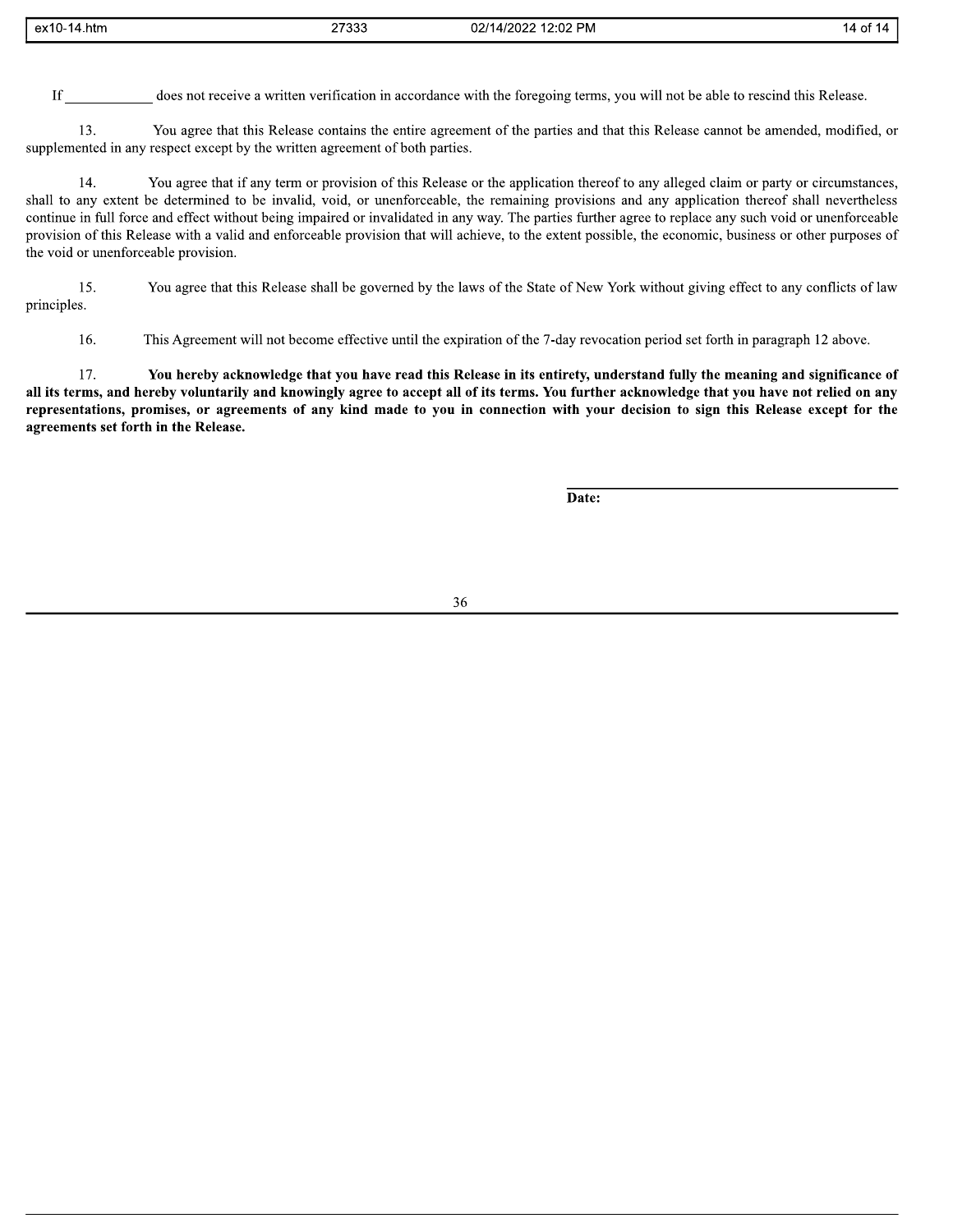| ex31-1.htm | EX-31.1       | ot                  |
|------------|---------------|---------------------|
| EX-31.1    | 27333<br>____ | 02/14/2022 12:02 PM |

## EXHIBIT 31.1

Certification of the Chief Executive Officer Pursuant to Rules 13a-14(a) and 15d-14(a) under the Securities Exchange Act of 1934. as adopted pursuant to Section 302 of the Sarbanes-Oxley Act of 2002

I, David O'Neil, certify that:

- 1. I have reviewed this quarterly report on Form 10-Q of Espey Mfg. & Electronics Corp;
- Based on my knowledge, this report does not contain any untrue statement of a material fact or omit to state a material fact necessary to make the 2. statements made, in light of the circumstances under which such statements were made, not misleading with respect to the period covered by this report;
- 3. Based on my knowledge, the financial statements, and other financial information included in this report, fairly present in all material respects the financial condition, results of operations and cash flows of the registrant as of, and for, the periods presented in this report;
- $\overline{4}$ . The registrant's other certifying officer and I are responsible for establishing and maintaining disclosure controls and procedures (as defined in Exchange Act Rules 13a-15(e) and 15(d)-15(e)) and internal control over financial reporting (as defined in Exchange Act Rules 13a-15(f) and  $15(d)-15(f)$  for the registrant and have:
	- Designed such disclosure controls and procedures, or caused such disclosure controls and procedures to be designed under our supervision,  $(a)$ to ensure that material information relating to the registrant, including its consolidated subsidiaries, is made known to us by others within those entities, particularly during the period in which this report is being prepared;
	- Designed such internal control over financial reporting, or caused such internal control over financial reporting to be designed under our  $(b)$ supervision, to provide reasonable assurance regarding the reliability of financial reporting and the preparation of financial statements for external purposes in accordance with generally accepted accounting principles;
	- Evaluated the effectiveness of the registrant's disclosure controls and procedures and presented in this report our conclusions about the  $(c)$ effectiveness of the disclosure controls and procedures, as of the end of the period covered by this report based on such evaluation; and
	- Disclosed in this report any change in the registrant's internal control over financial reporting that occurred during the registrant's most  $(d)$ recent fiscal quarter (the registrant's fourth fiscal quarter in the case of an annual report) that has materially affected, or is reasonably likely to materially affect, the registrant's internal control over financial reporting; and
- 5. The registrant's other certifying officer and I have disclosed, based on our most recent evaluation of internal control over financial reporting, to the registrant's auditors and the audit committee of registrant's board of directors (or persons performing the equivalent functions):
	- $(a)$ All significant deficiencies and material weaknesses in the design or operation of internal control over financial reporting which are reasonably likely to adversely affect the registrant's ability to record, process, summarize and report financial information; and
	- Any fraud, whether or not material, that involves management or other employees who have a significant role in the registrant's internal  $(b)$ control over financial reporting.

Date: February 14, 2022

/s/ David O'Neil David O'Neil President and Chief Executive Officer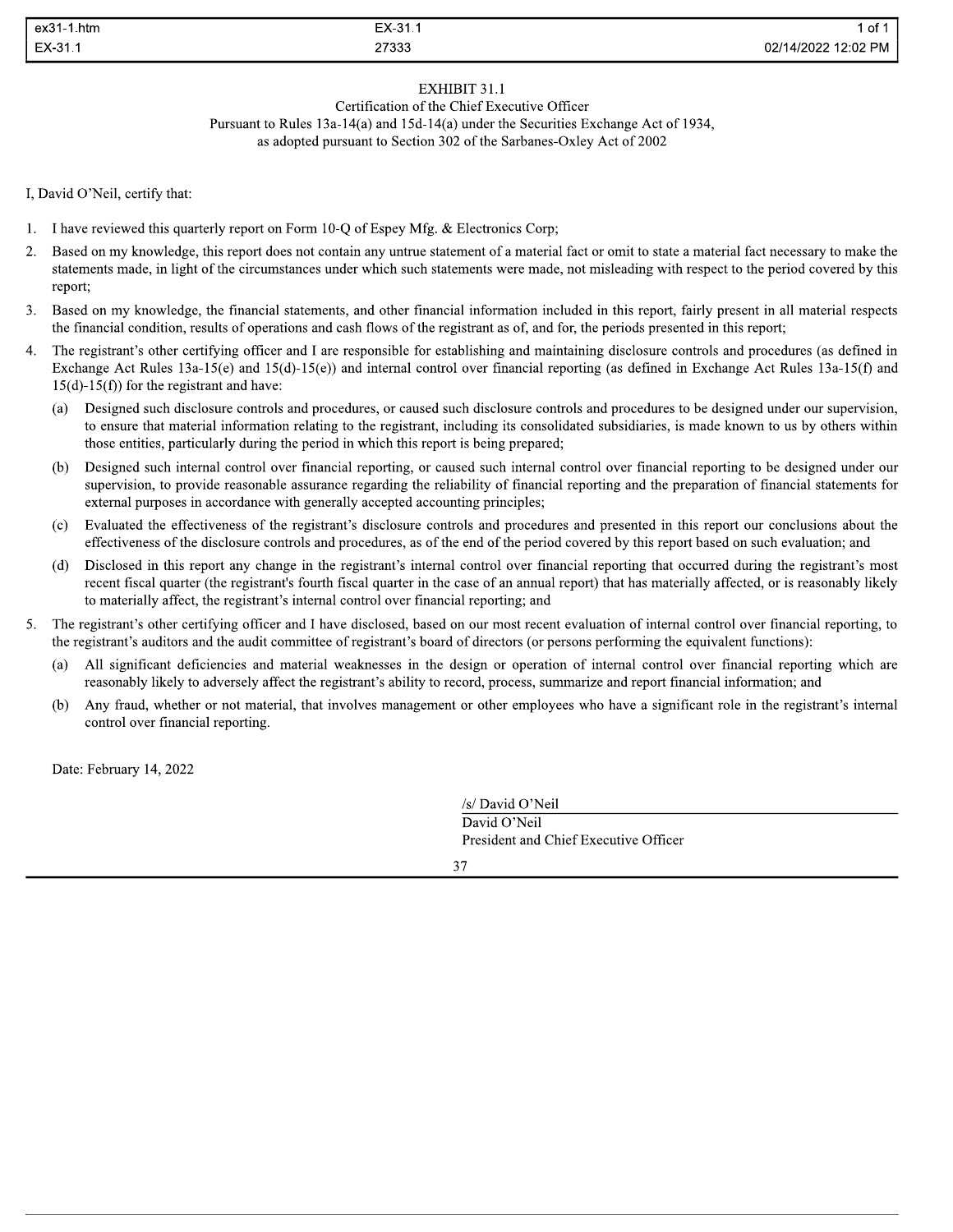| $ex31-2.htm$ | EX-31.2 | of '                |
|--------------|---------|---------------------|
| EX-31.2      | 27333   | 02/14/2022 12:02 PM |

## EXHIBIT 31.2

Certification of the Principal Financial Officer Pursuant to Rules 13a-14(a) and 15d-14(a) under the Securities Exchange Act of 1934. as adopted pursuant to Section 302 of the Sarbanes-Oxley Act of 2002

I, Katrina Sparano, certify that:

- 1. I have reviewed this quarterly report on Form 10-Q of Espey Mfg. & Electronics Corp;
- Based on my knowledge, this report does not contain any untrue statement of a material fact or omit to state a material fact necessary to make the 2. statements made, in light of the circumstances under which such statements were made, not misleading with respect to the period covered by this report;
- 3. Based on my knowledge, the financial statements, and other financial information included in this report, fairly present in all material respects the financial condition, results of operations and cash flows of the registrant as of, and for, the periods presented in this report;
- $\overline{4}$ . The registrant's other certifying officer and I are responsible for establishing and maintaining disclosure controls and procedures (as defined in Exchange Act Rules 13a-15(e) and 15(d)-15(e)) and internal control over financial reporting (as defined in Exchange Act Rules 13a-15(f) and  $15(d)-15(f)$  for the registrant and have:
	- Designed such disclosure controls and procedures, or caused such disclosure controls and procedures to be designed under our supervision,  $(a)$ to ensure that material information relating to the registrant, including its consolidated subsidiaries, is made known to us by others within those entities, particularly during the period in which this report is being prepared;
	- Designed such internal control over financial reporting, or caused such internal control over financial reporting to be designed under our  $(b)$ supervision, to provide reasonable assurance regarding the reliability of financial reporting and the preparation of financial statements for external purposes in accordance with generally accepted accounting principles;
	- Evaluated the effectiveness of the registrant's disclosure controls and procedures and presented in this report our conclusions about the  $(c)$ effectiveness of the disclosure controls and procedures, as of the end of the period covered by this report based on such evaluation; and
	- Disclosed in this report any change in the registrant's internal control over financial reporting that occurred during the registrant's most  $(d)$ recent fiscal quarter (the registrant's fourth fiscal quarter in the case of an annual report) that has materially affected, or is reasonably likely to materially affect, the registrant's internal control over financial reporting; and
- 5. The registrant's other certifying officer and I have disclosed, based on our most recent evaluation of internal control over financial reporting, to the registrant's auditors and the audit committee of registrant's board of directors (or persons performing the equivalent functions):
	- $(a)$ All significant deficiencies and material weaknesses in the design or operation of internal control over financial reporting which are reasonably likely to adversely affect the registrant's ability to record, process, summarize and report financial information; and
	- Any fraud, whether or not material, that involves management or other employees who have a significant role in the registrant's internal  $(b)$ control over financial reporting.

Date: February 14, 2022

/s/ Katrina Sparano Katrina Sparano Principal Financial Officer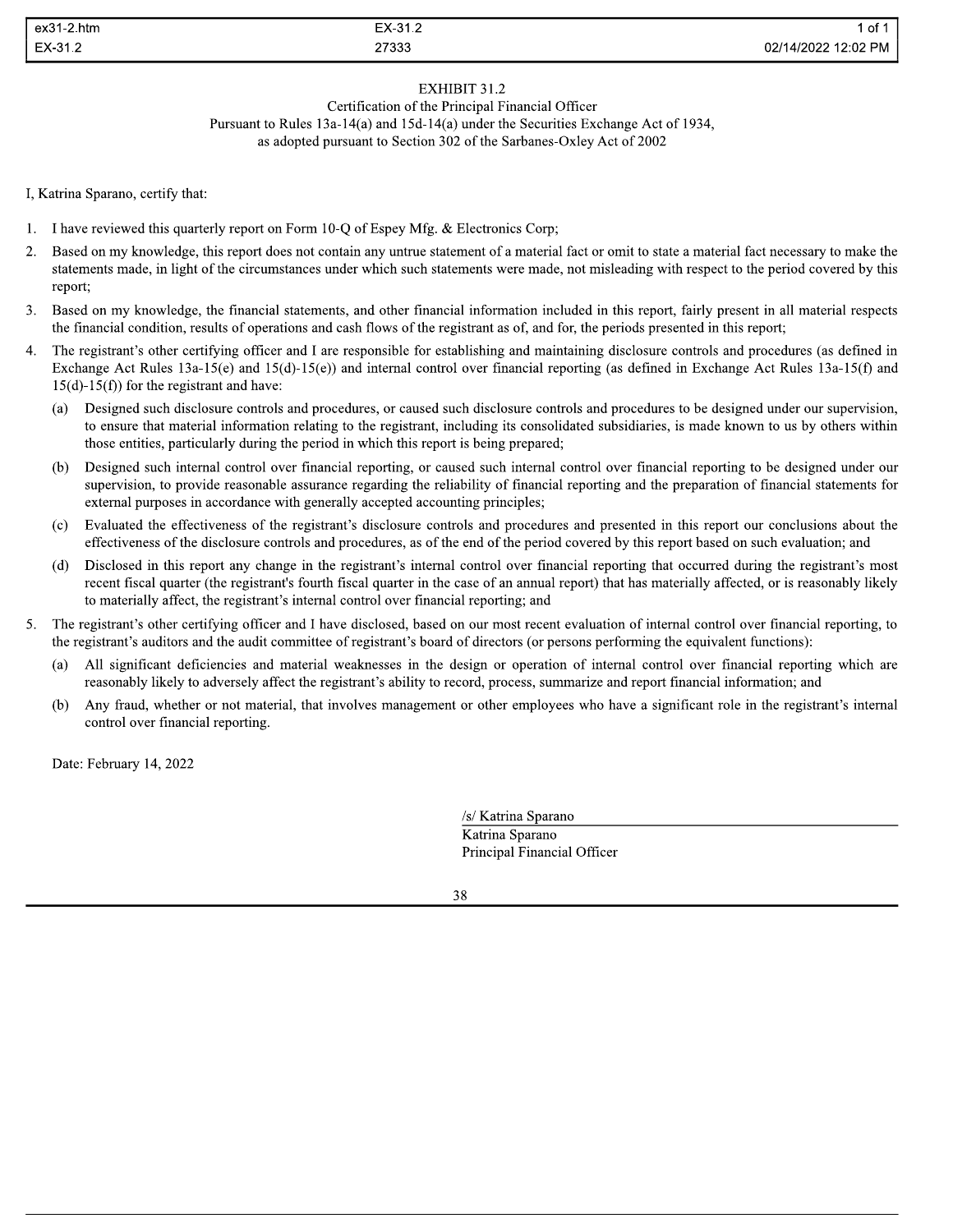| ex32-<br>1.htm     | EX-32.        | 0t                  |
|--------------------|---------------|---------------------|
| EX-32.1<br>_______ | 27333<br>____ | 02/14/2022 12:02 PM |

### EXHIBIT 32.1

Certification of the Chief Executive Officer pursuant to 18 U.S.C. Section 1350, as adopted pursuant to Section 906 of the Sarbanes-Oxley Act of 2002

In connection with this quarterly report of Espey Mfg. & Electronics Corp. (the "Company") on Form 10-Q for the period ended December 31, 2021 as filed with the Securities and Exchange Commission on the date hereof (the "report"), I, David O'Neil, President and Chief Executive Officer of the Company, certify, pursuant to 18 U.S.C. Section 1350, as adopted pursuant to Section 906 of the Sarbanes-Oxley Act of 2002, that to my knowledge:

- The report fully complies with the requirements of Section 13(a) or 15(d) of the Securities Exchange Act of 1934; and 1.
- 2. The information contained in this report fairly presents, in all material respects, the financial condition and results of operations of the Company.

Date: February 14, 2022

/s/ David O'Neil David O'Neil President and Chief Executive Officer